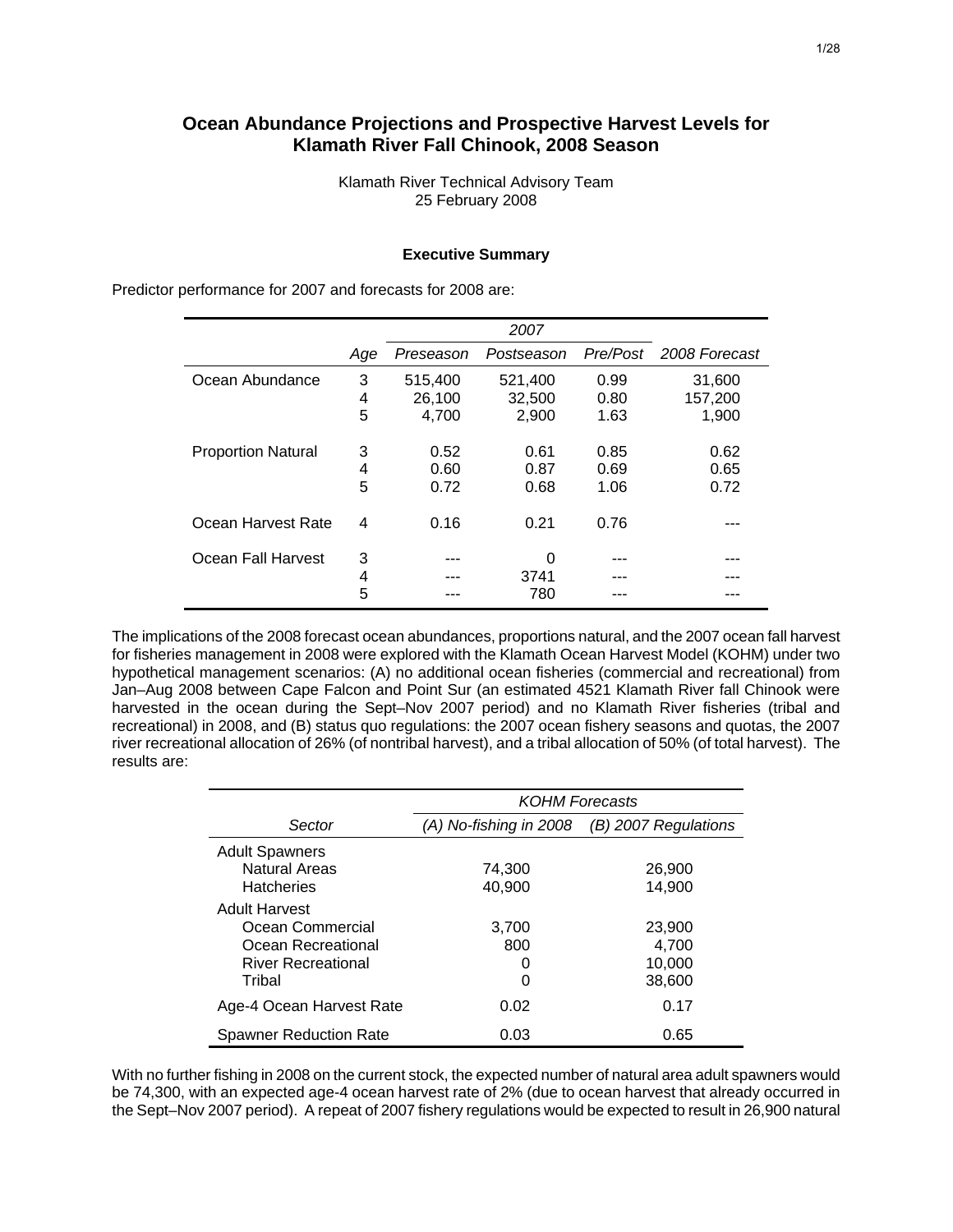area adult spawners and an age-4 ocean harvest rate of 17%. These forecasts are provided for informational purposes only; the Pacific Fishery Management Council (PFMC) will adopt 2008 ocean salmon fishery management regulations in April 2008.

## **Introduction**

The PFMC's (1988) fishery management plan for Klamath River fall Chinook (Amendment 9) permits a natural spawner reduction rate via fisheries of no more than 2/3, with a minimum escapement of 35,000 natural area adult spawners (Prager and Mohr 2001). Natural area adult spawners are defined as age-three or older fall Chinook that spawn outside of the hatchery environment, regardless of their origin. The KOHM is used by the PFMC to forecast the impacts of ocean and river fisheries on Klamath River fall Chinook, and to evaluate whether a given management option is expected to meet the fishery management plan's biological goals for Klamath River fall Chinook. The KOHM requires forecasts of Klamath River fall Chinook ocean abundance and proportion of natural spawners by age, along with the estimated harvest of these fish in the previous calendar year's September through December (fall) ocean fisheries. This report presents these forecasts and estimates for the 2008 management year. For informational purposes, KOHM forecasts of harvest and spawner escapement also are presented under two hypothetical management scenarios: (A) no ocean or river fisheries in 2008, and (B) status quo regulations: the 2007 ocean fishery seasons and quotas, the 2007 river recreational allocation of 26% (of nontribal harvest), and a tribal allocation of 50% (of total harvest). Historical records of ocean abundance, harvest, harvest rates, river escapement, and predictor performance are also compiled. These records differ from those presented in KRTAT reports issued prior to 2002 for reasons described in KRTAT (2002) and Goldwasser et al. (2001).

# **Data and Analytical Methods**

The age-composition of the 2007 river run of Klamath River fall Chinook salmon used in this report is from the KRTAT (2008). For the 2007 run, an unusually small number of coded-wire tags were recovered in three Yurok fisheries operating in the lower Klamath River. To adjust for this abnormally low number of recoveries, an additional CWT expansion method was developed. The method is described in Appendix A.

## Ocean Abundance Forecast

The age-specific ocean abundance predictors are based on the use of a sibling regression. The age *a* September 1 ocean abundance estimates for brood years 1979-2003 were regressed against the age *a-1* river run-size estimates of their respective cohorts (Table 1, Figure 1). By convention, September 1 is the date that immature Klamath River fall Chinook remaining in the ocean are incremented one year in age. The regressions were fit using least-squares with the y-intercept constrained to zero, which gives the biologically reasonable expectation that an age *a-1* river run-size of zero predicts an age *a* ocean abundance of zero. This procedure is consistent with recommendations of the PFMC's Salmon Technical Team, and Scientific and Statistical Committee.

Ocean abundance has been forecast preseason since 1985 using methods similar to those described above (Tables 2 and 3). Postseason ocean abundance estimates were calculated using cohort reconstruction methods that accommodate spatial and/or temporal variations in maturity, straying, and fishery impact rates applied separately to the hatchery and natural components of the stock. The postseason estimates for 2006 (age-three) and 2007 (age-three, age-four) are preliminary, as their respective cohorts are incomplete (Table 1).

The 2007 age-three ocean abundance forecast was 0.99 times its postseason estimate (Table 2); the agethree predictor has underestimated abundance in 14 of the 23 previous years. The 2007 age-four ocean abundance forecast was 0.80 times its postseason estimate (Table 2); the age-four predictor has underestimated abundance in 9 of the 23 previous years. The 2007 age-five ocean abundance forecast was 1.63 times its postseason estimate (Table 2); the age-five predictor has underestimated abundance in 13 of the 21 previous years.

## Proportion of Natural Spawners Forecast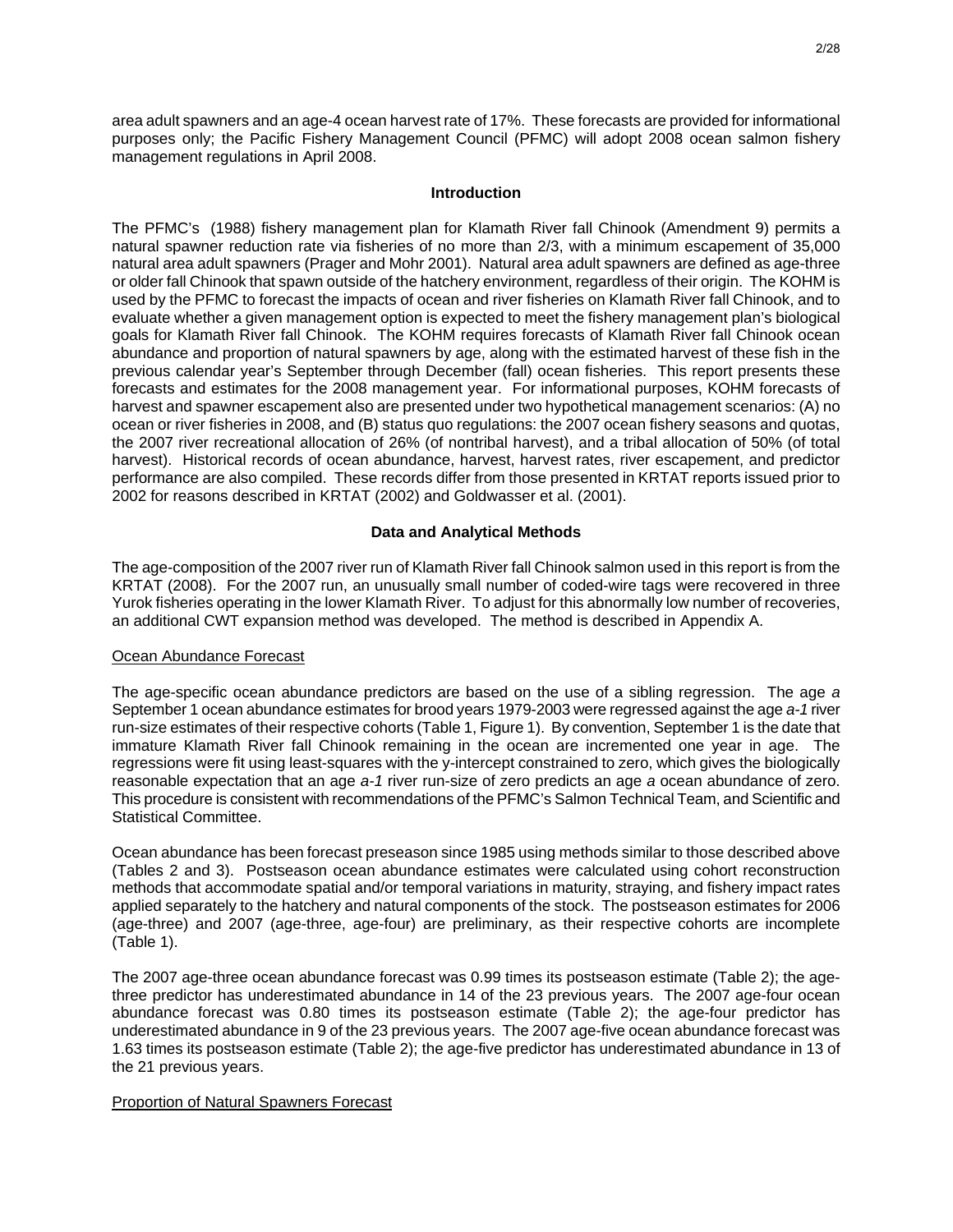The age-specific proportion of natural area spawners is also forecast using sibling regression. In this case, the age *a* observed proportion natural for calendar years 1997-2007 were regressed against the age *a-1* observed proportion natural of their respective cohorts (Table 4, Figure 2). Data for calendar years prior to 1996 were not used because: (1) at this time the hatcheries did not always have an open-door policy (some fish were denied entry into the hatcheries and presumably spawned in natural areas); and (2) the proportion natural time-series (Figure 2a) indicates a shift-point near 1995-1996. The regressions were fit using ordinary leastsquares for age-three and age-four. For age-five, the slope of the relationship was insignificant, and the arithmetic mean was used as the predictor.

The 2007 proportion natural forecast for age-three, –four, and -five fish was 0.52, 0.60, 0.72, respectively, and the corresponding post-season estimates are 0.61, 0.87, 0.68, respectively (Table 4).

## Historical Harvest Levels and Rates

Historical (1986-2007) ocean and river harvest levels and rates of age-three and age-four Klamath River fall Chinook are listed in Table 5. The 2007 age-four ocean harvest rate (preliminary) postseason estimate of 21.0% is greater than the preseason forecast of 16.0% (PFMC 2007).

## 2007 Ocean Fishery Fall Harvest

Klamath River fall Chinook ocean harvests during the 2007 fall period are estimated postseason through expansion of the coded-wire tags (all release types) recovered in those fisheries. Each coded-wire tag recovery is expanded for sampling and mark-rate, and then to account for the harvest of natural-origin fish, further expanded by the estimated basin-wide escapement (hatchery- plus natural-origin) per hatchery-origin fish observed in the river run just prior to these fall fisheries (same brood and calendar year).

## **2008 Forecasts**

The 2008 forecasts of ocean stock abundance and proportion natural area spawners are (Figures 1 and 2):

| Aqe |         | Abundance Proportion Natural |
|-----|---------|------------------------------|
| 3   | 31,600  | 0.62                         |
|     | 157,200 | 0.65                         |
| 5   | 1.900   | 0.72                         |

For the 2007 ocean fall fisheries, the natural production multipliers for the coded-wire tag recoveries are:

| Age | Total            | Hatchery-origin  | Natural-production |
|-----|------------------|------------------|--------------------|
| (a) | Escapement (a-1) | Escapement (a-1) | Multiplier (a)     |
| 3   | 1,661            | 350              | 4.75               |
|     | 112,207          | 60,737           | 1.85               |
| 5   | 16,712           | 4.547            | 3.68               |

The fishery-area-month-age-specific estimated harvests are presented in Table 6. These estimated fall landings will be accounted for in ocean fisheries harvest allocation in 2008, and the associated harvest impacts will be deducted from the September 1 ocean abundance forecasts.

KOHM principal forecast results under two management scenarios: (A) no additional ocean fisheries (commercial and recreational) from Jan–Aug 2008 between Cape Falcon and Point Sur (an estimated 4521 Klamath River fall Chinook were harvested in the ocean during the Sept–Nov 2007 period) and no Klamath River fisheries (tribal and recreational) in 2008, and (B) status quo regulations: the 2007 ocean fishery seasons and quotas, the 2007 river recreational allocation of 26% (of nontribal harvest), and a tribal allocation of 50% (of total harvest); are provided in Appendices B and C, respectively.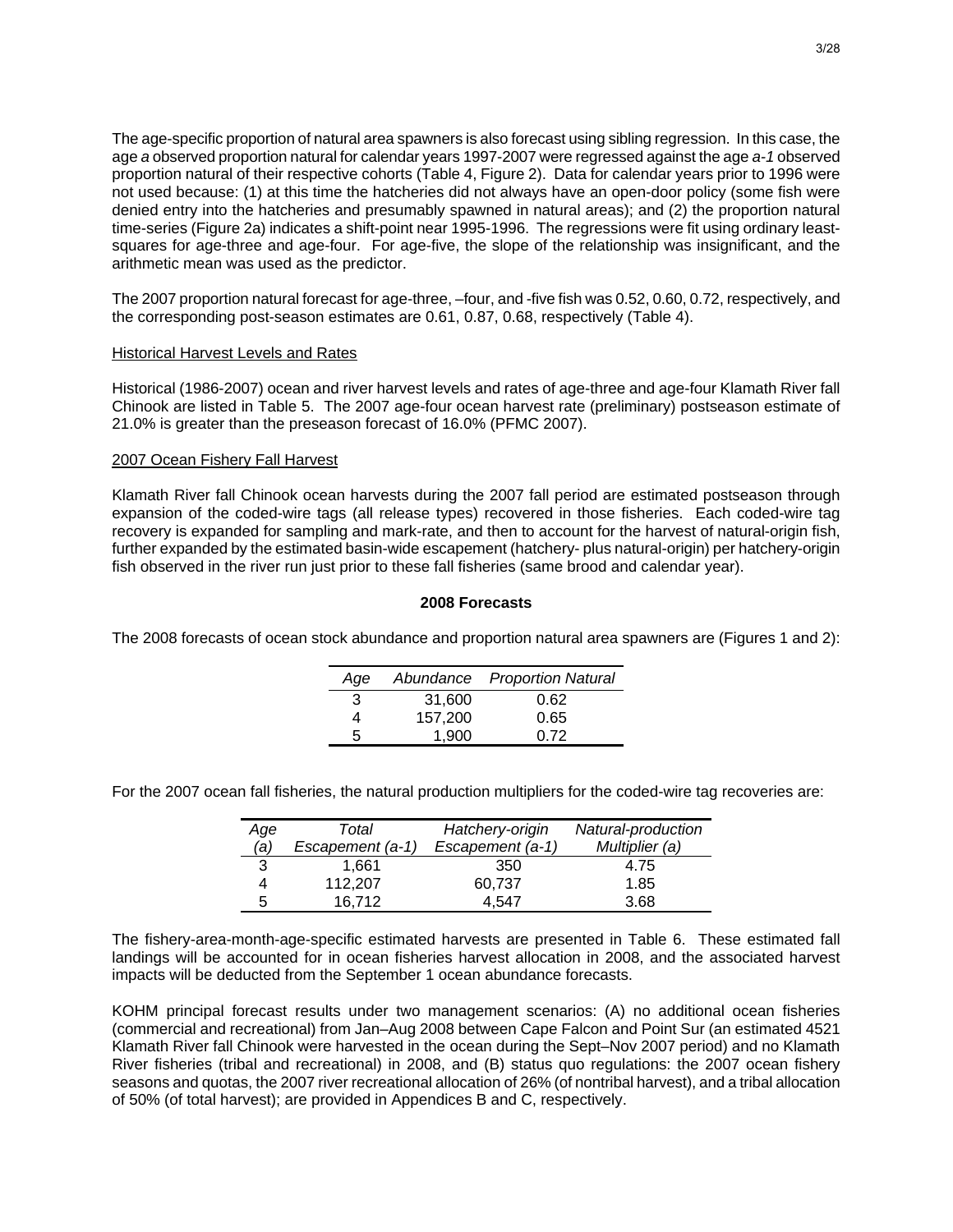## **Klamath River Technical Advisory Team Participants**

*California Department of Fish and Game*  Melodie Palmer-Zwahlen

*Hoopa Valley Tribe*  George Kautsky Billy C. Matilton

*KMZ Ocean Recreational Fishery*  Jerry Barnes

*National Marine Fisheries Service*  Michael Mohr

*Oregon Department of Fish and Wildlife*  Craig Foster

U.S. Fish and Wildlife Service Joe Polos

*Yurok Tribe*  Desma Williams

#### **Acknowledgements**

The Klamath River Technical Advisory Team thanks Allen Grover and Jennifer Simon of the California Department of Fish and Game, and Michael O'Farrell of the National Marine Fisheries Service, for their expert assistance in producing this report.

#### **Literature Cited**

- Goldwasser, L., M. S. Mohr, A. M. Grover, and M. L. Palmer-Zwahlen. 2001. The supporting databases and biological analyses for the revision of the Klamath Ocean Harvest Model. Available from M. S. Mohr, National Marine Fisheries Service, 110 Shaffer Road, Santa Cruz, California, 95060.
- KRTAT (Klamath River Technical Advisory Team). 2002. Ocean abundance projections and prospective harvest levels for Klamath River fall chinook, 2002 season. Available from U.S. Fish and Wildlife Service, 1829 South Oregon Street, Yreka, California, 96097.
- KRTAT (Klamath River Technical Advisory Team). 2008. Klamath River fall Chinook age-specific escapement, river harvest, and run size estimates, 2007 run. Available from the Pacific Fishery Management Council, 7700 NE Ambassador Place, Suite 101, Portland, OR 97220-1384.
- PFMC (Pacific Fishery Management Council). 1988. Ninth amendment to "The fishery management plan for commercial and recreational fisheries off the coasts of Washington, Oregon, and California commencing in 1978". Pacific Fishery Management Council, 7700 NE Ambassador Place, Suite 101, Portland, Oregon 97220-1384.
- PFMC (Pacific Fishery Management Council). 2007. Preseason report III: Analysis of council adopted management measures for 2006 ocean salmon fisheries. Pacific Fishery Management Council, 7700 NE Ambassador Place, Suite 101, Portland, Oregon 97220-1384.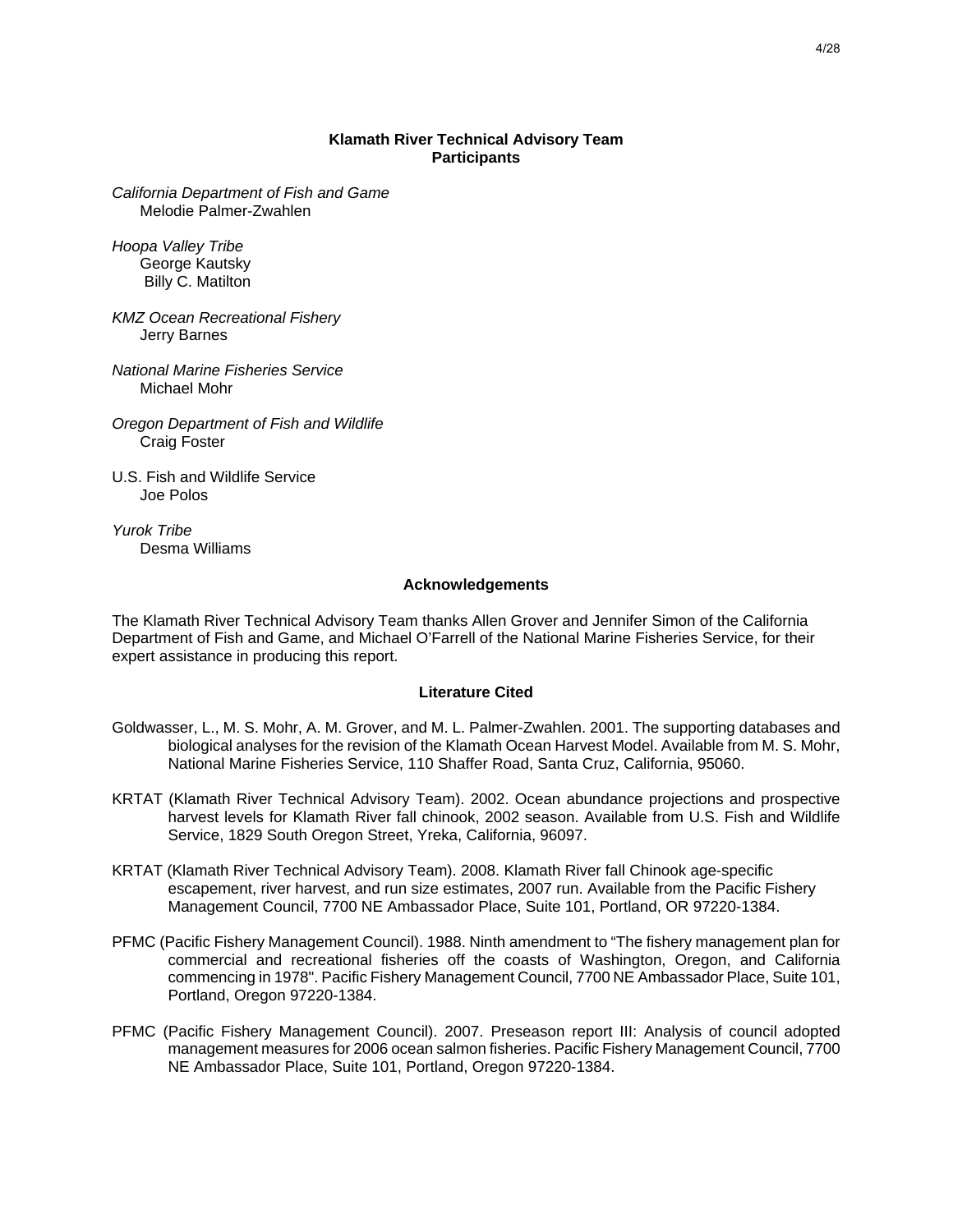Prager, M. H., and M. S. Mohr. 2001. The harvest rate model for Klamath River fall chinook salmon, with management applications and comments on model development and documentation. North American Journal of Fisheries Management 21:533-547.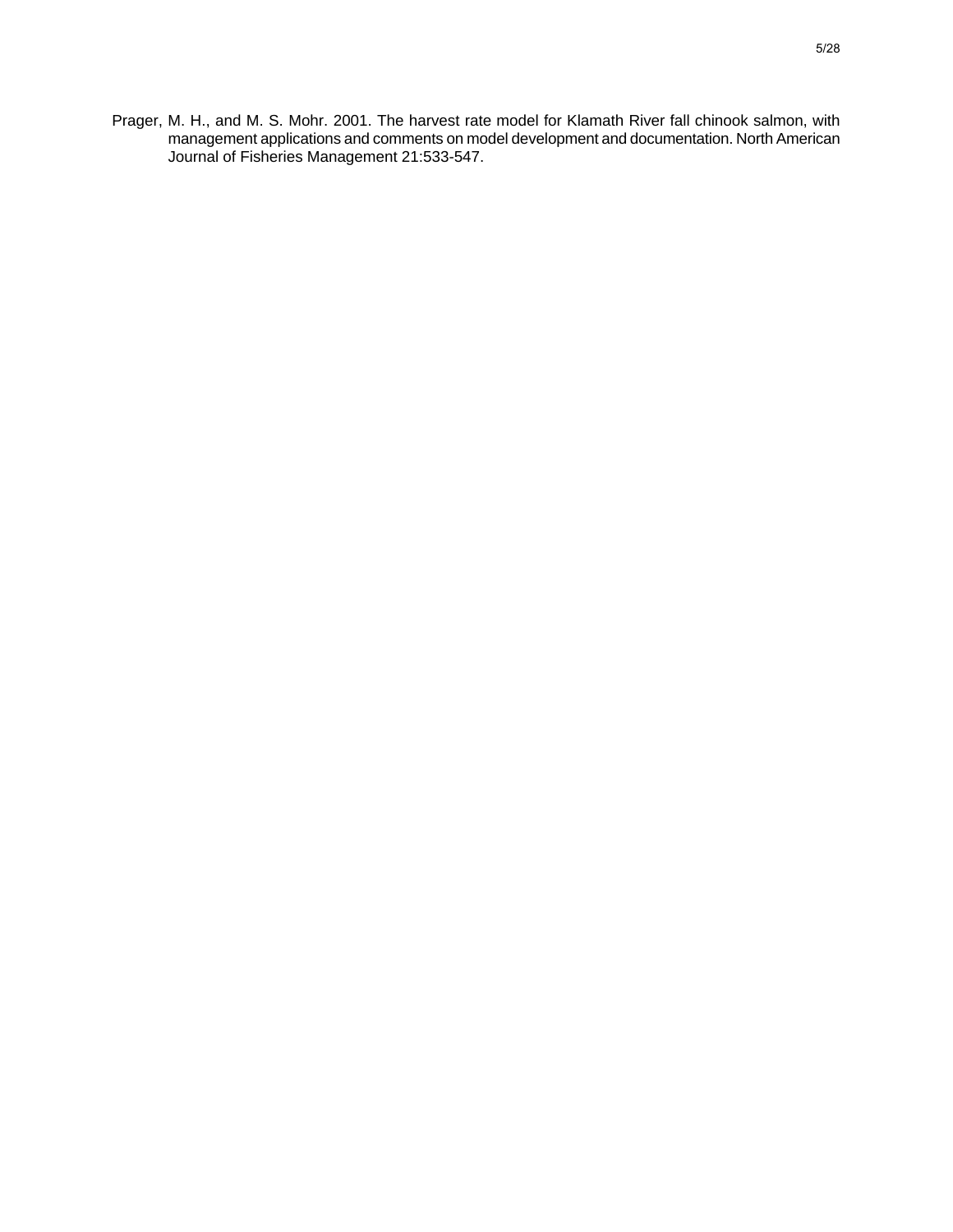



 $\circ$ 

Age−Three Ocean Abundance (thousands)

Age-Three Ocean Abundance (thousands)

1000 1200

Figure 1. Regression estimators for Klamath River fall Chinook ocean abundance (Sept. 1) based on that year's river return of same cohort. Numbers in plots denote brood years.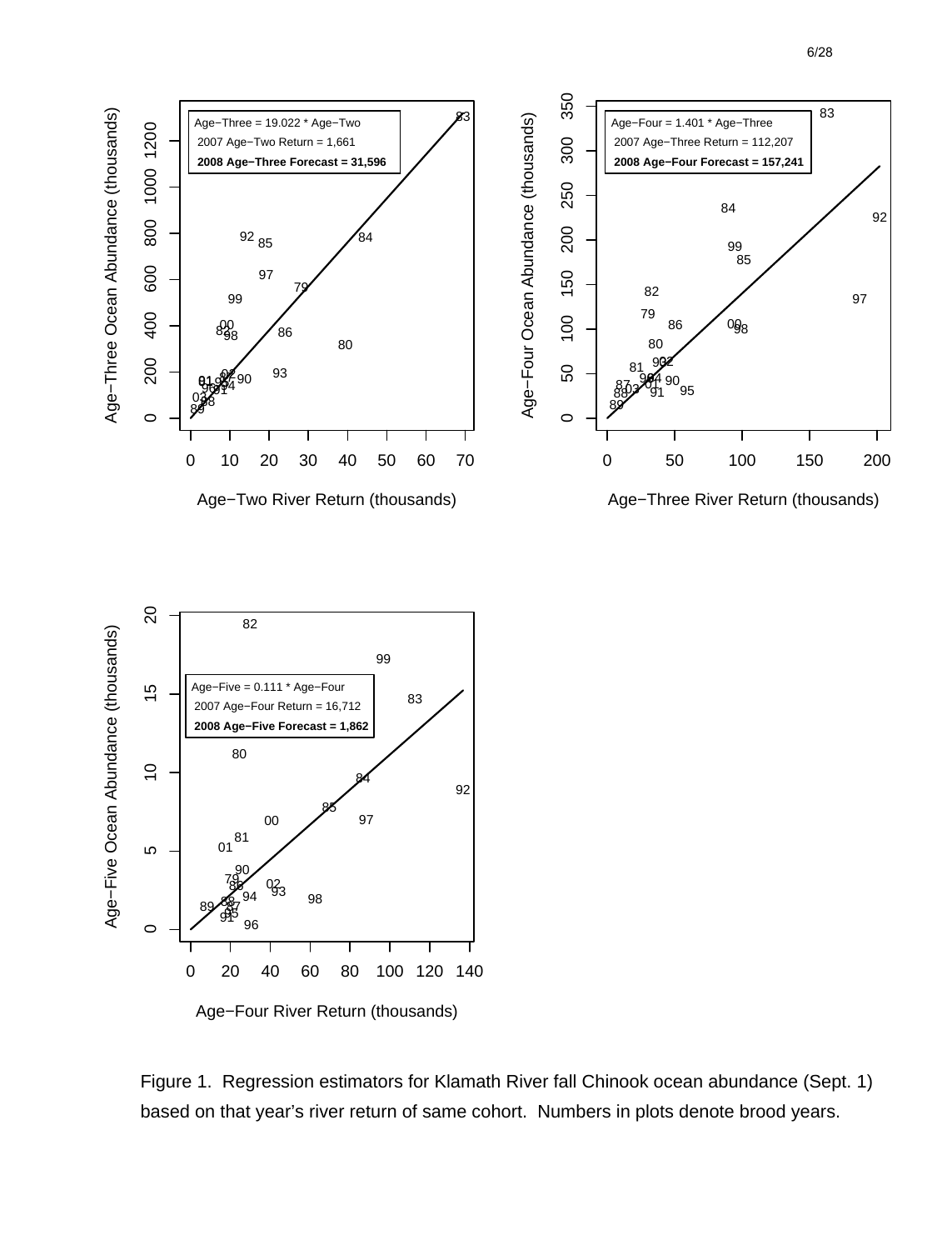

Figure 2. Age−specific proportion of natural area spawners. Panel (a): observed time−series; numbers in plot denote age; shaded area depicts data used for predictor. Panels (b)−(d): age−specific predictor based on previous−year observed proportion for same cohort; numbers in plots denote years 1992−2007; shaded circles indicate years used for predictor; age−three and age−four are regression predictors; age−five predictor is arithmetic mean.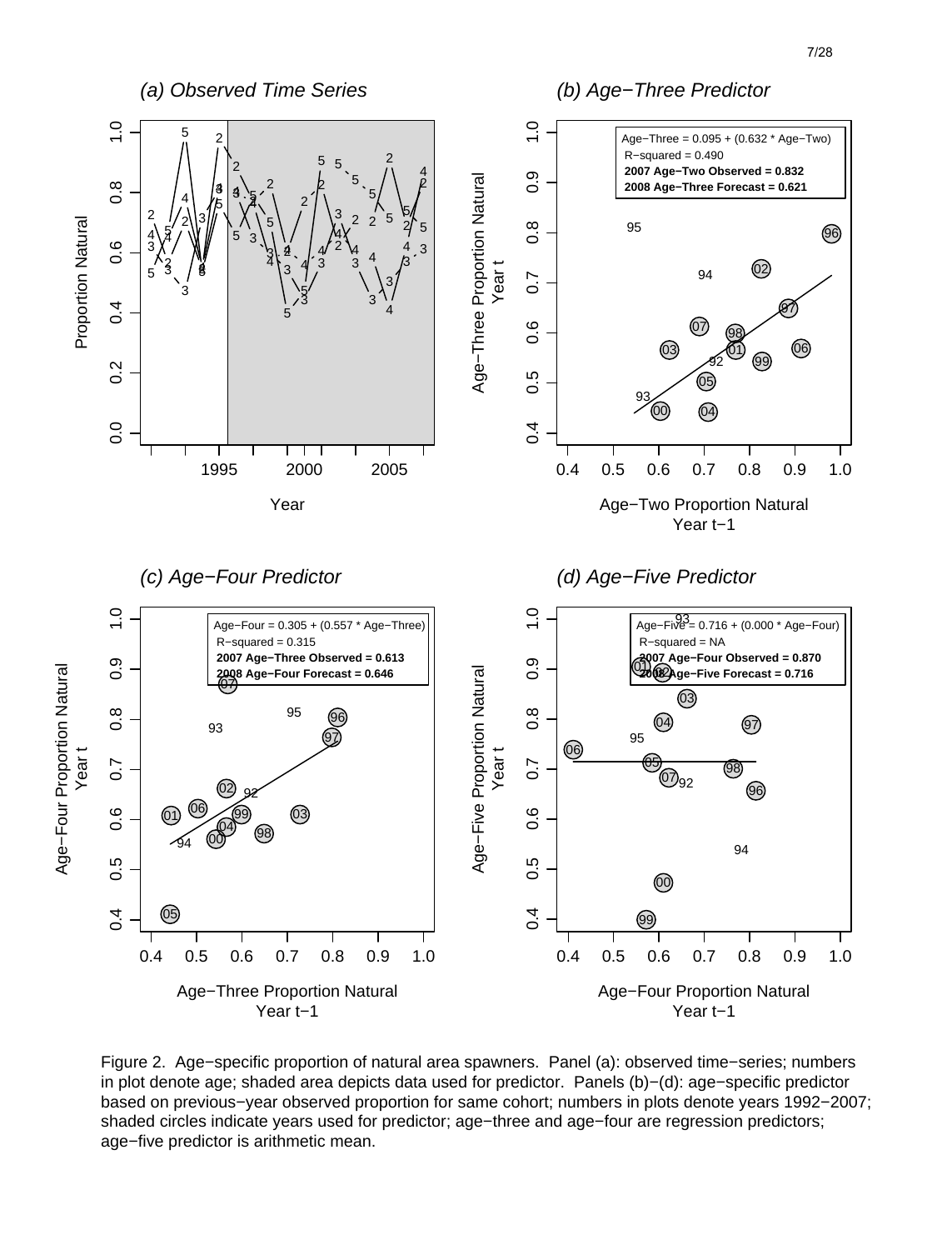|          | Ocean Abundance<br>Annual Ocean Harvest Rate |               |         |                          | Klamath Basin        |       |               |       |       |        |
|----------|----------------------------------------------|---------------|---------|--------------------------|----------------------|-------|---------------|-------|-------|--------|
| Calendar |                                              | Sept $1(t-1)$ |         | Sept1(t-1) thru Aug31(t) |                      |       | River Run (t) |       |       | Total  |
| Year(t)  | Age 3                                        | Age 4         | Total   | Age 3                    | Age 4                | Age 2 | Age 3         | Age 4 | Age 5 | Adults |
| 1981     | 493.2                                        | 57.0          | 550.2   | 0.21                     | 0.53                 | 28.2  | 64.1          | 14.4  | 1.8   | 80.3   |
| 1982     | 566.2                                        | 133.4         | 699.6   | 0.30                     | 0.52                 | 39.4  | 30.1          | 33.9  | 2.6   | 66.6   |
| 1983     | 316.5                                        | 116.3         | 432.9   | 0.19                     | 0.60                 | 3.8   | 35.9          | 20.7  | 0.9   | 57.5   |
| 1984     | 156.6                                        | 83.4          | 240.0   | 0.08                     | 0.38                 | 8.3   | 21.7          | 24.4  | 1.1   | 47.2   |
| 1985     | 376.5                                        | 56.6          | 433.1   | 0.11                     | 0.24                 | 69.4  | 32.9          | 25.7  | 5.8   | 64.4   |
| 1986     | 1,305.8                                      | 141.8         | 1,447.6 | 0.18                     | 0.46                 | 44.6  | 162.9         | 29.8  | 2.3   | 195.0  |
| 1987     | 782.0                                        | 342.6         | 1,124.6 | 0.16                     | 0.43                 | 19.1  | 89.7          | 112.6 | 6.8   | 209.1  |
| 1988     | 756.9                                        | 235.5         | 992.4   | 0.20                     | 0.39                 | 24.1  | 101.2         | 86.5  | 3.9   | 191.6  |
| 1989     | 370.3                                        | 177.7         | 548.0   | 0.15                     | 0.36                 | 9.1   | 50.4          | 69.6  | 4.3   | 124.3  |
| 1990     | 176.1                                        | 104.1         | 280.3   | 0.30                     | 0.55                 | 4.4   | 11.6          | 22.9  | 1.3   | 35.9   |
| 1991     | 69.4                                         | 37.2          | 106.6   | 0.03                     | 0.18                 | 1.8   | 10.0          | 21.6  | 1.1   | 32.7   |
| 1992     | 39.5                                         | 28.2          | 67.7    | 0.02                     | 0.07                 | 13.7  | 6.9           | 18.8  | 1.0   | 26.7   |
| 1993     | 168.5                                        | 15.0          | 183.5   | 0.05                     | 0.16                 | 7.6   | 48.3          | 8.2   | 0.7   | 57.2   |
| 1994     | 119.9                                        | 41.7          | 161.6   | 0.03                     | 0.09                 | 14.4  | 37.0          | 26.0  | 1.0   | 64.0   |
| 1995     | 784.3                                        | 28.7          | 813.0   | 0.04                     | 0.14                 | 22.8  | 201.9         | 18.3  | 2.6   | 222.8  |
| 1996     | 192.3                                        | 225.5         | 417.8   | 0.05                     | 0.16                 | 9.5   | 38.8          | 136.7 | 0.3   | 175.8  |
| 1997     | 140.4                                        | 62.8          | 203.3   | 0.01                     | 0.06                 | 8.0   | 35.0          | 44.2  | 4.6   | 83.7   |
| 1998     | 154.8                                        | 44.9          | 199.7   | 0.00                     | 0.09                 | 4.6   | 59.2          | 29.7  | 1.7   | 90.6   |
| 1999     | 129.4                                        | 30.5          | 159.8   | 0.01                     | 0.09                 | 19.2  | 29.2          | 20.5  | 1.3   | 51.0   |
| 2000     | 617.6                                        | 44.3          | 661.9   | 0.06                     | 0.10                 | 10.2  | 187.1         | 30.5  | 0.5   | 218.1  |
| 2001     | 357.1                                        | 133.9         | 491.0   | 0.03                     | 0.09                 | 11.3  | 99.1          | 88.2  | 0.2   | 187.4  |
| 2002     | 514.5                                        | 99.5          | 614.0   | 0.02                     | 0.15                 | 9.2   | 94.6          | 62.5  | 3.7   | 160.8  |
| 2003     | 401.1                                        | 192.6         | 593.7   | 0.08                     | 0.21                 | 3.8   | 94.3          | 96.8  | 0.9   | 191.9  |
| 2004     | 160.2                                        | 105.3         | 265.6   | 0.12                     | 0.34                 | 9.7   | 33.2          | 40.7  | 5.3   | 79.2   |
| 2005     | 190.6                                        | 38.2          | 228.8   | 0.02                     | 0.20                 | 2.3   | 43.8          | 17.5  | 3.9   | 65.2   |
| 2006     | 88.7 $a/$                                    | 63.4          | 152.1   | $0.01^{a/2}$             | 0.10                 | 26.9  | 18.5          | 41.6  | 1.3   | 61.4   |
| 2007     | 521.4 b/                                     | 32.5 $a/$     | 553.9   | $\frac{c}{c}$            | $0.21$ <sup>a/</sup> | 1.7   | 112.2         | 16.7  | 1.6   | 130.5  |

Table 1. Klamath River fall Chinook ocean abundance (thousands), ocean harvest rate, and river-run size estimates (thousands) by age.

a/ Preliminary: incomplete cohort data (age-5 data unavailable).

b/ Preliminary: incomplete cohort data (age-4 and age-5 data unavailable).

c/ Not estimated: incomplete cohort data (age-4 and age-5 data unavailable).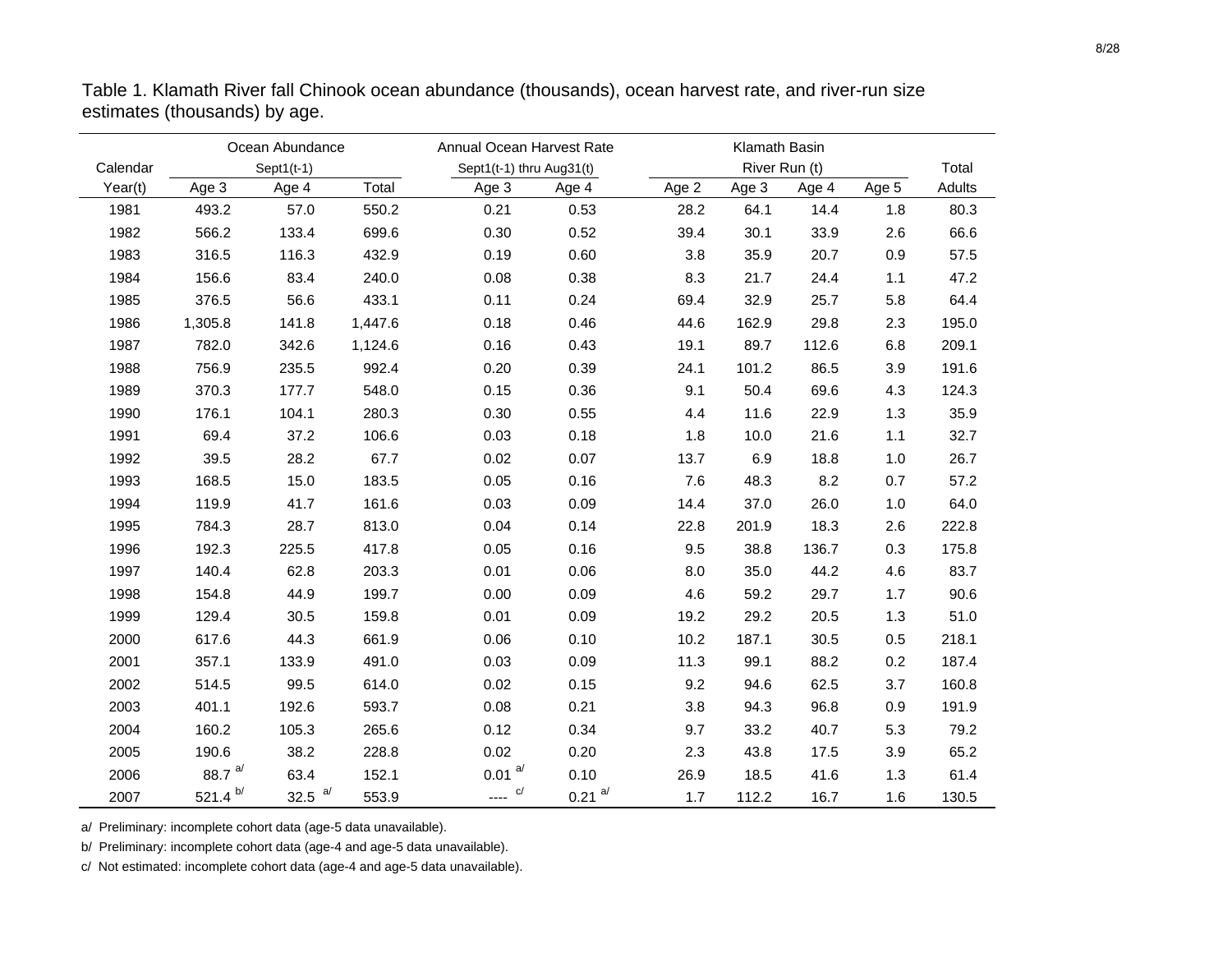|                       | Preseason Forecast <sup>a/</sup> | Postseason Estimate |                |  |  |
|-----------------------|----------------------------------|---------------------|----------------|--|--|
| Year (t)              | Sept 1 (t-1)                     | Sept 1 (t-1)        | Pre/Postseason |  |  |
|                       |                                  | <b>Age-Three</b>    |                |  |  |
| 1985                  | 113,000                          | 276,000             | 0.41           |  |  |
| 1986                  | 426,000 b/                       | 1,305,782           | 0.33           |  |  |
| 1987                  | 511,800                          | 782,032             | 0.65           |  |  |
| 1988                  | 370,800                          | 756,908             | 0.49           |  |  |
| 1989                  | 450,600                          | 370,328             | 1.22           |  |  |
| 1990                  | 479,000                          | 176,133             | 2.72           |  |  |
| 1991                  | 176,200                          | 69,442              | 2.54           |  |  |
| 1992                  | 50,000                           | 39,485              | 1.27           |  |  |
| 1993                  | 294,400                          | 168,473             | 1.75           |  |  |
| 1994                  | 138,000                          | 119,913             | 1.15           |  |  |
| 1995                  | 269,000                          | 784,279             | 0.34           |  |  |
| 1996                  | 479,800                          | 192,290             | 2.50           |  |  |
| 1997                  | 224,600                          | 140,421             | 1.60           |  |  |
| 1998                  | 176,000                          | 154,819             | 1.14           |  |  |
| 1999                  | 84,800                           | 129,355             | 0.66           |  |  |
| 2000                  | 349,600                          | 617,573             | 0.57           |  |  |
| 2001                  | 187,200                          | 357,085             | 0.52           |  |  |
| 2002                  | 209,000                          | 514,524             | 0.41           |  |  |
| 2003                  | 171,300                          | 401,092             | 0.43           |  |  |
| 2004                  | 72,100                           | 160,243             | 0.45           |  |  |
| 2005                  | 185,700                          | 190,568             | 0.97           |  |  |
| 2006                  | 44,100                           | 88,652              | 0.50           |  |  |
| 2007 <sup>c/</sup>    | 515,400                          | 521,412             | 0.99           |  |  |
|                       |                                  | <b>Age-Four</b>     |                |  |  |
| 1985                  | 56,875                           | 57,500              | 0.99           |  |  |
| 1986                  | 66,250                           | 141,772             | 0.47           |  |  |
| 1987                  | 206,125                          | 342,555             | 0.60           |  |  |
| 1988                  | 186,375                          | 235,535             | 0.79           |  |  |
| 1989                  | 215,500                          | 177,655             | 1.21           |  |  |
| 1990                  | 50,125                           | 104,131             | 0.48           |  |  |
| 1991                  | 44,625                           | 37,172              | 1.20           |  |  |
| 1992                  | 44,750                           | 28,181              | 1.59           |  |  |
| 1993                  | 39,125                           | 15,028              | 2.60           |  |  |
| 1994                  | 86,125                           | 41,736              | 2.06           |  |  |
| 1995                  | 47,000                           | 28,725              | 1.64           |  |  |
| 1996                  | 268,500                          | 225,526             | 1.19           |  |  |
| 1997                  | 53,875                           | 62,830              | 0.86           |  |  |
| 1998                  | 46,000                           | 44,889              | 1.02           |  |  |
| 1999                  | 78,750                           | 30,468              | 2.58           |  |  |
| 2000                  | 38,875                           | 44,346              | 0.88           |  |  |
| 2001                  | 247,000                          | 133,869             | 1.85           |  |  |
| 2002                  | 143,800                          | 99,464              | 1.45           |  |  |
| 2003                  | 132,400                          | 192,598             | 0.69           |  |  |
| 2004                  | 134,500                          | 105,346             | 1.28           |  |  |
| 2005                  | 48,900                           | 38,239              | 1.28           |  |  |
| 2006                  | 63,700                           | 63,446              | 1.00           |  |  |
| 2007 $^{\circ\prime}$ | 26,100                           | 32,494              | 0.80           |  |  |

Table 2. Comparisons of preseason forecast and postseason estimates for ocean abundance of adult Klamath River fall Chinook (Page 1 of 2).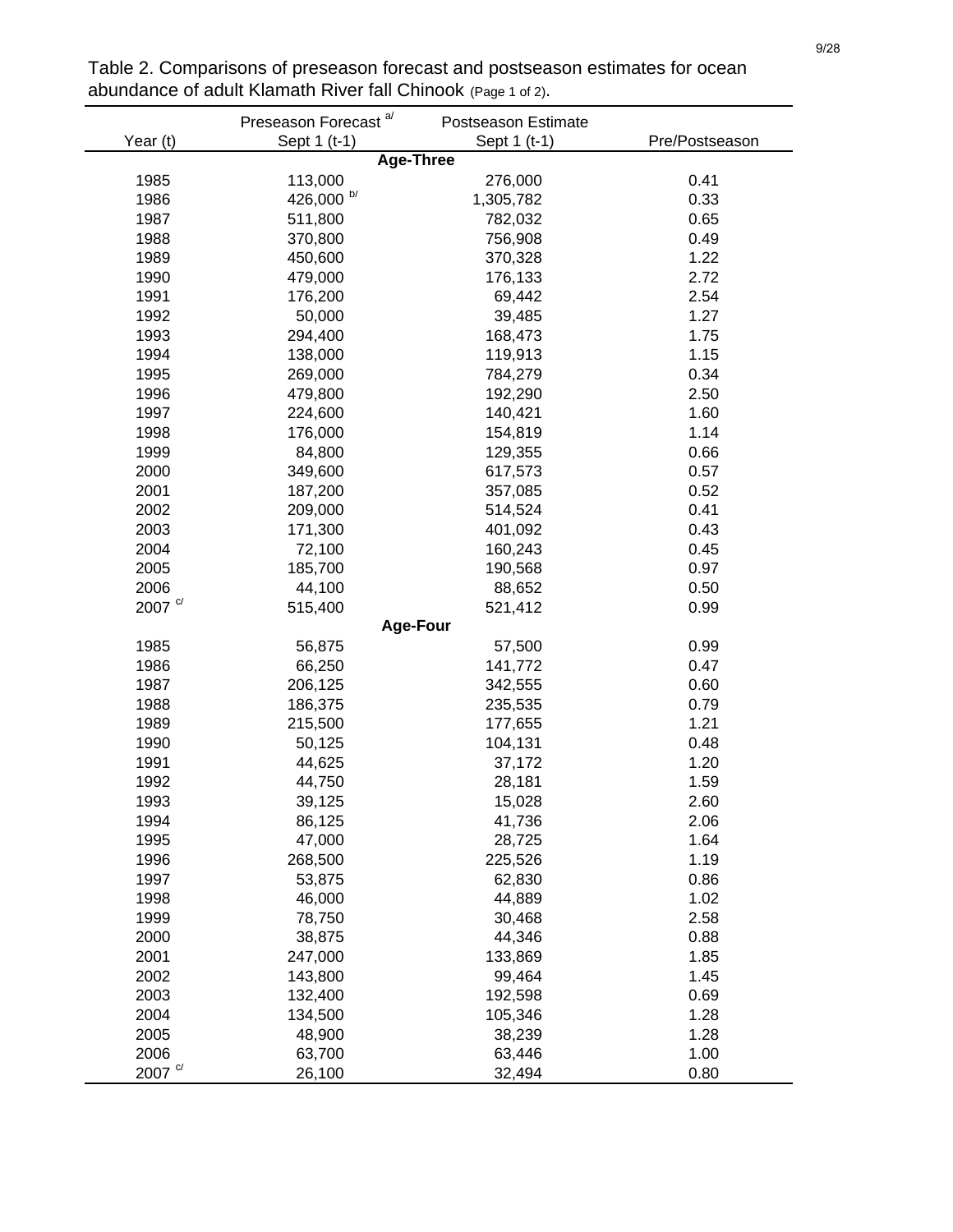|                      | or again numain niver fair or infoon (rage z or z).<br>Preseason Forecast <sup>a/</sup><br>Postseason Estimate |                     |                |  |  |  |  |  |  |  |  |
|----------------------|----------------------------------------------------------------------------------------------------------------|---------------------|----------------|--|--|--|--|--|--|--|--|
| Year (t)             | Sept 1 (t-1)                                                                                                   | Sept 1 (t-1)        | Pre/Postseason |  |  |  |  |  |  |  |  |
|                      |                                                                                                                | <b>Age-Five</b>     |                |  |  |  |  |  |  |  |  |
| 1985 $d/$            |                                                                                                                | 11,187              |                |  |  |  |  |  |  |  |  |
| 1986 <sup>d/</sup>   |                                                                                                                | 5,855               |                |  |  |  |  |  |  |  |  |
| 1987                 | 5,250                                                                                                          | 19,443              | 0.27           |  |  |  |  |  |  |  |  |
| 1988                 | 13,250                                                                                                         | 14,669              | 0.90           |  |  |  |  |  |  |  |  |
| 1989                 | 10,125                                                                                                         | 9,627               | 1.05           |  |  |  |  |  |  |  |  |
| 1990                 | 7,625                                                                                                          | 7,776               | 0.98           |  |  |  |  |  |  |  |  |
| 1991                 | 1,500                                                                                                          | 2,774               | 0.54           |  |  |  |  |  |  |  |  |
| 1992                 | 1,250                                                                                                          | 1,444               | 0.87           |  |  |  |  |  |  |  |  |
| 1993                 | 1,125                                                                                                          | 1,759               | 0.64           |  |  |  |  |  |  |  |  |
| 1994                 | 500                                                                                                            | 1,462               | 0.34           |  |  |  |  |  |  |  |  |
| 1995                 | 2,000                                                                                                          | 3,805               | 0.53           |  |  |  |  |  |  |  |  |
| 1996                 | 1,125                                                                                                          | 787                 | 1.43           |  |  |  |  |  |  |  |  |
| 1997                 | 7,875                                                                                                          | 8,859               | 0.89           |  |  |  |  |  |  |  |  |
| 1998                 | 3,250                                                                                                          | 2,389               | 1.36           |  |  |  |  |  |  |  |  |
| 1999                 | 2,000                                                                                                          | 2,106               | 0.95           |  |  |  |  |  |  |  |  |
| 2000                 | 1,375                                                                                                          | 1,051               | 1.31           |  |  |  |  |  |  |  |  |
| 2001                 | 1,250                                                                                                          | 258                 | 4.84           |  |  |  |  |  |  |  |  |
| 2002                 | 9,700                                                                                                          | 6,970               | 1.39           |  |  |  |  |  |  |  |  |
| 2003                 | 6,500                                                                                                          | 1,917               | 3.39           |  |  |  |  |  |  |  |  |
| 2004                 | 9,700                                                                                                          | 17,196              | 0.56           |  |  |  |  |  |  |  |  |
| 2005                 | 5,200                                                                                                          | 6,893               | 0.75           |  |  |  |  |  |  |  |  |
| 2006                 | 2,200                                                                                                          | 5,242               | 0.42           |  |  |  |  |  |  |  |  |
| 2007                 | 4,700                                                                                                          | 2,886               | 1.63           |  |  |  |  |  |  |  |  |
|                      |                                                                                                                | <b>Total Adults</b> |                |  |  |  |  |  |  |  |  |
| 1985 <sup>d/</sup>   | 169,875                                                                                                        | 344,687             | 0.49           |  |  |  |  |  |  |  |  |
| 1986 <sup>d/</sup>   | 492,250                                                                                                        | 1,453,409           | 0.34           |  |  |  |  |  |  |  |  |
| 1987                 | 723,175                                                                                                        | 1,144,030           | 0.63           |  |  |  |  |  |  |  |  |
| 1988                 | 570,425                                                                                                        | 1,007,112           | 0.57           |  |  |  |  |  |  |  |  |
| 1989                 | 676,225                                                                                                        | 557,610             | 1.21           |  |  |  |  |  |  |  |  |
| 1990                 | 536,750                                                                                                        | 288,040             | 1.86           |  |  |  |  |  |  |  |  |
| 1991                 | 222,325                                                                                                        | 109,388             | 2.03           |  |  |  |  |  |  |  |  |
| 1992                 | 96,000                                                                                                         | 69,110              | 1.39           |  |  |  |  |  |  |  |  |
| 1993                 | 334,650                                                                                                        | 185,260             | 1.81           |  |  |  |  |  |  |  |  |
| 1994                 | 224,625                                                                                                        | 163,111             | 1.38           |  |  |  |  |  |  |  |  |
| 1995                 | 318,000                                                                                                        | 816,809             | 0.39           |  |  |  |  |  |  |  |  |
| 1996                 | 749,425                                                                                                        | 418,603             | 1.79           |  |  |  |  |  |  |  |  |
| 1997                 | 286,350                                                                                                        | 212,110             | 1.35           |  |  |  |  |  |  |  |  |
| 1998                 | 225,250                                                                                                        | 202,097             | 1.11           |  |  |  |  |  |  |  |  |
| 1999                 | 165,550                                                                                                        | 161,929             | 1.02           |  |  |  |  |  |  |  |  |
| 2000                 | 389,850                                                                                                        | 662,970             | 0.59           |  |  |  |  |  |  |  |  |
| 2001                 | 435,450                                                                                                        | 491,212             | 0.89           |  |  |  |  |  |  |  |  |
| 2002                 | 362,500                                                                                                        | 620,958             | 0.58           |  |  |  |  |  |  |  |  |
| 2003                 | 310,200                                                                                                        | 595,607             | 0.52           |  |  |  |  |  |  |  |  |
| 2004                 | 216,300                                                                                                        | 282,785             | 0.76           |  |  |  |  |  |  |  |  |
| 2005                 | 239,800                                                                                                        | 235,700             | 1.02           |  |  |  |  |  |  |  |  |
| 2006                 | 110,000                                                                                                        | 157,340             | 0.70           |  |  |  |  |  |  |  |  |
| $2007$ $\frac{c}{ }$ | 546,200                                                                                                        | 556,792             | 0.98           |  |  |  |  |  |  |  |  |

Table 2. Comparisons of preseason forecast and postseason estimates for ocean abundance of adult Klamath River fall Chinook (Page 2 of 2).

a/ Original preseason forecasts for years 1985-2001 were for May 1(t); converted to Sept 1(t-1) forecasts by dividing the May 1(t) number by the Sept 1(t-1) through May 1(t) survival rate presumed by modelers in those years: 0.5 age-three, 0.8 age-four, 0.8 age-5.

b/ A scalar of 0.75 was applied to the jack count because 1) most jacks returned to the Trinity River and 2) the jack count was outside the database range.

c/ Preliminary.

d/ Age-5 preseason ocean abundance forecast unavailable.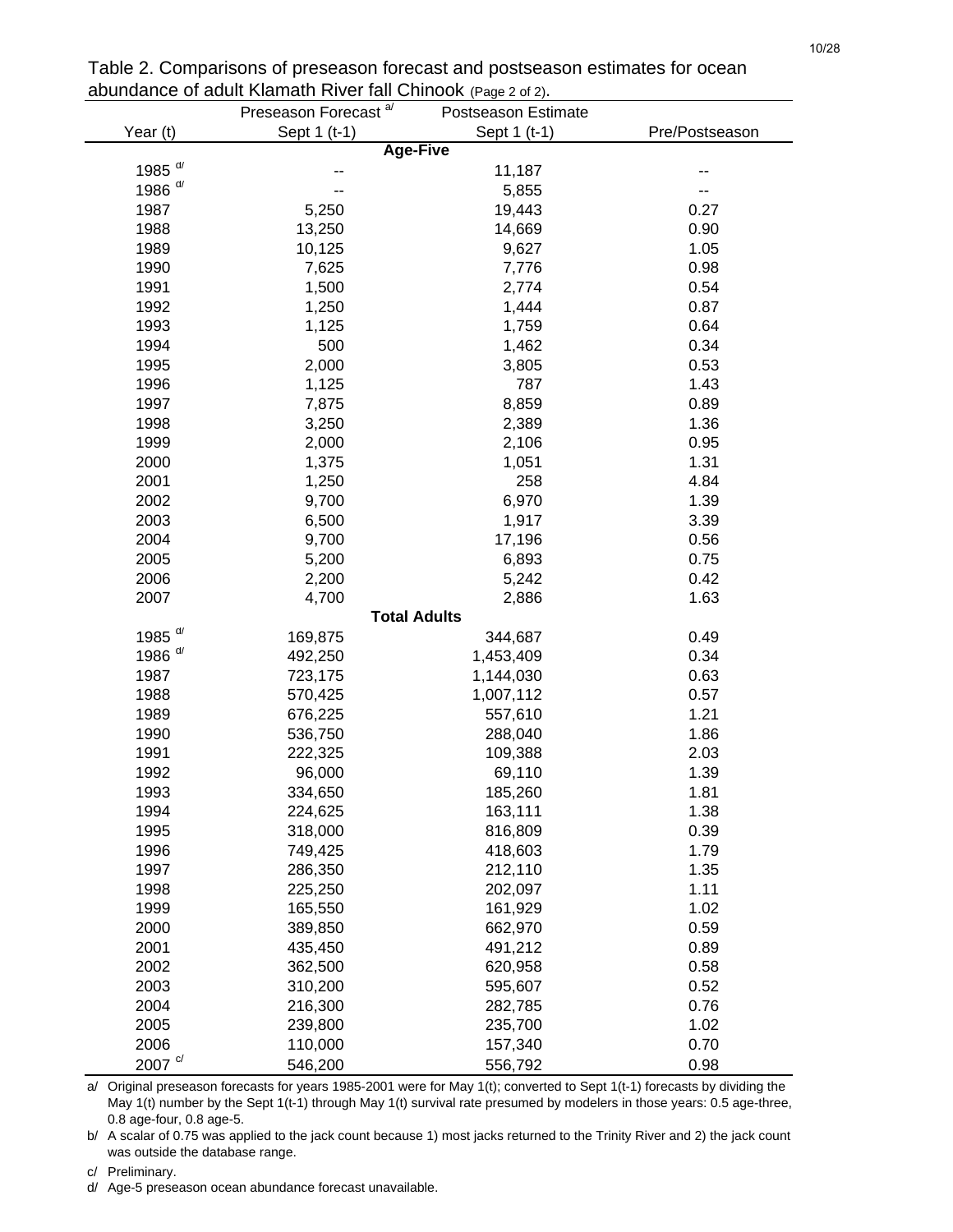11/28

|              |                                  | Preseason Ocean<br>Postseason Ocean<br>Preseason Age-4 |                    | Postseason Age-4 |                     |                        |                             |       |                         |                 |                  |                         |  |
|--------------|----------------------------------|--------------------------------------------------------|--------------------|------------------|---------------------|------------------------|-----------------------------|-------|-------------------------|-----------------|------------------|-------------------------|--|
|              | Abundance Forecast <sup>a/</sup> |                                                        | Abundance Estimate |                  | <b>Harvest Rate</b> |                        | Harvest                     |       |                         | Preseason Adult | Postseason Adult |                         |  |
|              | Sept 1 (t-1)                     |                                                        | Sept 1 (t-1)       |                  |                     | Forecast <sup>b/</sup> | Rate Estimate <sup>c/</sup> |       | <b>Harvest Forecast</b> |                 |                  | <b>Harvest Estimate</b> |  |
| Year (t)     | Age-3                            | Age-4                                                  | Age-3              | Age-4            | Ocean               | River                  | Ocean                       | River | Ocean                   | River           | Ocean            | River                   |  |
| 1986         | 426,000                          | 66,250                                                 | 1,305,782          | 141,772          | 0.28                | 0.50                   | 0.46                        | 0.67  | 72,000                  | 37,700          | 304,512          | 46,154                  |  |
| 1987         | 511,800                          | 206,125                                                | 782,032            | 342,555          | 0.28                | 0.53                   | 0.43                        | 0.44  | 121,200                 | 78,200          | 277.104          | 73,265                  |  |
| 1988         | 370,800                          | 186,375                                                | 756,908            | 235,535          | 0.31                | 0.53                   | 0.39                        | 0.52  | 114,100                 | 65,400          | 254,444          | 73,854                  |  |
| 1989         | 450,600                          | 215,500                                                | 370,328            | 177,655          | 0.30                | 0.49                   | 0.36                        | 0.70  | 128,100                 | 67,600          | 125,523          | 54,340                  |  |
| 1990         | 479,000                          | 50,125                                                 | 176,133            | 104,131          | 0.30                | 0.49                   | 0.55                        | 0.36  | 85,100                  | 31,200          | 114,911          | 11,459                  |  |
| 1991         | 176,200                          | 44,625                                                 | 69,442             | 37,172           | 0.13                | 0.28                   | 0.18                        | 0.45  | 16,700                  | 12,800          | 9,871            | 13,581                  |  |
| 1992         | 50,000                           | 44,750                                                 | 39,485             | 28,181           | 0.06                | 0.15                   | 0.07                        | 0.27  | 4,200                   | 4,200           | 3,140            | 6,787                   |  |
| 1993         | 294,400                          | 39,125                                                 | 168,473            | 15,028           | 0.12                | 0.43                   | 0.16                        | 0.49  | 20,100                  | 22,500          | 11,354           | 12,808                  |  |
| 1994         | 138,000                          | 86,125                                                 | 119,913            | 41,736           | 0.07                | 0.20                   | 0.09                        | 0.29  | 10,400                  | 14,300          | 8,889            | 13,524                  |  |
| 1995         | 269,000                          | 47,000                                                 | 784,279            | 28,725           | 0.07                | 0.32                   | 0.14                        | 0.19  | 13,500                  | 18,500          | 32,230           | 21,637                  |  |
| 1996         | 479,800                          | 268,500                                                | 192,290            | 225,526          | 0.17                | 0.66                   | 0.16                        | 0.39  | 88,400                  | 129,100         | 45,147           | 69,241                  |  |
| 1997         | 224,600                          | 53,875                                                 | 140,421            | 62,830           | 0.10                | 0.43                   | 0.06                        | 0.26  | 17,600                  | 26,500          | 8,657            | 17,764                  |  |
| 1998         | 176,000                          | 46,000                                                 | 154,819            | 44,889           | 0.07                | 0.29                   | 0.09                        | 0.30  | 10,200                  | 14,800          | 5,012            | 17,897                  |  |
| 1999         | 84,800                           | 78,750                                                 | 129,355            | 30,468           | 0.10                | 0.28                   | 0.09                        | 0.45  | 12,300                  | 18,100          | 5.126            | 16,942                  |  |
| 2000         | 349,600                          | 38,875                                                 | 617,573            | 44,346           | 0.11                | 0.53                   | 0.10                        | 0.25  | 24,000                  | 32,400          | 42,336           | 35,066                  |  |
| 2001         | 187,200                          | 247,000                                                | 357,085            | 133,869          | 0.14                | 0.61                   | 0.09                        | 0.29  | 45,600                  | 105,300         | 21,783           | 50,780                  |  |
| 2002         | 209,000                          | 143,800                                                | 514,524            | 99,464           | 0.13                | 0.57                   | 0.15                        | 0.26  | 30,000                  | 70,900          | 29,436           | 35,069                  |  |
| 2003         | 171,300                          | 132,400                                                | 401,092            | 192,598          | 0.16                | 0.50                   | 0.21                        | 0.28  | 30,600                  | 52,200          | 71,124           | 39,715                  |  |
| 2004         | 72,100                           | 134,500                                                | 160,243            | 105,346          | 0.15                | 0.38                   | 0.34                        | 0.48  | 26,500                  | 35,800          | 64,264           | 29,807                  |  |
| 2005         | 185,700                          | 48,900                                                 | 190,568            | 38,239           | 0.08                | 0.16                   | 0.20                        | 0.19  | 7,100                   | 9,600           | 13,228           | 10,001                  |  |
| 2006         | 44.100                           | 63,700                                                 | 88,652             | 63,446           | 0.11                | 0.23                   | 0.10                        | 0.18  | 10,000                  | 10,000          | 10.457           | 10,345                  |  |
| $2007^{d/2}$ | 515,400                          | 26,100                                                 | 521,412            | 32,494           | 0.16                | 0.63                   | 0.21                        | 0.56  | 30,200                  | 51,400          | 28,551           | 33,282                  |  |

Table 3. Summary of management objectives and predictor performance for Klamath River fall Chinook.

a/ Original preseason forecast for years 1986-2001 were for May 1(t); converted to Sept 1 (t-1) forecasts by dividing the May 1(t) number by the Sept 1(t-1) through May 1(t) survival rate presumed by modelers in those years: 0.5 age-three, 0.8 age-four, 0.8 age-five.

b/ Ocean harvest rate forecast is the fraction of the predicted ocean abundance expected to be harvested Sept 1 (t-1) through Aug 31 (t). River harvest rate forecast is the fraction of the predicted river run expected to be harvested in river fisheries. Original ocean harvest rate forecasts for year(t), 1986-2001, were based on a May 1(t) ocean abundance denominator; converted to Sept 1(t-1) abundance denominator by multiplying former values by 0.8 (the age-four survival rate between Sept 1 (t-1) and May (t) presumed by modelers in those years.

c/ Ocean harvest rate is the fraction of the postseason ocean abundance harvested Sept 1(t-1) through Aug 31(t). River harvest rate is the fraction of the river run harvested by river fisheries.

d/ Preliminary.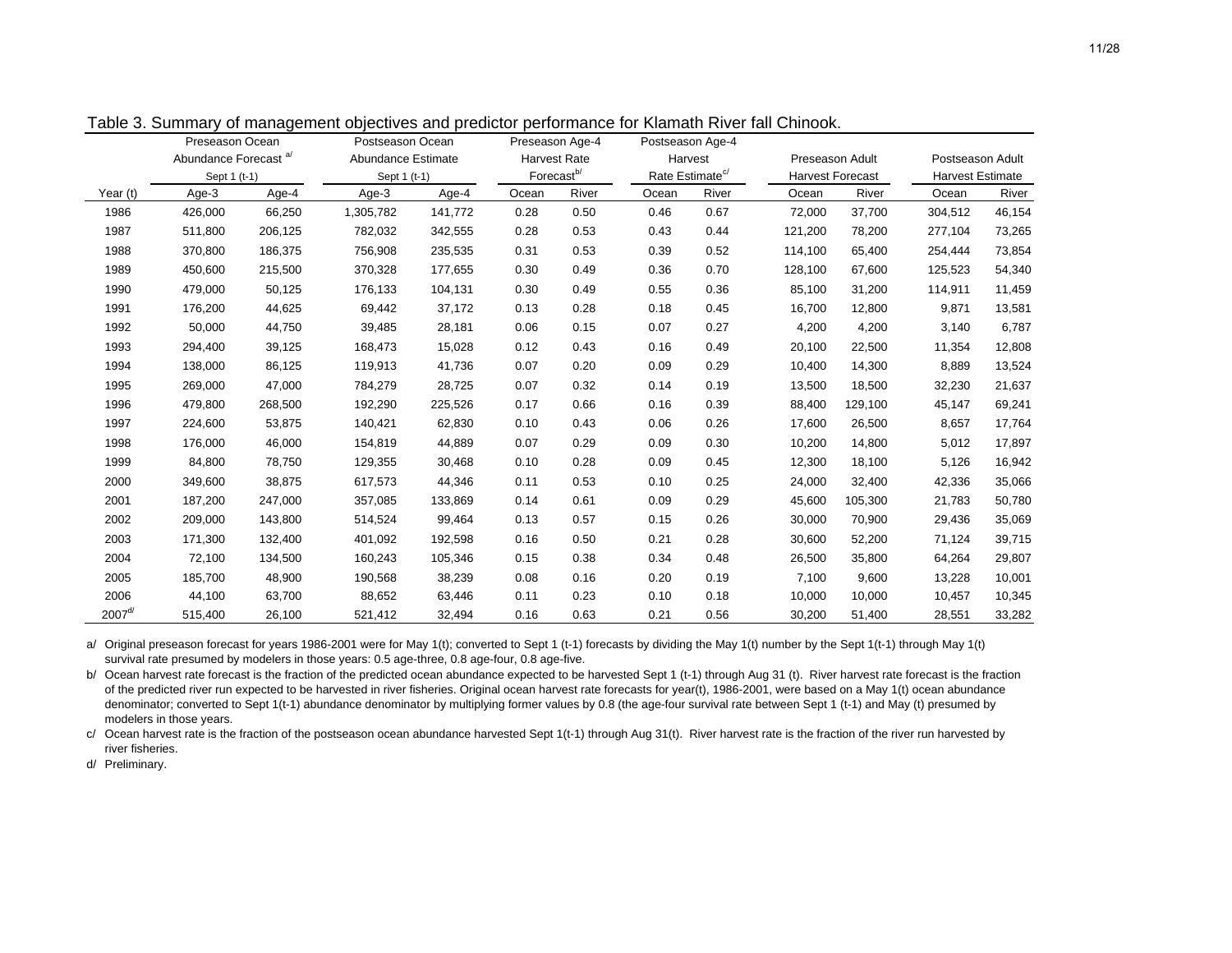|      |       |        | <b>Hatchery Spawners</b> |       |        |        | Natural Area Spawners |        |       |         | <b>Proportion Natural</b> |       |       |       |        |
|------|-------|--------|--------------------------|-------|--------|--------|-----------------------|--------|-------|---------|---------------------------|-------|-------|-------|--------|
| Year | Age 2 | Age 3  | Age 4                    | Age 5 | Adults | Age 2  | Age 3                 | Age 4  | Age 5 | Adults  | Age 2                     | Age 3 | Age 4 | Age 5 | Adults |
| 1985 |       |        |                          |       | 22,500 |        |                       |        |       | 25,700  |                           |       |       |       | 0.53   |
| 1986 |       |        |                          |       | 32,900 |        |                       |        |       | 113,400 |                           |       |       |       | 0.78   |
| 1987 |       |        |                          |       | 29,100 |        |                       |        |       | 101,700 |                           |       |       |       | 0.78   |
| 1988 |       |        |                          |       | 33,500 |        |                       |        |       | 79,400  |                           |       |       |       | 0.70   |
| 1989 |       |        |                          |       | 22,000 |        |                       |        |       | 43,900  |                           |       |       |       | 0.67   |
| 1990 |       |        |                          |       | 8,100  |        |                       |        |       | 15,600  |                           |       |       |       | 0.66   |
| 1991 | 270   | 2,426  | 3,827                    | 232   | 6,485  | 718    | 3,956                 | 7,430  | 263   | 11,649  | 0.73                      | 0.62  | 0.66  | 0.53  | 0.64   |
| 1992 | 3,948 | 2,576  | 4,627                    | 157   | 7,360  | 5,143  | 3,051                 | 8,657  | 321   | 12,029  | 0.57                      | 0.54  | 0.65  | 0.67  | 0.62   |
| 1993 | 1,619 | 20,797 | 846                      | 0     | 21,643 | 3,825  | 18,629                | 3,039  | 190   | 21,858  | 0.70                      | 0.47  | 0.78  | 1.00  | 0.50   |
| 1994 | 5,200 | 8,864  | 8,016                    | 192   | 17,072 | 6,245  | 22,230                | 9,879  | 224   | 32,333  | 0.55                      | 0.71  | 0.55  | 0.54  | 0.65   |
| 1995 | 335   | 34,737 | 2,716                    | 406   | 37,859 | 17,324 | 148,639               | 11,856 | 1,298 | 161,793 | 0.98                      | 0.81  | 0.81  | 0.76  | 0.81   |
| 1996 | 792   | 4,360  | 15,649                   | 24    | 20,033 | 6,174  | 17,232                | 64,048 | 46    | 81,326  | 0.89                      | 0.80  | 0.80  | 0.66  | 0.80   |
| 1997 | 1,272 | 10,484 | 7,560                    | 618   | 18,662 | 4,225  | 19,343                | 24,493 | 2,308 | 46,144  | 0.77                      | 0.65  | 0.76  | 0.79  | 0.71   |
| 1998 | 595   | 20,411 | 8,588                    | 220   | 29,219 | 2,855  | 30,509                | 11,462 | 517   | 42,488  | 0.83                      | 0.60  | 0.57  | 0.70  | 0.59   |
| 1999 | 6,857 | 10.046 | 4,081                    | 200   | 14,327 | 10,447 | 11,927                | 6,396  | 133   | 18,456  | 0.60                      | 0.54  | 0.61  | 0.40  | 0.56   |
| 2000 | 1,909 | 87,643 | 9,833                    | 136   | 97,612 | 6,394  | 70,042                | 12,565 | 122   | 82,729  | 0.77                      | 0.44  | 0.56  | 0.47  | 0.46   |
| 2001 | 1,631 | 31,306 | 23,802                   | 4     | 55,112 | 7,747  | 40,908                | 36,889 | 38    | 77,835  | 0.83                      | 0.57  | 0.61  | 0.90  | 0.59   |
| 2002 | 2,331 | 15,867 | 11,177                   | 137   | 27,181 | 3,867  | 42,557                | 21,932 | 1,146 | 65,635  | 0.62                      | 0.73  | 0.66  | 0.89  | 0.71   |
| 2003 | 864   | 35,403 | 26,295                   | 84    | 61,782 | 2,102  | 46,116                | 41,084 | 444   | 87,644  | 0.71                      | 0.57  | 0.61  | 0.84  | 0.59   |
| 2004 | 1,981 | 14,505 | 8,205                    | 271   | 22,981 | 4,730  | 11,469                | 11,567 | 1,043 | 24,079  | 0.70                      | 0.44  | 0.59  | 0.79  | 0.51   |
| 2005 | 101   | 18,583 | 8,187                    | 929   | 27,699 | 1,068  | 18,778                | 5,705  | 2,307 | 26,790  | 0.91                      | 0.50  | 0.41  | 0.71  | 0.49   |
| 2006 | 6,462 | 6,791  | 12,495                   | 235   | 19,521 | 14,382 | 8,969                 | 20,528 | 664   | 30,161  | 0.69                      | 0.57  | 0.62  | 0.74  | 0.61   |
| 2007 | 214   | 34,017 | 852                      | 122   | 34,991 | 1,061  | 53,788                | 5,680  | 263   | 59,731  | 0.83                      | 0.61  | 0.87  | 0.68  | 0.63   |

Table 4. Numbers of hatchery and natural adult fall Chinook spawners in the Klamath Basin by age.<sup>a/</sup>

a/ Age structure of hatchery and natural area spawners not available prior to 1991.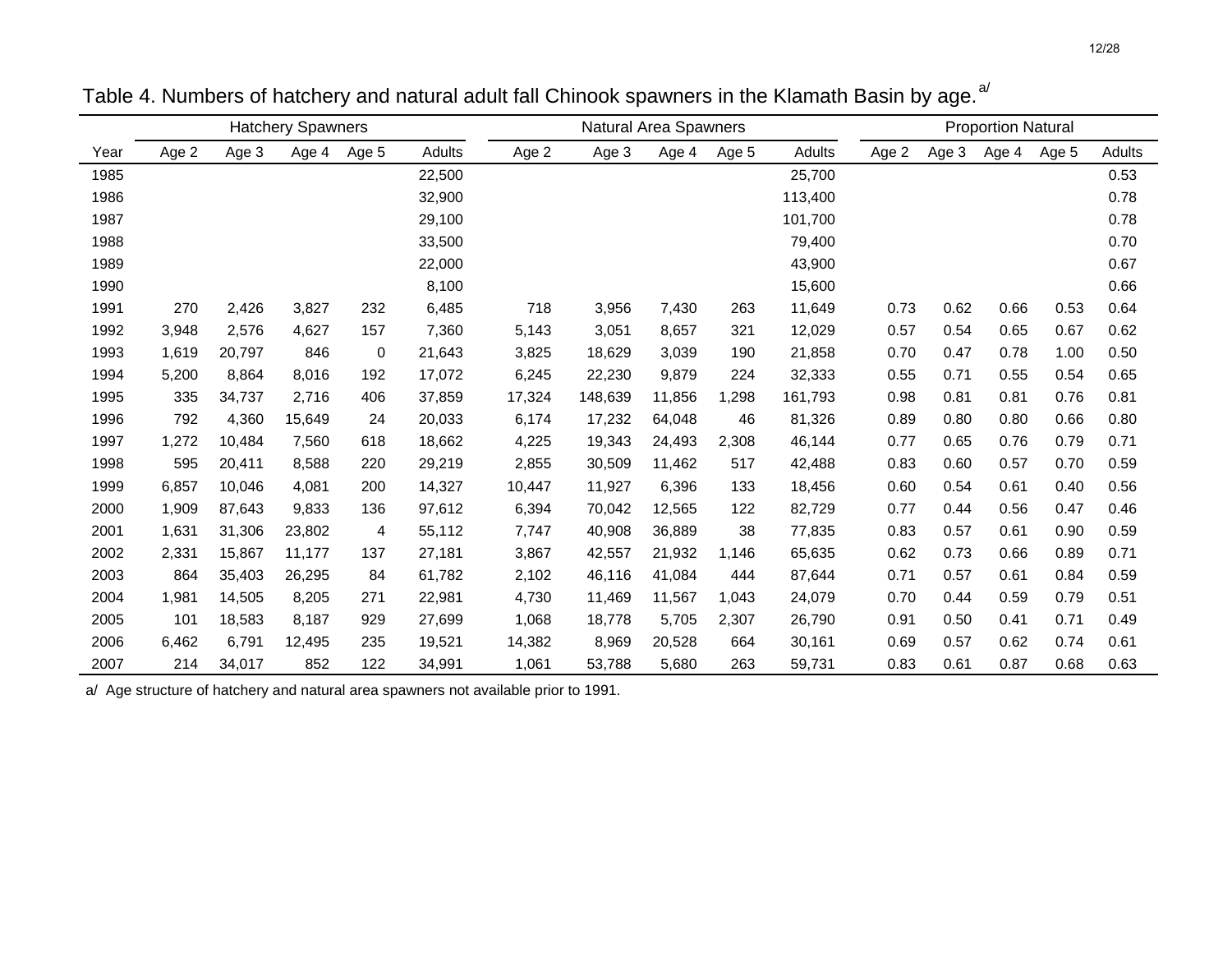|                  |        |             |           |           | Ocean Fisheries (Sept 1(t-1) through Aug 31(t)) |          |         |        |                     |        |
|------------------|--------|-------------|-----------|-----------|-------------------------------------------------|----------|---------|--------|---------------------|--------|
|                  |        | KMZ         |           | North of  | South of                                        |          | Ocean   |        | River Fisheries (t) |        |
| Year(t)          | Troll  | Sport       | Subtotal  | KMZ       | KMZ                                             | Subtotal | Total   | Net    | Sport               | Total  |
|                  |        |             |           |           | <b>HARVEST</b> (numbers of fish)                |          |         |        |                     |        |
| <b>Age-Three</b> |        |             |           |           |                                                 |          |         |        |                     |        |
| 1986             | 35,630 | 4,876       | 40,506    | 73,913    | 122,913                                         | 196,826  | 237,332 | 8,100  | 18,100              | 26,200 |
| 1987             | 17,231 | 5,083       | 22,314    | 42,875    | 56,362                                          | 99,237   | 121,551 | 11,400 | 11,400              | 22,800 |
| 1988             | 15,996 | 5,164       | 21,160    | 24,312    | 107,949                                         | 132,261  | 153,421 | 12,500 | 15,600              | 28,100 |
| 1989             | 6,462  | 11,793      | 18,255    | 15,368    | 23,750                                          | 39,118   | 57,373  | 2,700  | 900                 | 3,600  |
| 1990             | 81     | 4,357       | 4,438     | 36,578    | 11,006                                          | 47,584   | 52,022  | 1,300  | 1,400               | 2,700  |
| 1991             | 0      | 1,022       | 1,022     | 343       | 810                                             | 1,153    | 2,175   | 2,123  | 1,277               | 3,400  |
| 1992             | 0      | $\mathbf 0$ | 0         | 971       | 0                                               | 971      | 971     | 970    | 251                 | 1,221  |
| 1993             | 0      | 822         | 822       | 833       | 6,424                                           | 7,257    | 8,079   | 5,426  | 2,917               | 8,343  |
| 1994             | 42     | 604         | 646       | $\pmb{0}$ | 3,387                                           | 3,387    | 4,033   | 4,543  | 965                 | 5,508  |
| 1995             | 0      | 999         | 999       | 12,211    | 14,808                                          | 27,019   | 28,018  | 11,840 | 5,536               | 17,376 |
| 1996             | 0      | $\mathbf 0$ | 0         | 0         | 9,312                                           | 9,312    | 9,312   | 12,363 | 3,661               | 16,024 |
| 1997             | 0      | 232         | 232       | 620       | 1,215                                           | 1,835    | 2,067   | 2,166  | 2,736               | 4,902  |
| 1998             | 0      | 6           | 6         | 298       | 466                                             | 764      | 770     | 2,231  | 5,781               | 8,012  |
| 1999             | 63     | 180         | 243       | 1,262     | 433                                             | 1,695    | 1,938   | 4,981  | 1,748               | 6,729  |
| 2000             | 404    | 3,282       | 3,686     | 8,730     | 25,206                                          | 33,936   | 37,622  | 22,458 | 4,893               | 27,351 |
| 2001             | 113    | 105         | 218       | 2,765     | 6,088                                           | 8,853    | 9,071   | 17,885 | 7,294               | 25,179 |
| 2002             | 220    | 783         | 1,003     | 1,623     | 9,912                                           | 11,535   | 12,538  | 11,734 | 6,258               | 17,992 |
| 2003             | 173    | 679         | 852       | 2,026     | 27,312                                          | 29,338   | 30,190  | 6,996  | 5,061               | 12,057 |
| 2004             | 403    | 971         | 1,374     | 9,902     | 7,337                                           | 17,239   | 18,613  | 4,679  | 2,051               | 6,730  |
| 2005             | 0      | 568         | 568       | 889       | 2,381                                           | 3,270    | 3,838   | 4,394  | 1,641               | 6,035  |
| 2006 $a/$        | 0      | 465         | 465       | 31        | 332                                             | 363      | 828     | 2,388  | 13                  | 2,401  |
| 2007 $a/$        | 719    | 7,518       | 8,237     | 4,111     | 8,649                                           | 12,760   | 20,997  | 17,422 | 5,356               | 22,778 |
| Age-Four         |        |             |           |           |                                                 |          |         |        |                     |        |
| 1986             | 7,797  | 1,120       | 8,917     | 23,560    | 32,131                                          | 55,691   | 64,608  | 17,000 | 2,900               | 19,900 |
| 1987             | 21,727 | 4,427       | 26,154    | 71,123    | 48,812                                          | 119,935  | 146,089 | 41,000 | 8,500               | 49,500 |
| 1988             | 11,867 | 3,598       | 15,465    | 26,950    | 50,278                                          | 77,228   | 92,693  | 38,600 | 6,200               | 44,800 |
| 1989             | 6,062  | 9,735       | 15,797    | 32,428    | 16,608                                          | 49,036   | 64,833  | 41,000 | 7,700               | 48,700 |
| 1990             | 4,000  | 2,916       | 6,916     | 39,760    | 10,608                                          | 50,368   | 57,284  | 6,000  | 2,200               | 8,200  |
| 1991             | 0      | 1,001       | 1,001     | 1,513     | 4,135                                           | 5,648    | 6,649   | 7,593  | 2,016               | 9,609  |
| 1992             | 171    | 55          | 226       | 1,781     | 12                                              | 1,793    | 2,019   | 4,360  | 723                 | 5,083  |
| 1993             | 0      | 0           | $\pmb{0}$ | 849       | 1,615                                           | 2,464    | 2,464   | 3,786  | 243                 | 4,029  |
| 1994             | 0      | 1,124       | 1,124     | 1,168     | 1,499                                           | 2,667    | 3,791   | 6,666  | 818                 | 7,484  |
| 1995             | 0      | 242         | 242       | 1,879     | 1,771                                           | 3,650    | 3,892   | 2,957  | 480                 | 3,437  |
| 1996             | 773    | 3,464       | 4,237     | 10,336    | 20,738                                          | 31,074   | 35,311  | 43,959 | 9,080               | 53,039 |
| 1997             | 3      | 172         | 175       | 463       | 2,995                                           | 3,458    | 3,633   | 8,734  | 2,586               | 11,320 |
| 1998             | 0      | 105         | 105       | 4,062     | 0                                               | 4,062    | 4,167   | 7,164  | 1,822               | 8,986  |
| 1999             | 15     | 381         | 396       | 1,667     | 696                                             | 2,363    | 2,759   | 8,789  | 494                 | 9,283  |
| 2000             | 117    | 895         | 1,012     | 2,484     | 1,076                                           | 3,560    | 4,572   | 6,733  | 756                 | 7,489  |
| 2001             | 1,312  | 1,604       | 2,916     | 5,830     | 3,927                                           | 9,757    | 12,673  | 20,759 | 4,819               | 25,578 |
| 2002             | 1,938  | 827         | 2,765     | 3,226     | 9,416                                           | 12,642   | 15,407  | 11,929 | 4,063               | 15,992 |
| 2003             | 834    | 918         | 1,752     | 8,154     | 30,002                                          | 38,156   | 39,908  | 22,754 | 4,592               | 27,346 |
| 2004             | 1,422  | 1,215       | 2,637     | 11,667    | 21,960                                          | 33,627   | 36,264  | 17,623 | 1,751               | 19,374 |
| 2005             | 247    | 317         | 564       | 5,355     | 1,910                                           | 7,265    | 7,829   | 3,048  | 304                 | 3,352  |
| 2006             | 196    | 725         | 921       | 4,267     | 984                                             | 5,251    | 6,172   | 7,569  | 42                  | 7,611  |
| 2007 $a/$        | 259    | 2,248       | 2,507     | 1,945     | 2,361                                           | 4,306    | 6,813   | 8,923  | 471                 | 9,394  |

Table 5. Harvest levels and rates of age-three and age-four Klamath River fall Chinook. (Page 1 of 2)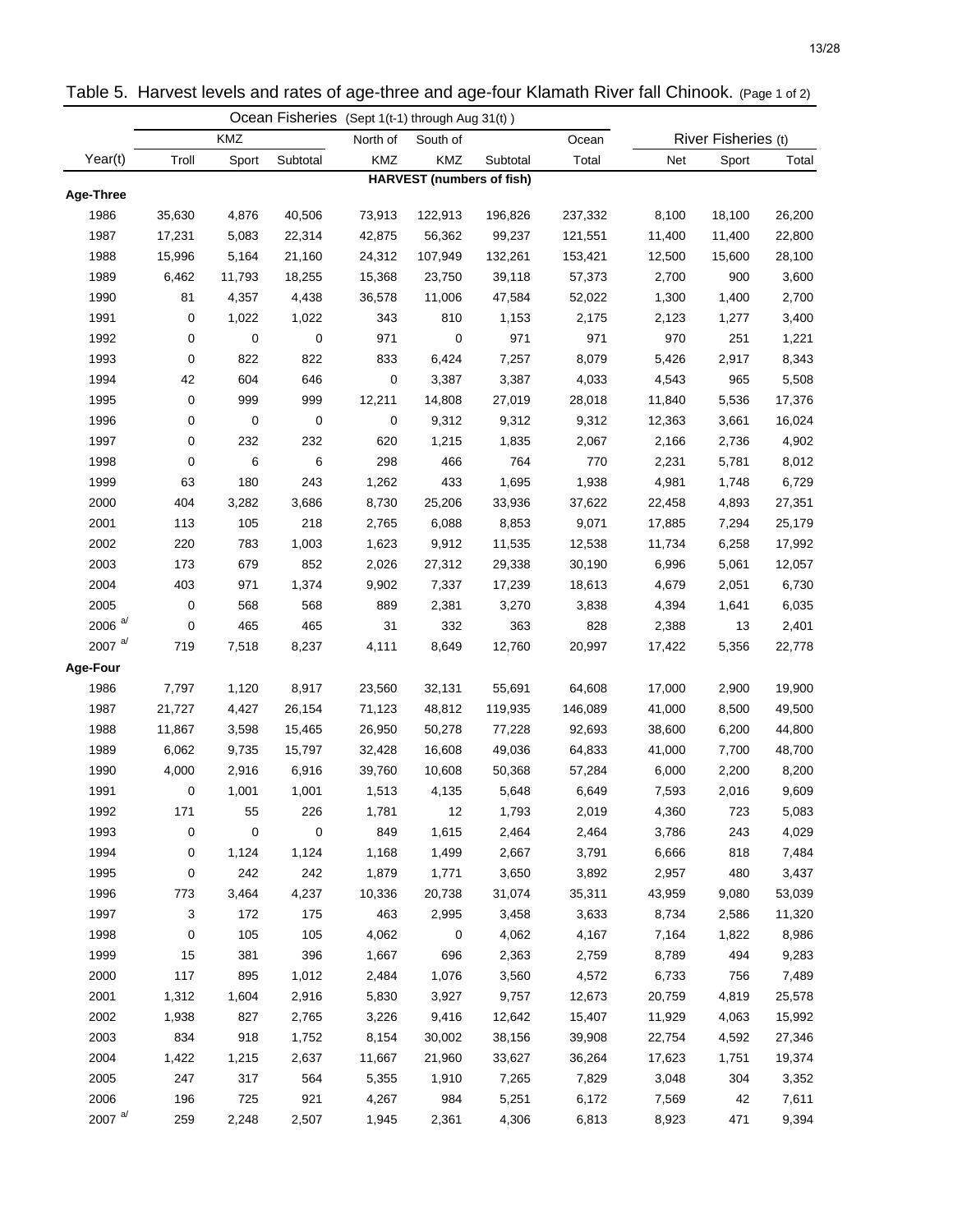|                                    |       |       |          | Ocean Fisheries (Sept 1(t-1) through Aug 31(t)) |                     |          |       |      |                     |       |
|------------------------------------|-------|-------|----------|-------------------------------------------------|---------------------|----------|-------|------|---------------------|-------|
|                                    |       | KMZ   |          | North of                                        | South of            |          | Ocean |      | River Fisheries (t) |       |
| Year(t)                            | Troll | Sport | Subtotal | KMZ                                             | KMZ                 | Subtotal | Total | Net  | Sport               | Total |
| Age-Three                          |       |       |          |                                                 | <b>HARVEST RATE</b> |          |       |      |                     |       |
| 1986                               | 0.03  | 0.00  | 0.03     | 0.06                                            | 0.09                | 0.15     | 0.18  | 0.05 | 0.11                | 0.16  |
| 1987                               | 0.02  | 0.01  | 0.03     | 0.05                                            | 0.07                | 0.13     | 0.16  | 0.13 | 0.13                | 0.25  |
| 1988                               | 0.02  | 0.01  | 0.03     | 0.03                                            | 0.14                | 0.17     | 0.20  | 0.12 | 0.15                | 0.28  |
| 1989                               | 0.02  | 0.03  | 0.05     | 0.04                                            | 0.06                | 0.11     | 0.15  | 0.05 | 0.02                | 0.07  |
| 1990                               | 0.00  | 0.02  | 0.03     | 0.21                                            | 0.06                | 0.27     | 0.30  | 0.11 | 0.12                | 0.23  |
| 1991                               | 0.00  | 0.01  | 0.01     | 0.00                                            | 0.01                | 0.02     | 0.03  | 0.21 | 0.13                | 0.34  |
| 1992                               | 0.00  | 0.00  | 0.00     | 0.02                                            | 0.00                | 0.02     | 0.02  | 0.14 | 0.04                | 0.18  |
| 1993                               | 0.00  | 0.00  | 0.00     | 0.00                                            | 0.04                | 0.04     | 0.05  | 0.11 | 0.06                | 0.17  |
| 1994                               | 0.00  | 0.01  | 0.01     | 0.00                                            | 0.03                | 0.03     | 0.03  | 0.12 | 0.03                | 0.15  |
| 1995                               | 0.00  | 0.00  | 0.00     | 0.02                                            | 0.02                | 0.03     | 0.04  | 0.06 | 0.03                | 0.09  |
| 1996                               | 0.00  | 0.00  | 0.00     | 0.00                                            | 0.05                | 0.05     | 0.05  | 0.32 | 0.09                | 0.41  |
| 1997                               | 0.00  | 0.00  | 0.00     | 0.00                                            | 0.01                | 0.01     | 0.01  | 0.06 | 0.08                | 0.14  |
| 1998                               | 0.00  | 0.00  | 0.00     | 0.00                                            | 0.00                | 0.00     | 0.00  | 0.04 | 0.10                | 0.14  |
| 1999                               | 0.00  | 0.00  | 0.00     | 0.01                                            | 0.00                | 0.01     | 0.01  | 0.17 | 0.06                | 0.23  |
| 2000                               | 0.00  | 0.01  | 0.01     | 0.01                                            | 0.04                | 0.05     | 0.06  | 0.12 | 0.03                | 0.15  |
| 2001                               | 0.00  | 0.00  | 0.00     | 0.01                                            | 0.02                | 0.02     | 0.03  | 0.18 | 0.07                | 0.25  |
| 2002                               | 0.00  | 0.00  | 0.00     | 0.00                                            | 0.02                | 0.02     | 0.02  | 0.12 | 0.07                | 0.19  |
| 2003                               | 0.00  | 0.00  | 0.00     | 0.01                                            | 0.07                | 0.07     | 0.08  | 0.07 | 0.05                | 0.13  |
| 2004                               | 0.00  | 0.01  | 0.01     | 0.06                                            | 0.05                | 0.11     | 0.12  | 0.14 | 0.06                | 0.20  |
| 2005                               | 0.00  | 0.00  | 0.00     | 0.00                                            | 0.01                | 0.02     | 0.02  | 0.10 | 0.04                | 0.14  |
| 2006 $a$ <sup><math>d</math></sup> | 0.00  | 0.01  | 0.01     | 0.00                                            | 0.00                | 0.00     | 0.01  | 0.13 | 0.00                | 0.13  |
| 2007 $a/d$                         | 0.00  | 0.01  | 0.02     | 0.01                                            | 0.02                | 0.02     | 0.04  | 0.16 | 0.05                | 0.20  |
| Age-Four                           |       |       |          |                                                 |                     |          |       |      |                     |       |
| 1986                               | 0.05  | 0.01  | 0.06     | 0.17                                            | 0.23                | 0.39     | 0.46  | 0.57 | 0.10                | 0.67  |
| 1987                               | 0.06  | 0.01  | 0.08     | 0.21                                            | 0.14                | 0.35     | 0.43  | 0.36 | 0.08                | 0.44  |
| 1988                               | 0.05  | 0.02  | 0.07     | 0.11                                            | 0.21                | 0.33     | 0.39  | 0.45 | 0.07                | 0.52  |
| 1989                               | 0.03  | 0.05  | 0.09     | 0.18                                            | 0.09                | 0.28     | 0.36  | 0.59 | 0.11                | 0.70  |
| 1990                               | 0.04  | 0.03  | 0.07     | 0.38                                            | 0.10                | 0.48     | 0.55  | 0.26 | 0.10                | 0.36  |
| 1991                               | 0.00  | 0.03  | 0.03     | 0.04                                            | 0.11                | 0.15     | 0.18  | 0.35 | 0.09                | 0.45  |
| 1992                               | 0.01  | 0.00  | 0.01     | 0.06                                            | 0.00                | 0.06     | 0.07  | 0.23 | 0.04                | 0.27  |
| 1993                               | 0.00  | 0.00  | 0.00     | 0.06                                            | 0.11                | 0.16     | 0.16  | 0.46 | 0.03                | 0.49  |
| 1994                               | 0.00  | 0.03  | 0.03     | 0.03                                            | 0.04                | 0.06     | 0.09  | 0.26 | 0.03                | 0.29  |
| 1995                               | 0.00  | 0.01  | 0.01     | 0.07                                            | 0.06                | 0.13     | 0.14  | 0.16 | 0.03                | 0.19  |
| 1996                               | 0.00  | 0.02  | 0.02     | 0.05                                            | 0.09                | 0.14     | 0.16  | 0.32 | 0.07                | 0.39  |
| 1997                               | 0.00  | 0.00  | 0.00     | 0.01                                            | 0.05                | 0.06     | 0.06  | 0.20 | 0.06                | 0.26  |
| 1998                               | 0.00  | 0.00  | 0.00     | 0.09                                            | 0.00                | 0.09     | 0.09  | 0.24 | 0.06                | 0.30  |
| 1999                               | 0.00  | 0.01  | 0.01     | 0.05                                            | 0.02                | 0.08     | 0.09  | 0.43 | 0.02                | 0.45  |
| 2000                               | 0.00  | 0.02  | 0.02     | 0.06                                            | 0.02                | 0.08     | 0.10  | 0.22 | 0.02                | 0.25  |
| 2001                               | 0.01  | 0.01  | 0.02     | 0.04                                            | 0.03                | 0.07     | 0.09  | 0.24 | 0.05                | 0.29  |
| 2002                               | 0.02  | 0.01  | 0.03     | 0.03                                            | 0.09                | 0.13     | 0.15  | 0.19 | 0.06                | 0.26  |
| 2003                               | 0.00  | 0.00  | 0.01     | 0.04                                            | 0.16                | 0.20     | 0.21  | 0.24 | 0.05                | 0.28  |
| 2004                               | 0.01  | 0.01  | 0.03     | 0.11                                            | 0.21                | 0.32     | 0.34  | 0.43 | 0.04                | 0.48  |
| 2005                               | 0.01  | 0.01  | 0.01     | 0.14                                            | 0.05                | 0.19     | 0.20  | 0.17 | 0.02                | 0.19  |
| 2006                               | 0.00  | 0.01  | 0.01     | 0.07                                            | 0.02                | 0.08     | 0.10  | 0.18 | 0.00                | 0.18  |
| 2007 $a/$                          | 0.01  | 0.07  | 0.08     | 0.06                                            | 0.07                | 0.13     | 0.21  | 0.53 | 0.03                | 0.56  |

Table 5. Harvest levels and rates of age-three and age-four Klamath River fall Chinook. (Page 2 of 2)

a/ Preliminary data (incomplete cohort).

b/ Ocean harvest rates are the fraction of Sept 1(t-1) ocean abundance harvested in these fisheries. River harvest rates are the fraction of the river run (t) harvested in these fisheries.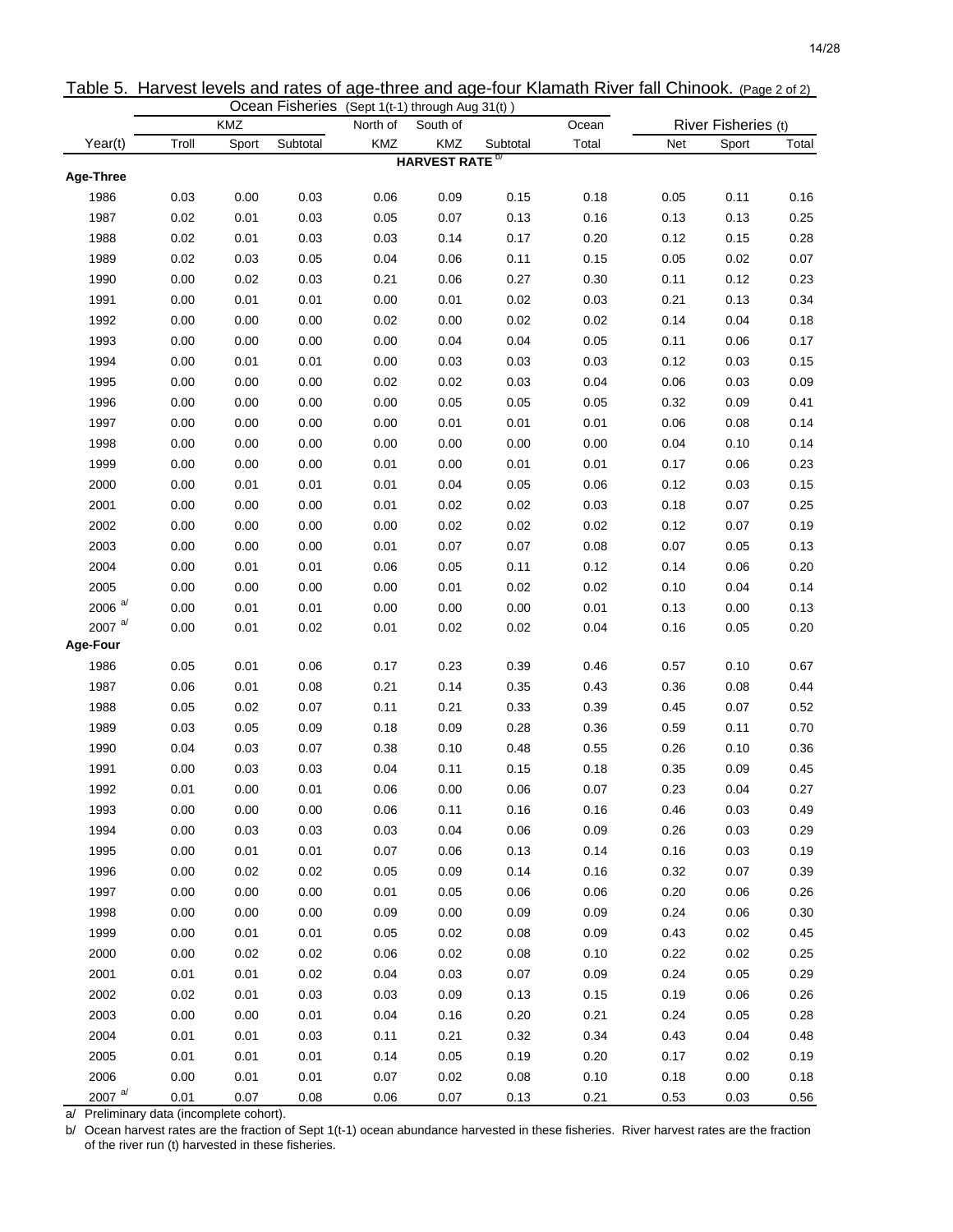Table 6. Fall 2007 (September - November) ocean landings of Klamath River fall Chinook by fishery, age, and KOHM area. $a/$ 

|             |       |       |       |     |                          |       | <b>COMMERCIAL FISHERY</b> |      |       |     |       |
|-------------|-------|-------|-------|-----|--------------------------|-------|---------------------------|------|-------|-----|-------|
| <b>KOHM</b> |       |       | Age 3 |     |                          | Age 4 |                           |      | Age 5 |     |       |
| area        |       | Sept  | Oct   | Nov | Sept                     | Oct   | Nov                       | Sept | Oct   | Nov | Total |
| <b>NO</b>   |       | $- -$ |       | --  | $- -$                    |       |                           | --   | --    | --  | 0     |
| CO          |       | $- -$ | --    | --  | 148                      | --    | --                        | 36   | --    | --  | 184   |
| KO          |       | --    | --    | --  | 133                      | --    | --                        | 129  | --    | --  | 262   |
| КC          |       | $- -$ | --    | --  | 2,742                    | --    | --                        | 474  | --    | --  | 3,216 |
| <b>FB</b>   |       | $- -$ | --    | --  | $\overline{\phantom{a}}$ | --    | --                        | --   | --    | --  | 0     |
| <b>SF</b>   |       | $- -$ | --    | --  | 39                       | --    | --                        | --   | --    |     | 39    |
| <b>MO</b>   |       | $- -$ | --    | --  | $\overline{\phantom{a}}$ | --    | --                        | --   | --    | --  | 0     |
|             | Total | 0     | 0     | 0   | 3,062                    | 0     | 0                         | 639  | 0     | 0   | 3,702 |

# **SPORT FISHERY** Age 3 Age 4 Age 5 Age 5 Age 5 Age 5 Age 5 Age 5 Age 5 Age 5 Age 5 Age 5 Age 5 Age 5

| <b>KOHM</b> |       | Age 3                    |     |     |      | Age 4 |     |      | Age 5 |     |       |
|-------------|-------|--------------------------|-----|-----|------|-------|-----|------|-------|-----|-------|
| area        |       | Sept                     | Oct | Nov | Sept | Oct   | Nov | Sept | Oct   | Nov | Total |
| <b>NO</b>   |       | $- -$                    | --  | --  | 32   | $-$   | --  | 44   | --    | --  | 76    |
| CO          |       | $-$                      | --  | --  | 96   | --    | --  | 44   | --    | --  | 140   |
| KO          |       | $-$                      | --  | --  | 197  | 20    | $-$ | 52   | --    | --  | 269   |
| KC          |       | $-$                      | --  | --  | 335  | $-$   | --  | --   | --    | --  | 335   |
| FB          |       | --                       | --  | --  | --   | --    | --  | --   | --    | --  | 0     |
| <b>SF</b>   |       | $-$                      | --  | --  | --   | --    | --  | --   | --    | --  | 0     |
| <b>MO</b>   |       | $\overline{\phantom{a}}$ | --  | --  | --   | --    | --  | --   | --    | --  | 0     |
|             | Total | $\mathbf 0$              | 0   | 0   | 659  | 20    | 0   | 141  | 0     | 0   | 820   |

a/ KOHM areas are as follows: NO=Newport & Tillamook: CO=Coos Bay; KO=Klamath Management Zone in Oregon; KC=Klamath Management Zone in California; FB=Fort Bragg; SF=San Francisco; and MO=Monterey.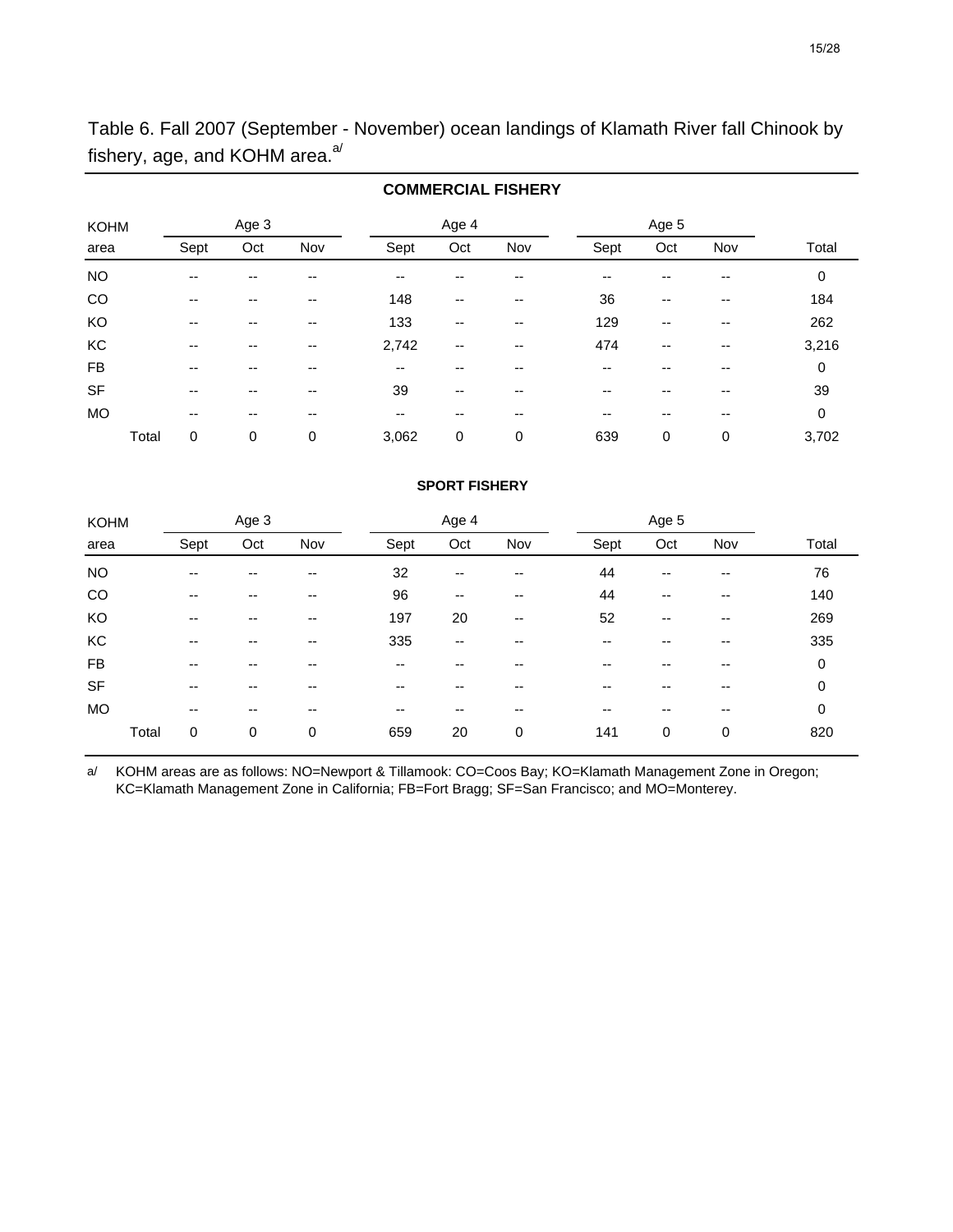For the 2007 run, an unusually small number of coded-wire tags (CWTs) were recovered from the three Yurok fisheries (estuary, middle Klamath, and upper Klamath) operating in the lower Klamath River (below the confluence of the Klamath and Trinity rivers at Weitchpec). Most notably, the number of CWTs recovered per sampled fish (hereafter, CWT rate) in the Yurok estuary fishery was nearly an order of magnitude lower than the CWT rate expected for this fishery, based on data from fisheries and sampling programs upstream in both the Klamath and Trinity Basins. To adjust for this, a CWT expansion was calculated and applied to the observed Yurok CWT rate.

The age-specific CWT rate (*ta*) for areas upstream of the Yurok fisheries was calculated from the estimated river run size in the upper Klamath and the Trinity rivers, and the total number of CWT returns:

$$
t_a = \frac{T_a}{R_a} \qquad a = 3,4.
$$

Here, *Ta* is the age-specific, total number of CWTs recovered, and *Ra* is the age-specific total run size estimate, for the upper Klamath and Trinity rivers combined. This calculation reflects the age-specific CWT rate that should be observed in the lower Klamath River where the Yurok fisheries operate.

To calculate the expected CWT rate in the Yurok fisheries, age-structure information from the Yurok catch must be paired with *ta*.

$$
p_3 = H_3 / \sum_a H_a \qquad a = 2,3,4,5
$$

$$
p_{4,5} = (H_4 + H_5) / \sum_a H_a \qquad a = 2,3,4,5
$$

 $H_a$  is the age-specific harvest for the three Yurok fisheries,  $p_3$  is the proportion of age-3 fish and  $p_{4,5}$  is the lumped proportion of age-4 and -5 fish in the total catch.

The total, expected CWT rate  $(\hat{t})$  for the Yurok fisheries was then calculated in the following manner:

$$
\hat{t} = (t_3 \cdot p_3) + (t_4 \cdot p_{4,5}).
$$

This CWT rate is the expected rate for the catch in each of the three Yurok fisheries. However, the observed CWT rate for the catch in the three Yurok fisheries (  $\hat{t}_{obs,f}$  ) differed, and thus a different CWT expansion was needed for each of these fisheries. The CWT expansion calculated for the Yurok fisheries reflects the relative differences between  $\hat{t}_{obs,f}$  and  $\hat{t}$  :

*for EWT* expansion  $f = \hat{t}/t_{obs.f}$  *for the estuary, middle Klamath, and upper Klamath Yurok fisheries.*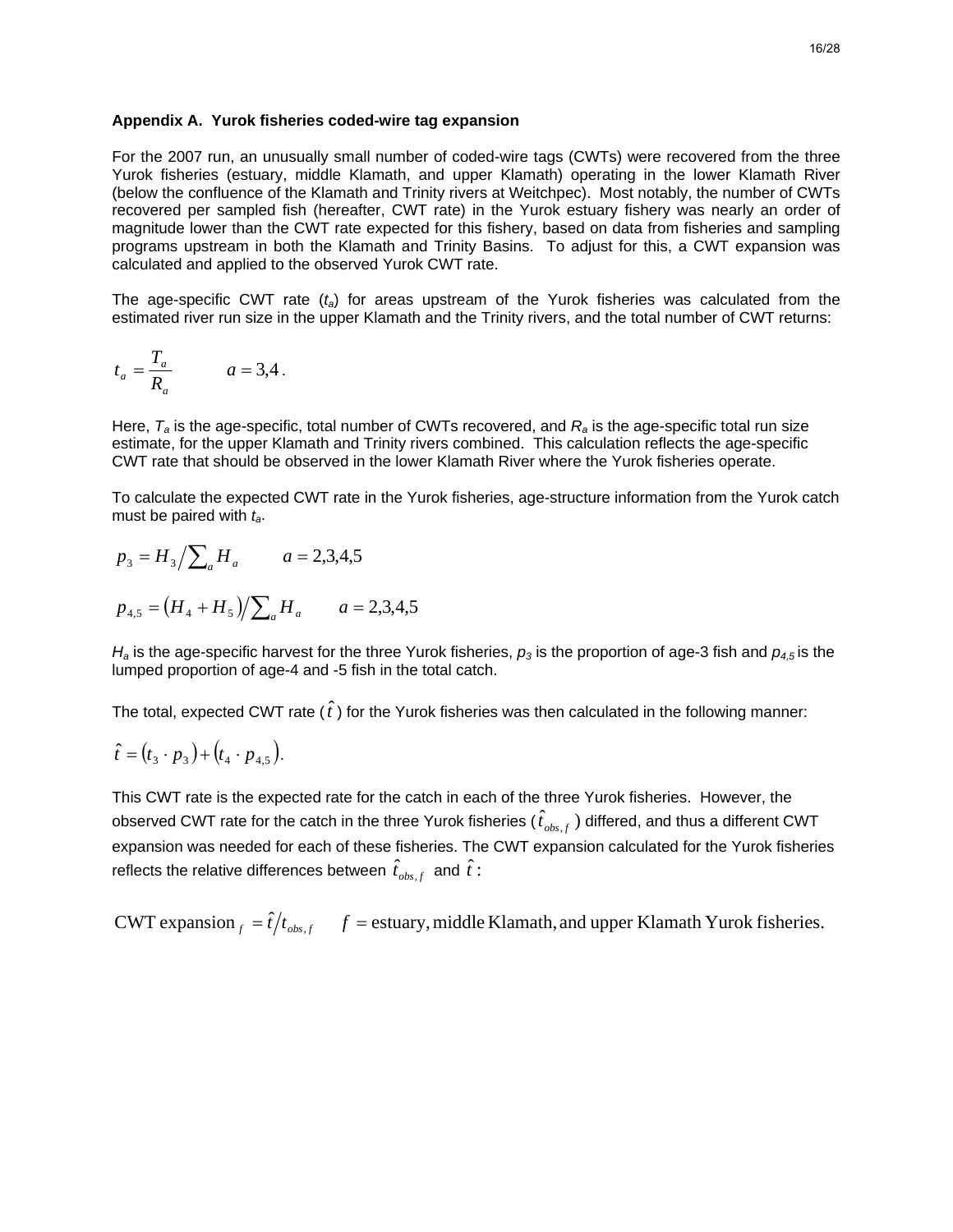------------------------------------------------------------------------------ Appendix B. KOHM: Summary Output. Mon Feb 25 10:04:03 2008 2008 stock projections; no 2008 fishing. ------------------------------------------------------------------------------ Klamath Escapement Absent fishing: 119142 Hatcheries: 42251 Natural areas: 76891 With fishing Mature adults: 115595 Strays: 366 Klamath Basin: 115229<br>awners: 115229 Spawners:<br>Hatcheries: Hatcheries: 40913 Natural areas: 74316 Reduction rate: 0.033 Klamath Harvest Total: 4521 River: 0 Ocean: 4521 Tribal: 0 0.000 (objective: 0.000) Non-tribal: 4521 River: 0 0.000 (objective: 0)<br>Ocean troll: 3702 Ocean troll: CA / OR: 0.880 / 0.120 Ocean sport: 820 KMZ: 604 0.134 Age-four o.harv.rate: 0.024 (objective: <= 0.16) ------------------------------------------------------------------------------ Klamath Harvest: ocean troll Sep Oct Nov Dec Jan Feb Mar Apr May Jun Jul Aug Total %CA NO 0 0 0 0 0 0 0 0 0 0 0 0 0 NA CO 184 0 0 0 0 0 0 0 0 0 0 0 184 NA KO 262 0 0 0 0 0 0 0 0 0 0 0 262 NA<br>KC 3216 0 0 0 0 0 0 0 0 0 0 0 3216 89.6 KC 3216 0 0 0 0 0 0 0 0 0 0 0 3216 89.6 FB 0 0 0 0 0 0 0 0 0 0 0 0 0 0.0 SF 39 0 0 0 0 0 0 0 0 0 0 0 39 1.1 MO 0 0 0 0 0 0 0 0 0 0 0 0 0 0.0 Total 3702 0 0 0 0 0 0 0 0 0 0 0 3702 NA Klamath Harvest: ocean sport Sep Oct Nov Dec Jan Feb Mar Apr May Jun Jul Aug Total %CA %CA.rec NO 76 0 0 0 0 0 0 0 0 0 0 0 76 NA NA CO 140 0 0 0 0 0 0 0 0 0 0 0 140 NA NA KO 250 20 0 0 0 0 0 0 0 0 0 0 269 NA NA KC 335 0 0 0 0 0 0 0 0 0 0 0 335 9.3 100 FB 0 0 0 0 0 0 0 0 0 0 0 0 0 0.0 0

SF 0 0 0 0 0 0 0 0 0 0 0 0 0 0.0 0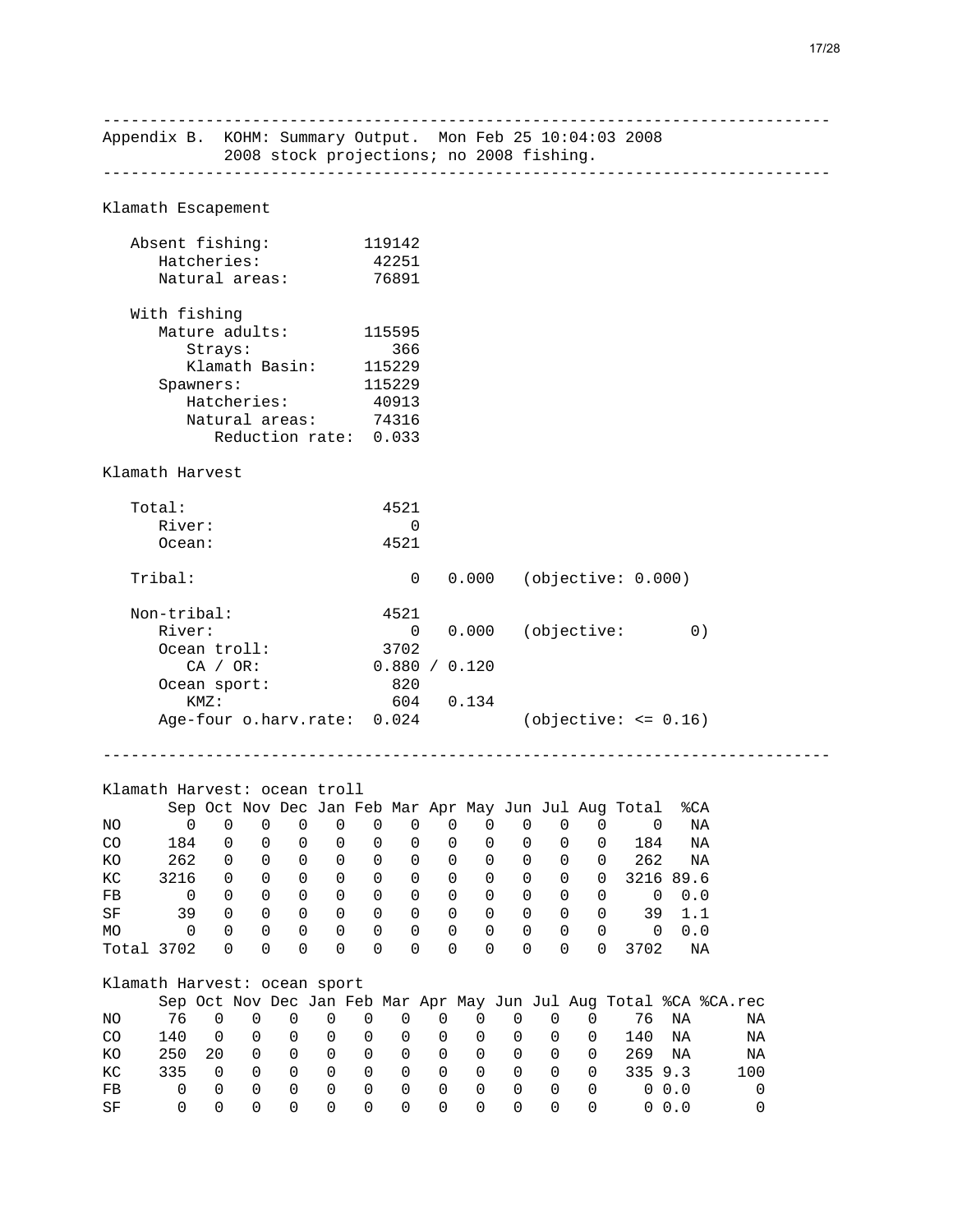| Total 800 20 0 0 0 0 0 0 0 0 0 0 0 820 NA |  |  |  |  |  |  |  |  |
|-------------------------------------------|--|--|--|--|--|--|--|--|
|                                           |  |  |  |  |  |  |  |  |

------------------------------------------------------------------------------

Chinook Harvest (All Stocks): Troll

|                | Sep                  |     |         |    |       |    |                |                          |                |          |          |          | Oct Nov Dec Jan Feb Mar Apr May Jun Jul Aug Total |
|----------------|----------------------|-----|---------|----|-------|----|----------------|--------------------------|----------------|----------|----------|----------|---------------------------------------------------|
| NΟ             | 200                  |     | 300 100 | NA | NA    |    | NA 0           | $\overline{\phantom{0}}$ | 0              | 0        | 0        |          | 600                                               |
| C <sub>O</sub> | 500                  |     | 500 600 |    | NA NA | NA | $\overline{0}$ | $\overline{0}$           | $\overline{0}$ | 0        | $\Omega$ | $\Omega$ | 1600                                              |
| KO.            | 400                  | 200 | 50      | NA | NA    |    | NA NaN NaN     |                          | $\Omega$       | $\Omega$ | 0        | $\Omega$ | 650                                               |
| КC             | 8800                 | ΝA  | ΝA      | NA | NA    | NA | NA             | NA                       | $\Omega$       | 0        | $\Omega$ | $\Omega$ | 8800                                              |
| FB             | 200                  | ΝA  | ΝA      | NA | NA    | NA |                | NA NaN                   | $\Omega$       | $\Omega$ | $\Omega$ | $\Omega$ | 200                                               |
| SF             | 2100                 | 400 | NA      | NA | NA    | NA |                | NA NaN                   | $\Omega$       | $\Omega$ | $\Omega$ | $\Omega$ | 2500                                              |
| MO.            | 100                  | NA  | ΝA      | NA | NA    | NA |                | NA NaN                   | $\Omega$       | 0        | $\Omega$ | $\Omega$ | 100                                               |
|                | Total 12300 1400 750 |     |         | NA | ΝA    | ΝA | 0              | $\overline{0}$           | $\Omega$       | $\Omega$ | 0        |          | 0 14450                                           |

Chinook Harvest (All Stocks): Sport

|                     | Sep          |          |    |    |    |                |            |            |              |              |                  |              | Oct Nov Dec Jan Feb Mar Apr May Jun Jul Aug Total |
|---------------------|--------------|----------|----|----|----|----------------|------------|------------|--------------|--------------|------------------|--------------|---------------------------------------------------|
| NO.                 | 500          | 400      | NA | NA | NA |                | NA NaN NaN |            | $\Omega$     | 0            |                  |              | 900                                               |
| CO.                 | 200          | $\Omega$ | NA | NA | NA |                |            | NA NaN NaN | $\Omega$     | 0            | $\left( \right)$ | $\Omega$     | 200                                               |
| КO                  | 300          | 500      | NA | NA | NA |                | NA NA      | NA         | 0            | 0            | $\left( \right)$ | $\Omega$     | 800                                               |
| КC                  | 1800         | NA       | ΝA | NA | NA | NA             |            | NA NaN     | 0            | 0            | $\Omega$         | $\Omega$     | 1800                                              |
| FB                  | <sup>n</sup> | $\Omega$ | 0  | NA |    |                | NA NaN NaN | $\Omega$   | $\Omega$     | $\Omega$     | $\Omega$         | $\Omega$     |                                                   |
| SF                  | 300          | 400 300  |    | NA | NA | $\overline{0}$ | $\Omega$   | 0          | $\Omega$     | 0            | 0                | $\Omega$     | 1000                                              |
| MO                  | 100          | 0        | ΝA | NA |    | NA NaN         | $\Omega$   | $\Omega$   | $\Omega$     | $\Omega$     | $\Omega$         | $\Omega$     | 100                                               |
| Total 3200 1300 300 |              |          |    | ΝA | ΝA | $\overline{0}$ | $\Omega$   | 0          | <sup>0</sup> | <sup>0</sup> | <sup>0</sup>     | <sup>0</sup> | 4800                                              |

Klamath Contribution Rates: Troll

 Sep Oct Nov Dec Jan Feb Mar Apr May Jun Jul Aug NO 0.000 0 0 NA NA NA 0.228 0.065 0.169 0.057 0.119 0.135 CO 0.369 0 0 NA NA NA 0.190 0.117 0.108 0.137 0.219 0.268 KO 0.654 0 0 NA NA NA 0.000 0.000 0.180 0.255 0.312 0.293 KC 0.365 NA NA NA NA NA NA NA 0.772 0.490 0.451 0.460 FB 0.000 NA NA NA NA NA 0.171 0.171 0.338 0.412 0.311 0.122 SF 0.019 0 NA NA NA NA NA 0.000 0.119 0.183 0.145 0.047 MO 0.000 NA NA NA NA NA NA 0.000 0.041 0.053 0.088 0.004

------------------------------------------------------------------------------

Klamath Contribution Rates: Sport

 Sep Oct Nov Dec Jan Feb Mar Apr May Jun Jul Aug NO 0.152 0.00 NA NA NA NA 0.000 0.000 0.051 0.010 0.056 0.115 CO 0.698 NaN NA NA NA NA 0.000 0.000 0.166 0.032 0.072 0.042 KO 0.832 0.04 NA NA NA NA NA NA 0.044 0.070 0.172 0.342 KC 0.186 NA NA NA NA NA NA 0.000 0.170 0.209 0.164 0.261 FB NaN NaN NaN NA NA 0.000 0.000 0.043 0.093 0.106 0.080 0.035 SF 0.000 0.00 0 NA NA 0.007 0.001 0.029 0.012 0.033 0.015 0.001 MO 0.000 NaN NA NA NA 0.000 0.001 0.014 0.004 0.005 0.012 0.013

------------------------------------------------------------------------------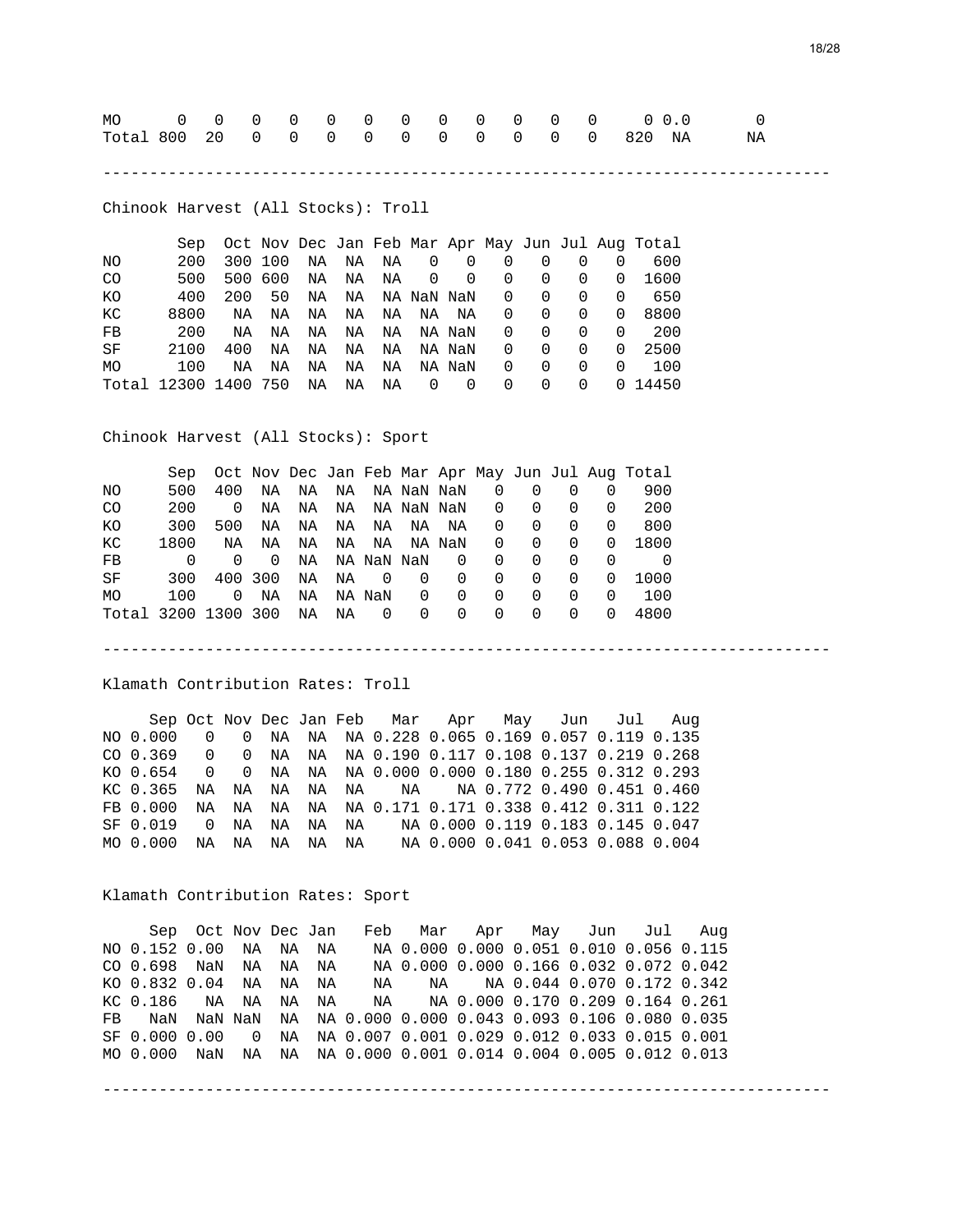#### Season Effort: Troll

|       |    |    |    |    |                  |          |                  |                  |                  |          |                  |                  | Sep Oct Nov Dec Jan Feb Mar Apr May Jun Jul Aug Total |
|-------|----|----|----|----|------------------|----------|------------------|------------------|------------------|----------|------------------|------------------|-------------------------------------------------------|
| ΝO    | ΝA | ΝA | ΝA | ΝA | 0                | $\Omega$ | O                |                  | $\Omega$         |          |                  |                  |                                                       |
| CO.   | NA | NA | ΝA | ΝA | 0                | 0        | O                | $\Omega$         | O                | O        | O                |                  |                                                       |
| КO    | ΝA | ΝA | ΝA | ΝA | 0                | $\Omega$ | $\Omega$         | $\Omega$         | $\Omega$         | $\Omega$ | $\Omega$         |                  |                                                       |
| КC    | ΝA | ΝA | ΝA | ΝA | $\Omega$         | $\Omega$ | $\Omega$         | $\Omega$         | $\Omega$         |          | $\left( \right)$ | $\left( \right)$ |                                                       |
| FB    | NA | ΝA | ΝA | ΝA | 0                | 0        | 0                | 0                | 0                | 0        | 0                | $\left( \right)$ |                                                       |
| SF    | ΝA | ΝA | ΝA | ΝA | 0                | 0        | $\Omega$         | 0                | $\Omega$         | 0        | 0                |                  |                                                       |
| MO    | ΝA | ΝA | ΝA | ΝA | $\Omega$         | 0        | $\Omega$         | $\left( \right)$ | $\Omega$         | $\Omega$ | $\left( \right)$ | $\left( \right)$ |                                                       |
| Total | ΝA | ΝA | ΝA | ΝA | $\left( \right)$ | $\Omega$ | $\left( \right)$ | $\left( \right)$ | $\left( \right)$ |          | $\left( \right)$ |                  |                                                       |

#### Season Effort: Sport

|       |    |    |    |    |              |                |          |          |                |          |          |              | Sep Oct Nov Dec Jan Feb Mar Apr May Jun Jul Aug Total |
|-------|----|----|----|----|--------------|----------------|----------|----------|----------------|----------|----------|--------------|-------------------------------------------------------|
| NO.   | ΝA | ΝA | ΝA | ΝA | 0            | 0              | 0        | $\Omega$ | 0              | $\Omega$ | 0        | $\Omega$     | 0                                                     |
| CO.   | NA | NA | NA | ΝA | $\mathbf{0}$ | 0              | 0        | $\Omega$ | $\Omega$       | $\Omega$ | $\Omega$ | 0            | 0                                                     |
| КO    | NA | ΝA | ΝA | ΝA | 0            | 0              | $\Omega$ | $\Omega$ | - 0            | $\Omega$ | $\Omega$ | 0            | 0                                                     |
| КC    | NA | ΝA | ΝA | ΝA | 0            | $\overline{0}$ | $\Omega$ | $\Omega$ | $\overline{0}$ | 0        | $\Omega$ | 0            | $\Omega$                                              |
| FB    | ΝA | ΝA | ΝA | ΝA | 0            | $\mathbf 0$    | $\Omega$ | $\Omega$ | $\Omega$       | $\Omega$ | $\Omega$ | 0            | 0                                                     |
| SF    | NA | ΝA | ΝA | ΝA | 0            | 0              | $\Omega$ | $\Omega$ | $\Omega$       | $\Omega$ | $\Omega$ | 0            | $\Omega$                                              |
| MO    | NA | ΝA | ΝA | ΝA | 0            | 0              | $\Omega$ | $\Omega$ | $\Omega$       | $\Omega$ | $\Omega$ | 0            | 0                                                     |
| Total | NA | NA | ΝA | ΝA | $\Omega$     | $\Omega$       | $\Omega$ | $\Omega$ | $\Omega$       | $\Omega$ | $\Omega$ | <sup>0</sup> | O                                                     |
|       |    |    |    |    |              |                |          |          |                |          |          |              |                                                       |
|       |    |    |    |    |              |                |          |          |                |          |          |              |                                                       |

#### Quota Effort: Troll

 Sep Oct Nov Dec Jan Feb Mar Apr May Jun Jul Aug Total NO NA NA NA NA NA NA NA NA NA NA NA NA NA<br>CO NA NA NA NA NA NA NA NA NA NA NA NA CO NA NA NA NA NA NA NA NA NA NA NA NA NA KO NA NA NA NA NA NA NA NA NA NA NA NA NA KC NA NA NA NA NA NA NA NA NA NA NA NA NA FB NA NA NA NA NA NA NA NA NA NA NA NA NA SF NA NA NA NA NA NA NA NA NA NA NA NA NA MO NA NA NA NA NA NA NA NA NA NA NA NA NA Total NA NA NA NA NA NA NA NA NA NA NA NA NA

Quota Effort: Sport

 Sep Oct Nov Dec Jan Feb Mar Apr May Jun Jul Aug Total NO NA NA NA NA NA NA NA NA NA NA NA NA NA CO NA NA NA NA NA NA NA NA NA NA NA NA NA KO NA NA NA NA NA NA NA NA NA NA NA NA NA KC NA NA NA NA NA NA NA NA NA NA NA NA NA FB NA NA NA NA NA NA NA NA NA NA NA NA NA SF NA NA NA NA NA NA NA NA NA NA NA NA NA MO NA NA NA NA NA NA NA NA NA NA NA NA NA Total NA NA NA NA NA NA NA NA NA NA NA NA NA

#### Total Effort: Troll

Sep Oct Nov Dec Jan Feb Mar Apr May Jun Jul Aug Total

------------------------------------------------------------------------------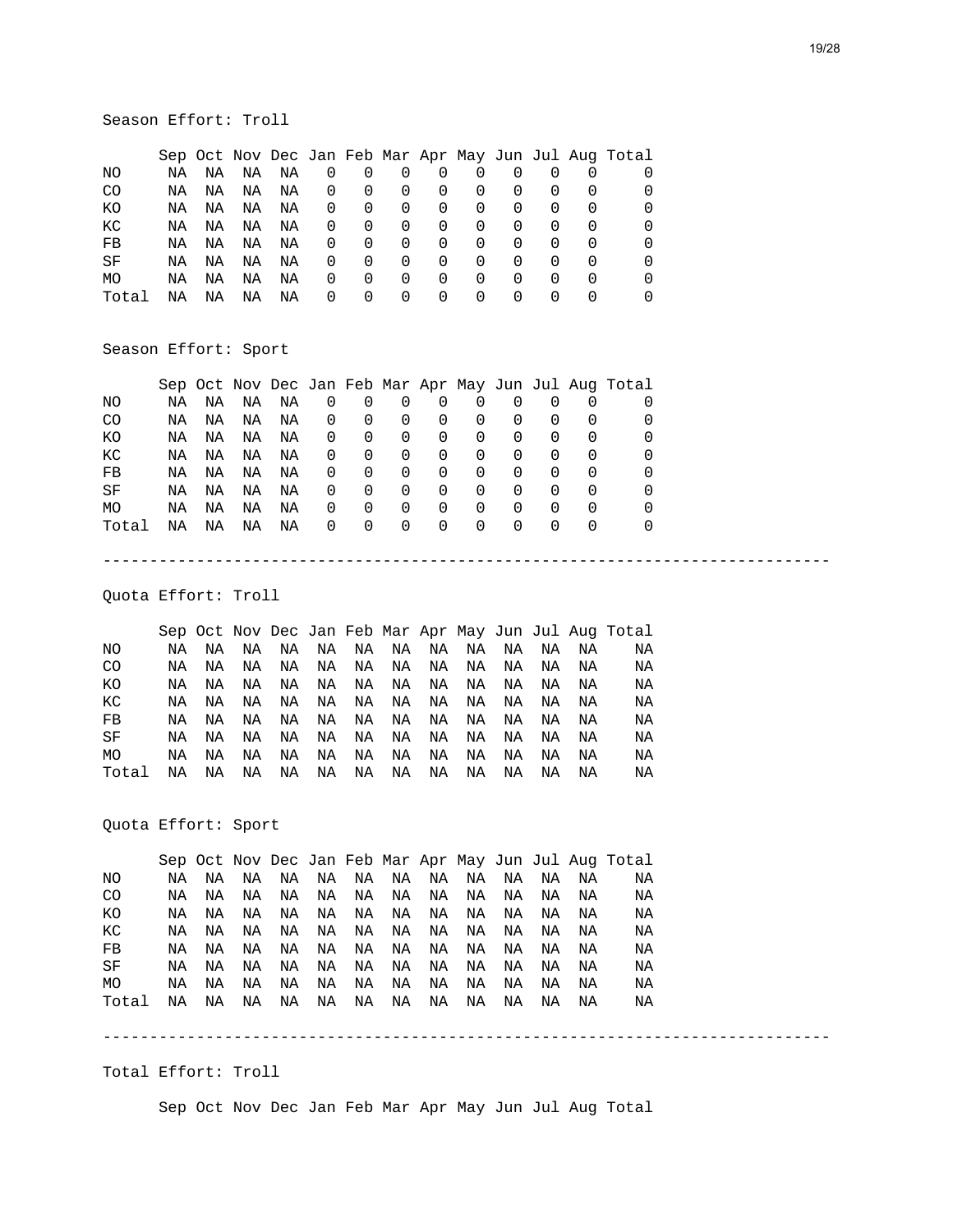| ΝO    | NA | NA | NA | NA | 0              | 0 | $\Omega$ | $\Omega$ | $\Omega$ | $\Omega$ | $\Omega$ |              |          |
|-------|----|----|----|----|----------------|---|----------|----------|----------|----------|----------|--------------|----------|
| CO    | NA | NA | ΝA | ΝA | 0              | 0 | 0        | 0        | 0        | 0        | 0        | 0            | $\Omega$ |
| КO    | NA | NA | ΝA | ΝA | 0              | 0 | 0        | 0        | $\Omega$ | 0        | 0        | 0            | $\Omega$ |
| КC    | NA | NA | ΝA | ΝA | 0              | 0 | 0        | 0        | $\Omega$ | 0        | 0        | 0            | $\Omega$ |
| FB    | ΝA | ΝA | ΝA | ΝA | 0              | 0 | 0        | 0        | 0        | 0        | 0        | <sup>0</sup> |          |
| SF    | NA | NA | ΝA | ΝA | 0              | 0 | 0        | 0        | 0        | 0        | 0        | <sup>0</sup> |          |
| MO    | ΝA | ΝA | ΝA | ΝA | 0              | 0 | 0        | 0        | 0        | 0        | $\Omega$ | <sup>0</sup> |          |
| Total | NA | NA | ΝA | ΝA | $\overline{0}$ | 0 | 0        | 0        | 0        | 0        | 0        | $\Omega$     |          |
|       |    |    |    |    |                |   |          |          |          |          |          |              |          |

Total Effort: Sport

|       |    |    |    |    |                  |          |                  |                  |                  |                  |                  |                  | Sep Oct Nov Dec Jan Feb Mar Apr May Jun Jul Aug Total |
|-------|----|----|----|----|------------------|----------|------------------|------------------|------------------|------------------|------------------|------------------|-------------------------------------------------------|
| ΝO    | ΝA | ΝA | ΝA | ΝA | $\Omega$         | $\Omega$ | $\Omega$         |                  |                  |                  | $\Omega$         |                  |                                                       |
| CO.   | ΝA | ΝA | ΝA | ΝA | $\Omega$         | O        | $\left($         | $\Omega$         |                  | $\Omega$         | $\Omega$         | $\Omega$         |                                                       |
| КO    | ΝA | ΝA | ΝA | ΝA | $\Omega$         | 0        | $\Omega$         | $\Omega$         |                  | 0                | $\Omega$         | $\Omega$         |                                                       |
| КC    | ΝA | ΝA | ΝA | ΝA | 0                | 0        | $\Omega$         | 0                |                  | 0                | $\Omega$         | O                |                                                       |
| FB    | ΝA | ΝA | ΝA | ΝA | 0                | 0        | $\Omega$         | 0                |                  | 0                | 0                | 0                |                                                       |
| SF    | ΝA | ΝA | ΝA | ΝA | 0                | 0        | $\left($         | $\left( \right)$ | $\left( \right)$ | $\Omega$         | $\left( \right)$ | $\left($         |                                                       |
| MO    | ΝA | ΝA | ΝA | ΝA | $\Omega$         | 0        | $\left($         | $\left( \right)$ |                  | $\left( \right)$ | $\left( \right)$ | $\left($         |                                                       |
| Total | ΝA | ΝA | ΝA | ΝA | $\left( \right)$ | O        | $\left( \right)$ |                  |                  | $\cup$           | $\left( \right)$ | $\left( \right)$ |                                                       |

------------------------------------------------------------------------------

Days open: ocean troll, type 0

|     |    |     |     |       |          |   |          |          | Sep Oct Nov Dec Jan Feb Mar Apr May Jun Jul Aug |                  |                  |                  |
|-----|----|-----|-----|-------|----------|---|----------|----------|-------------------------------------------------|------------------|------------------|------------------|
| NO. | NA | NA  |     | NA NA | 0        | 0 | O        | O        |                                                 | $\Omega$         |                  |                  |
| CO. | NA | NA. | NA. | NA    | 0        | 0 | 0        | $\Omega$ |                                                 | $\Omega$         |                  |                  |
| KO. | NA | NA  | NA  | NA    | 0        | 0 | 0        | 0        | $\left( \right)$                                | 0                |                  |                  |
| KC. | NA | NA  | NA  | NA    | 0        | 0 | $\Omega$ | $\Omega$ | $\left( \right)$                                | $\Omega$         | $\left( \right)$ |                  |
| FB  | ΝA | NA  | NA  | NA    | 0        | 0 | 0        | 0        | 0                                               | 0                |                  |                  |
| SF  | NA | NA  | NA  | NA    | 0        | 0 | $\Omega$ | $\Omega$ | $\left( \right)$                                | $\left( \right)$ | $\left( \right)$ | $\left( \right)$ |
| MO. | NA | NA  | NA  | NA    | $\Omega$ | 0 | $\Omega$ | $\Omega$ |                                                 |                  |                  |                  |
|     |    |     |     |       |          |   |          |          |                                                 |                  |                  |                  |

# Days open: ocean troll, type 1

|     |    |    |    |    |                  |                  |                  |                  | Sep Oct Nov Dec Jan Feb Mar Apr May Jun Jul Aug |                  |  |
|-----|----|----|----|----|------------------|------------------|------------------|------------------|-------------------------------------------------|------------------|--|
| NO. | ΝA | NA | NA | NA | 0                | $\Omega$         | $\Omega$         |                  |                                                 |                  |  |
| CO  | ΝA | NA | NA | NA | 0                | $\Omega$         | $\Omega$         | $\Omega$         |                                                 |                  |  |
| KO. | NA | NA | NA | NA | 0                | $\Omega$         | $\Omega$         | O                |                                                 | $\left( \right)$ |  |
| KC. | ΝA | ΝA | NA | ΝA | 0                | $\Omega$         | $\Omega$         | $\Omega$         |                                                 |                  |  |
| FB  | ΝA | NA | NA | ΝA | 0                | $\Omega$         | $\left( \right)$ | $\Omega$         |                                                 |                  |  |
| SF  | ΝA | NA | NA | NA | 0                | $\Omega$         | $\left( \right)$ | $\Omega$         | $\Omega$                                        | $\left( \right)$ |  |
| MO. | ΝA | ΝA | ΝA | NA | $\left( \right)$ | $\left( \right)$ | $\left( \right)$ | $\left( \right)$ | $\left( \right)$                                |                  |  |

|     |    |    |    | Days open: ocean troll, type 2                  |   |          |              |   |   |                  |                  |          |
|-----|----|----|----|-------------------------------------------------|---|----------|--------------|---|---|------------------|------------------|----------|
|     |    |    |    | Sep Oct Nov Dec Jan Feb Mar Apr May Jun Jul Aug |   |          |              |   |   |                  |                  |          |
| NO. | ΝA | NA | NA | NA                                              | 0 | 0        | 0            | 0 |   |                  |                  |          |
| CO  | ΝA | NA | NA | NA                                              | 0 | 0        | 0            | 0 | 0 |                  |                  |          |
| KΟ  | ΝA | NA | NA | ΝA                                              | 0 | 0        | 0            | 0 | 0 | <sup>0</sup>     | $\Omega$         | $\Omega$ |
| КC  | NA | NA | NA | NA                                              | 0 | $\Omega$ | <sup>0</sup> | 0 | 0 | $\Omega$         | $\Omega$         | ∩        |
| FB  | NA | NA | NA | ΝA                                              | 0 | 0        | <sup>0</sup> | 0 | 0 | $\left( \right)$ | $\left( \right)$ | $\left($ |
| SF  | ΝA | ΝA | ΝA | ΝA                                              | 0 | 0        | 0            | 0 | 0 | <sup>0</sup>     | <sup>0</sup>     |          |
| МO  | ΝA | ΝA | ΝA | NA                                              | 0 | 0        | 0            | 0 |   |                  |                  |          |

|  | Days open: ocean sport, type 0 |  |  |  |  |                                                 |
|--|--------------------------------|--|--|--|--|-------------------------------------------------|
|  |                                |  |  |  |  | Sep Oct Nov Dec Jan Feb Mar Apr May Jun Jul Aug |
|  |                                |  |  |  |  | NO NA  NA  NA  NA  O  O  O  O  O  O  O  O  O  O |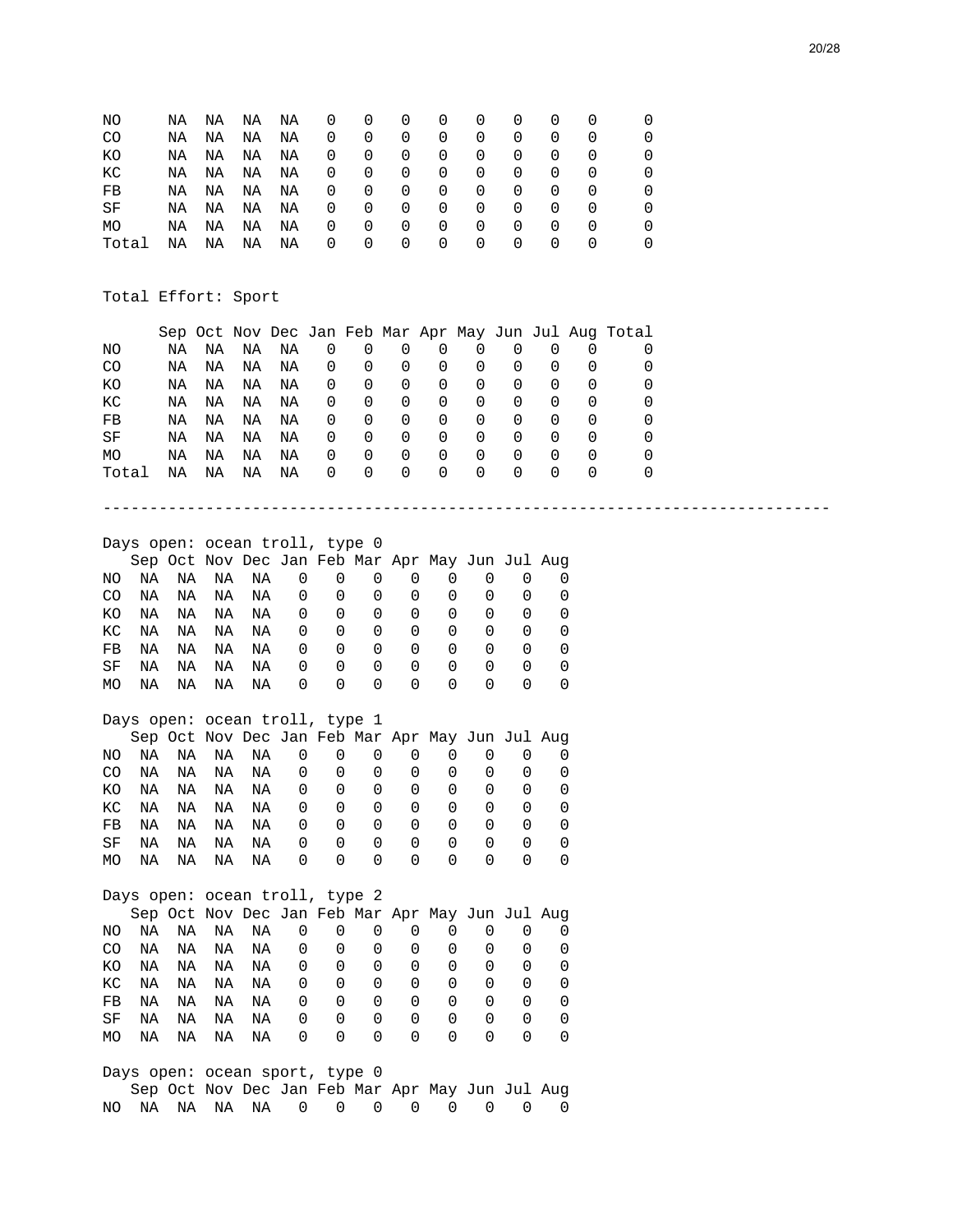| CO             | ΝA                                       | ΝA   | ΝA | ΝA                                              | 0  | 0  | 0  | 0  | 0           | 0        | 0        | 0                                |  |
|----------------|------------------------------------------|------|----|-------------------------------------------------|----|----|----|----|-------------|----------|----------|----------------------------------|--|
| ΚO             | ΝA                                       | ΝA   | ΝA | ΝA                                              | 0  | 0  | 0  | 0  | 0           | 0        | 0        | 0                                |  |
| КC             | ΝA                                       | ΝA   | ΝA | ΝA                                              | 0  | 0  | 0  | 0  | 0           | 0        | 0        | 0                                |  |
| FB             | ΝA                                       | ΝA   | ΝA | ΝA                                              | 0  | 0  | 0  | 0  | 0           | 0        | 0        | 0                                |  |
| SF             | ΝA                                       | ΝA   | ΝA | NA                                              | 0  | 0  | 0  | 0  | 0           | 0        | 0        | 0                                |  |
| МO             | ΝA                                       | ΝA   | ΝA | ΝA                                              | 0  | 0  | 0  | 0  | $\Omega$    | $\Omega$ | $\Omega$ | 0                                |  |
|                | Days open: ocean sport, type 1           |      |    |                                                 |    |    |    |    |             |          |          |                                  |  |
|                |                                          |      |    | Sep Oct Nov Dec Jan Feb Mar Apr May Jun Jul Aug |    |    |    |    |             |          |          |                                  |  |
| ΝO             | ΝA                                       | ΝA   | ΝA | ΝA                                              | 0  | 0  | 0  | 0  | 0           | 0        | 0        | 0                                |  |
| CO             | ΝA                                       | ΝA   | ΝA | ΝA                                              | 0  | 0  | 0  | 0  | 0           | 0        | 0        | 0                                |  |
| ΚO             | ΝA                                       | ΝA   | ΝA | ΝA                                              | 0  | 0  | 0  | 0  | 0           | 0        | 0        | 0                                |  |
| КC             | ΝA                                       | ΝA   | ΝA | ΝA                                              | 0  | 0  | 0  | 0  | 0           | 0        | 0        | 0                                |  |
| FB             | ΝA                                       | ΝA   | ΝA | ΝA                                              | 0  | 0  | 0  | 0  | 0           | 0        | 0        | 0                                |  |
| SF             | ΝA                                       | ΝA   | ΝA | ΝA                                              | 0  | 0  | 0  | 0  | 0           | 0        | 0        | 0                                |  |
| MO             | ΝA                                       | ΝA   | ΝA | ΝA                                              | 0  | 0  | 0  | 0  | $\mathbf 0$ | $\Omega$ | $\Omega$ | 0                                |  |
|                |                                          |      |    |                                                 |    |    |    |    |             |          |          |                                  |  |
|                |                                          |      |    |                                                 |    |    |    |    |             |          |          | ________________________________ |  |
|                | Chinook Quotas (All Stocks): ocean troll |      |    |                                                 |    |    |    |    |             |          |          |                                  |  |
|                |                                          |      |    | Sep Oct Nov Dec Jan Feb Mar Apr May Jun Jul Aug |    |    |    |    |             |          |          |                                  |  |
| NO             | ΝA                                       | ΝA   | ΝA | ΝA                                              | ΝA | ΝA | ΝA | ΝA | ΝA          | ΝA       | ΝA       | ΝA                               |  |
| CO             | ΝA                                       | ΝA   | ΝA | ΝA                                              | ΝA | ΝA | ΝA | ΝA | ΝA          | ΝA       | ΝA       | ΝA                               |  |
| ΚO             | ΝA                                       | ΝA   | ΝA | ΝA                                              | ΝA | ΝA | ΝA | ΝA | ΝA          | ΝA       | ΝA       | ΝA                               |  |
| КC             | ΝA                                       | ΝA   | ΝA | ΝA                                              | ΝA | ΝA | ΝA | ΝA | ΝA          | ΝA       | ΝA       | ΝA                               |  |
| FB             | ΝA                                       | ΝA   | ΝA | ΝA                                              | ΝA | ΝA | ΝA | ΝA | ΝA          | ΝA       | ΝA       | ΝA                               |  |
| SF             | ΝA                                       | ΝA   | ΝA | ΝA                                              | ΝA | ΝA | ΝA | ΝA | ΝA          | ΝA       | ΝA       | ΝA                               |  |
| МO             | ΝA                                       | ΝA   | ΝA | ΝA                                              | ΝA | ΝA | ΝA | ΝA | ΝA          | ΝA       | ΝA       | ΝA                               |  |
|                | Chinook Quotas (All Stocks): ocean sport |      |    |                                                 |    |    |    |    |             |          |          |                                  |  |
|                |                                          |      |    | Sep Oct Nov Dec Jan Feb Mar Apr May Jun Jul Aug |    |    |    |    |             |          |          |                                  |  |
| ΝO             | ΝA                                       | ΝA   | ΝA | ΝA                                              | ΝA | ΝA | ΝA | ΝA | ΝA          | ΝA       | ΝA       | ΝA                               |  |
|                |                                          |      |    |                                                 |    |    |    |    |             |          |          |                                  |  |
| CO             | ΝA                                       | ΝA   | ΝA | ΝA                                              | ΝA | ΝA | ΝA | ΝA | ΝA          | ΝA       | ΝA       | ΝA                               |  |
| КO             | ΝA                                       | ΝA   | ΝA | ΝA                                              | ΝA | ΝA | ΝA | ΝA | ΝA          | ΝA       | ΝA       | ΝA                               |  |
| КC             | ΝA                                       | ΝA   | ΝA | ΝA                                              | ΝA | ΝA | ΝA | ΝA | ΝA          | ΝA       | ΝA       | ΝA                               |  |
| FB             | ΝA                                       | ΝA   | ΝA | ΝA                                              | ΝA | ΝA | ΝA | ΝA | ΝA          | ΝA       | ΝA       | ΝA                               |  |
| SF             | ΝA                                       | ΝA   | ΝA | ΝA                                              | ΝA | ΝA | ΝA | ΝA | ΝA          | ΝA       | ΝA       | ΝA                               |  |
| MO             | ΝA                                       | ΝA   | ΝA | ΝA                                              | ΝA | ΝA | ΝA | ΝA | ΝA          | ΝA       | ΝA       | ΝA                               |  |
|                |                                          |      |    |                                                 |    |    |    |    |             |          |          |                                  |  |
|                | Size limits: ocean                       |      |    |                                                 |    |    |    |    |             |          |          |                                  |  |
|                |                                          |      |    | fishery month area limit                        |    |    |    |    |             |          |          |                                  |  |
| $\mathbf{1}$   |                                          | 10   |    | 9                                               | NO | 28 |    |    |             |          |          |                                  |  |
| $\overline{a}$ |                                          | $10$ |    | 10                                              | NO | 28 |    |    |             |          |          |                                  |  |
| 3              |                                          | 10   |    | $\overline{4}$                                  | NO | 28 |    |    |             |          |          |                                  |  |
| 4              |                                          | 10   |    | 5                                               | NO | 28 |    |    |             |          |          |                                  |  |
| 5              |                                          | 10   |    | 6                                               | NO | 28 |    |    |             |          |          |                                  |  |
| 6              |                                          | 10   |    | 7                                               | NO | 28 |    |    |             |          |          |                                  |  |

7 10 8 NO 28 8 10 9 CO 28 9 10 10 CO 28 10 10 4 CO 28<br>11 10 5 CO 28 11 10 5 CO 28 12 10 6 CO 28<br>13 10 7 CO 28 13 10 7 CO 28<br>14 10 8 CO 28

8 CO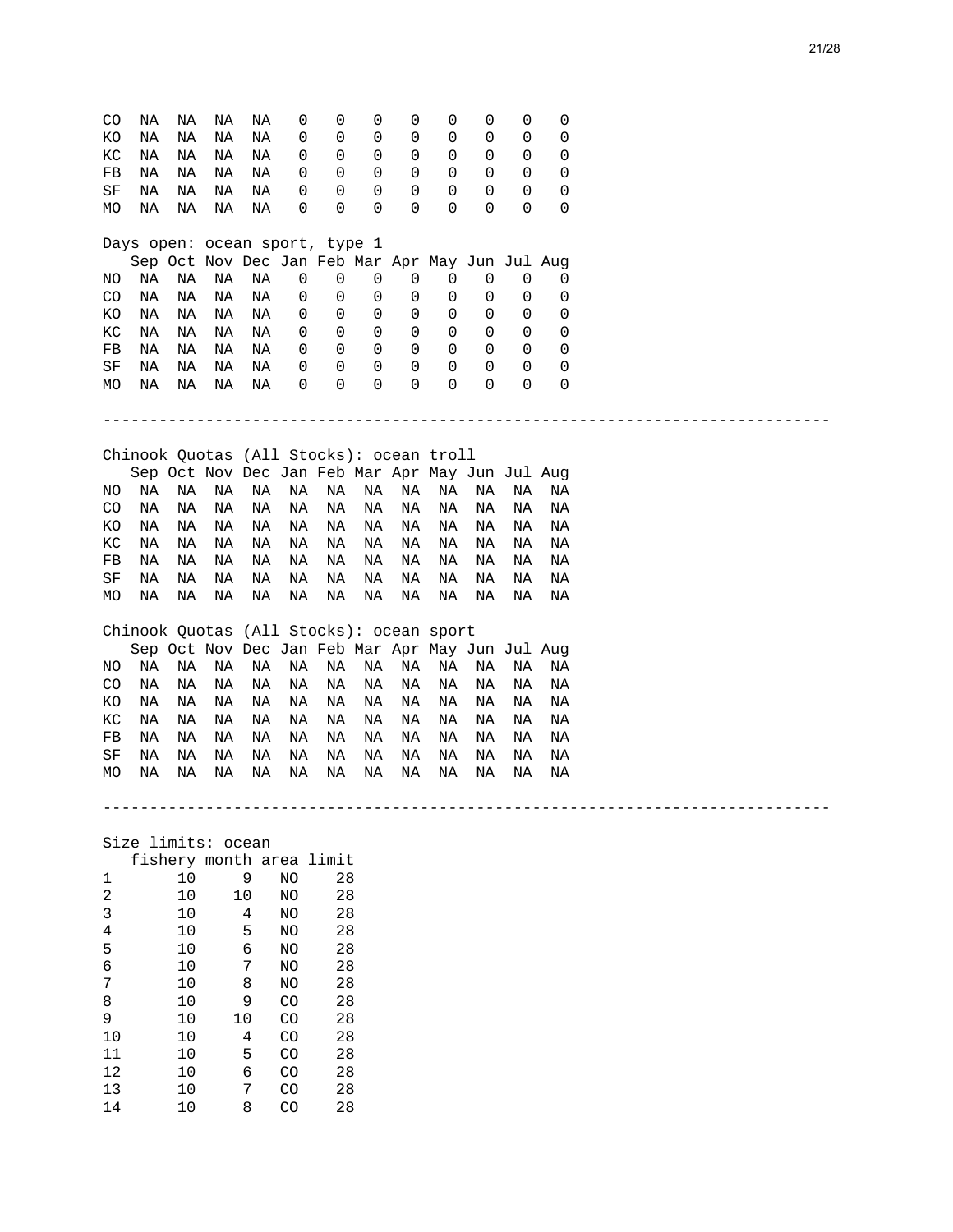| 15 | 10 | 9              | KO        | 28 |
|----|----|----------------|-----------|----|
| 16 | 10 | 4              | KO        | 28 |
| 17 | 10 | 5              | KΟ        | 28 |
| 18 | 10 | 6              | KO        | 28 |
| 19 | 10 | 7              | KO        | 28 |
| 20 | 10 | 8              | KO        | 28 |
| 21 | 10 | 9              | KC        | 28 |
| 22 | 10 | 9              | FB        | 27 |
| 23 | 10 | $\overline{4}$ | FB        | 27 |
| 24 | 10 | 8              | FB        | 28 |
| 25 | 10 | 9              | SF        | 27 |
| 26 | 10 | 10             | SF        | 27 |
| 27 | 10 | 5              | SF        | 27 |
| 28 | 10 | 7              | SF        | 28 |
| 29 | 10 | 8              | SF        | 28 |
| 30 | 10 | 9              | MO        | 27 |
| 31 | 10 | 5              | MO        | 27 |
| 32 | 10 | 7              | MO        | 28 |
| 33 | 10 | 8              | MO        | 28 |
| 34 | 40 | 9              | NO        | 24 |
| 35 | 40 | 10             | NO        | 24 |
| 36 | 40 | 3              | NO        | 24 |
| 37 | 40 | 4              | NO        | 24 |
| 38 | 40 | 5              | NO        | 24 |
| 39 | 40 | б              | NO        | 24 |
| 40 | 40 | 7              | NO        | 24 |
| 41 | 40 | 8              | NO        | 24 |
| 42 | 40 | 9              | <b>CO</b> | 24 |
| 43 | 40 | 10             | CO        | 24 |
| 44 | 40 | 3              | CO        | 24 |
| 45 | 40 | $\overline{4}$ | CO        | 24 |
| 46 | 40 | 5              | CO        | 24 |
| 47 | 40 | б              | CO        | 24 |
| 48 | 40 | 7              | CO        | 24 |
| 49 | 40 | 8              | CO        | 24 |
| 50 | 40 | 9              | KO        | 24 |
| 51 | 40 | 5              | KO        | 24 |
| 52 | 40 | б              | KO        | 24 |
| 53 | 40 | 7              | KO        | 24 |
| 54 | 40 | 8              | KO        | 24 |
| 55 | 40 | 9              | KC        | 24 |
| 56 | 40 | 5              | KC        | 24 |
| 57 | 40 | 6              | KC        | 24 |
| 58 | 40 | 7              | KC        | 24 |
| 59 | 40 | 8              | KC        | 24 |

------------------------------------------------------------------------------

Allocation objective: Tribes: 0 River Recreational: 0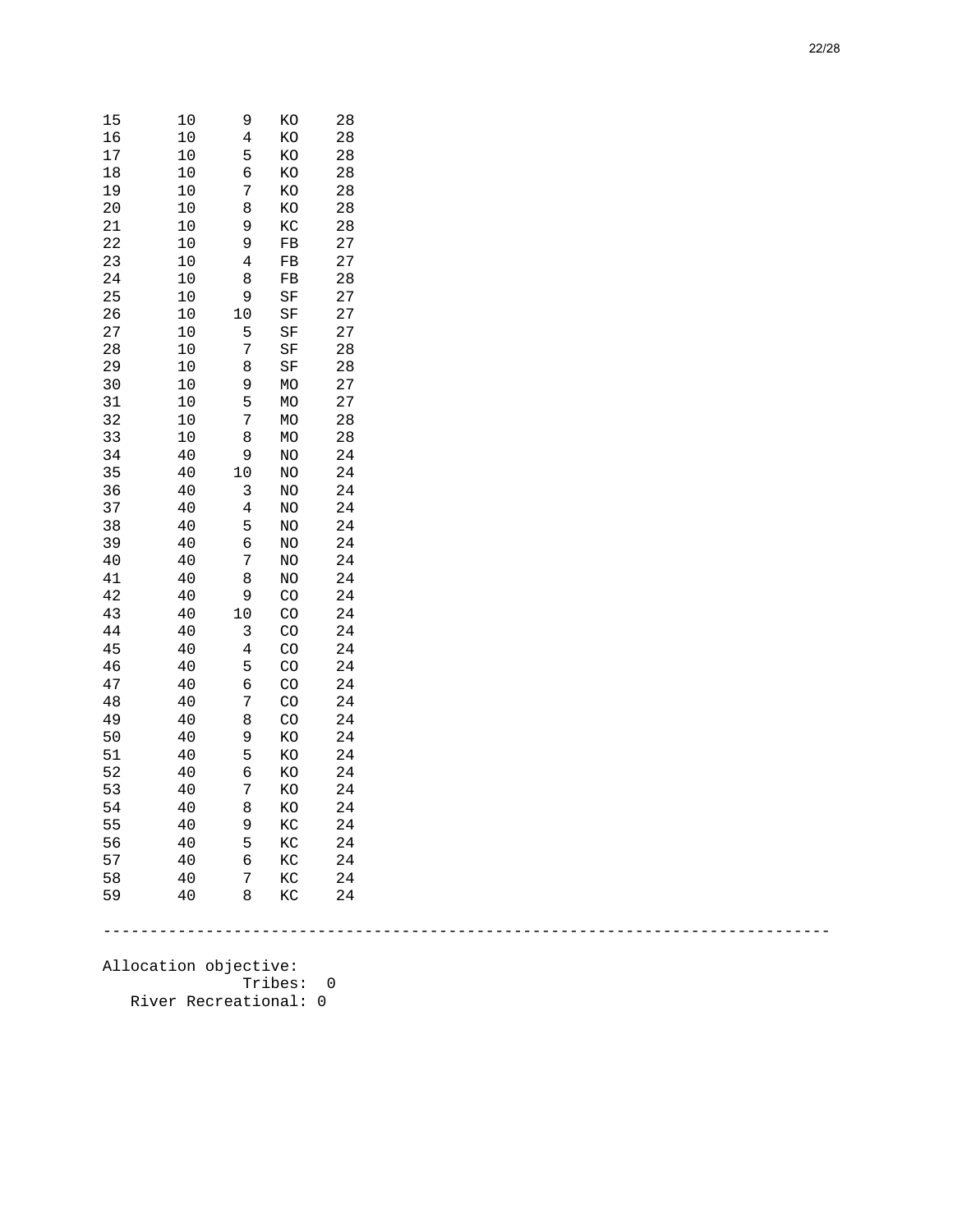------------------------------------------------------------------------------ Appendix C. KOHM: Summary Output. Fri Feb 22 10:39:34 2008 2008 stock projections; 2007 regulations. ------------------------------------------------------------------------------ Klamath Escapement Absent fishing: 119142 Hatcheries: 42251 Natural areas: 76891 With fishing Mature adults: 94391 Strays: 301<br>Klamath Basin: 94090 Klamath Basin: Spawners: 41841<br>Hatcheries: 14905 Hatcheries: 14905 Natural areas: 26936 Reduction rate: 0.650 Klamath Harvest Total: 77277 River: 48684<br>Ocean: 28592 Ocean: Tribal: 38638 0.500 (objective: 0.500) Non-tribal: 38638 River: 10046 0.260 (objective: 0.260) Ocean troll: 23915 CA / OR: 0.639 / 0.361 Ocean sport: 4678 KMZ: 3215 0.112 Age-four o.harv.rate: 0.168 (objective: <= 0.16) ------------------------------------------------------------------------------ Klamath Harvest: ocean troll Sep Oct Nov Dec Jan Feb Mar Apr May Jun Jul Aug Total %CA NO 0 0 0 0 0 0 0 198 693 248 337 844 2319 NA CO 184 0 0 0 0 0 0 363 600 578 1127 1675 4527 NA KO 262 0 0 0 0 0 0 0 85 407 499 528 1781 NA KC 3216 0 0 0 0 0 0 0 0 0 0 0 3216 17.5 FB 0 0 0 0 0 0 0 343 0 0 0 1900 2243 12.2 SF 39 0 0 0 0 0 0 0 1683 0 5249 283 7254 39.5 MO 0 0 0 0 0 0 0 0 1165 0 1389 20 2574 14.0 Total 3702 0 0 0 0 0 0 903 4226 1233 8601 5250 23915 NA Klamath Harvest: ocean sport Sep Oct Nov Dec Jan Feb Mar Apr May Jun Jul Aug Total %CA %CA.rec NO 76 0 0 0 0 0 0 0 1 1 30 84 192 NA NA CO 140 0 0 0 0 0 0 0 3 24 71 43 281 NA NA KO 250 20 0 0 0 0 0 0 10 94 265 492 1131 NA NA KC 335 0 0 0 0 0 0 0 229 418 517 585 2084 11.4 67.8 FB 0 0 0 0 0 0 0 7 60 171 208 46 492 2.7 16.0 SF 0 0 0 0 0 0 0 61 34 130 147 6 378 2.1 12.3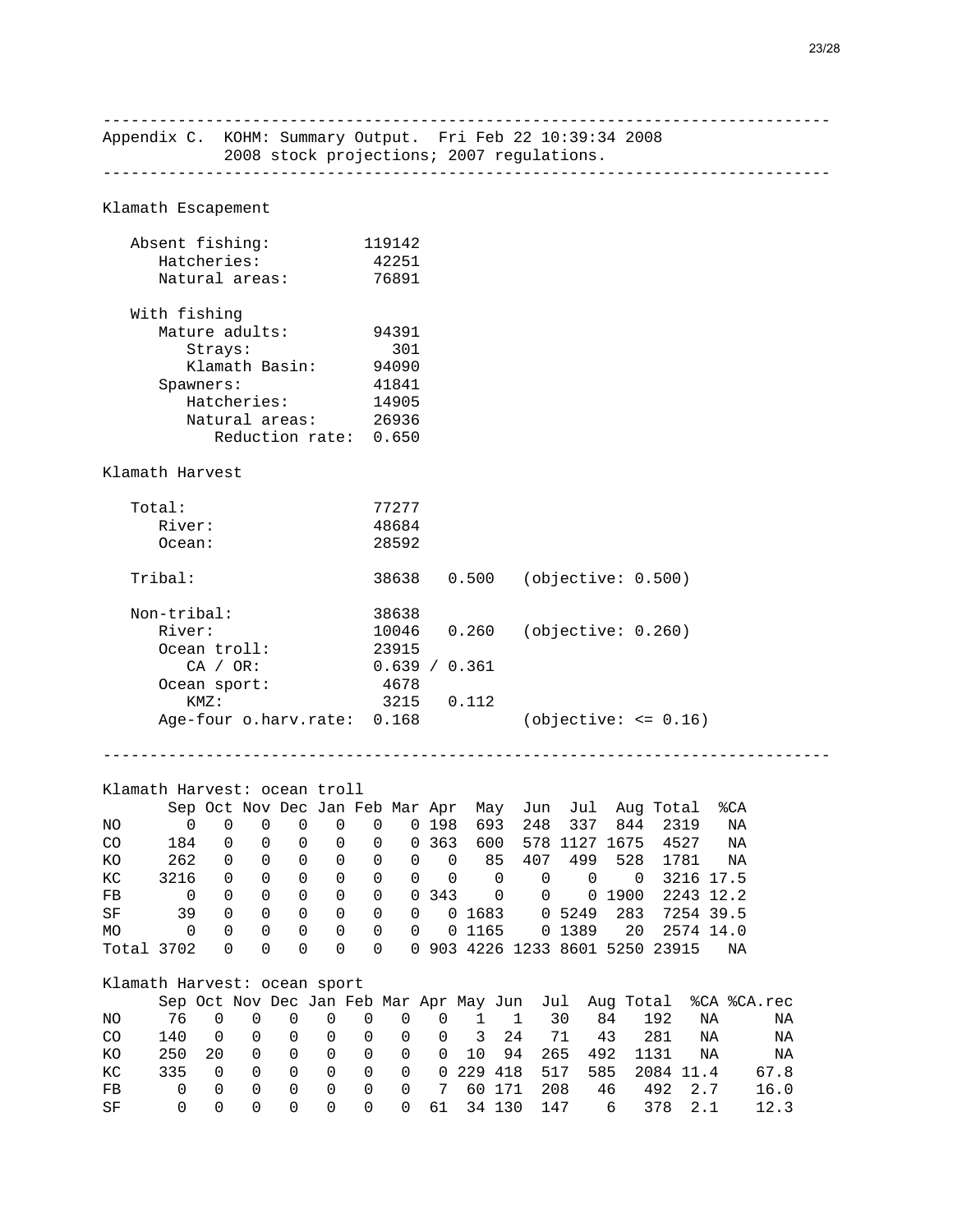|  |  |  |  |  |  |  | Total 800 20 0 0 0 0 0 108 348 858 1282 1261 4678 NA NA |
|--|--|--|--|--|--|--|---------------------------------------------------------|

------------------------------------------------------------------------------

Chinook Harvest (All Stocks): Troll

 Sep Oct Nov Dec Jan Feb Mar Apr May Jun Jul Aug Total NO 200 300 100 NA NA NA 0 3032 4097 4322 2832 6228 21111 CO 500 500 600 NA NA NA 0 3112 5582 4226 5155 6242 25917 KO 400 200 50 NA NA NA NaN NaN 472 1600 1600 1800 6122 KC 8800 NA NA NA NA NA NA NA 0 0 0 0 8800 FB 200 NA NA NA NA NA NA NAN 0 0 0 0 15521 15721 FB 200 NA NA NA NA NA NA NAN SF 2100 400 NA NA NA NA NA NaN 14179 0 36269 6057 59005 MO 100 NA NA NA NA NA NA NaN 28647 0 15841 5105 49692 Total 12300 1400 750 NA NA NA 0 6144 52976 10148 61697 40953 186368

Chinook Harvest (All Stocks): Sport

|                     |                |          |                |    |  | Sep Oct Nov Dec Jan Feb Mar Apr May | Jun                                                |     | Jul Aug Total  |          |
|---------------------|----------------|----------|----------------|----|--|-------------------------------------|----------------------------------------------------|-----|----------------|----------|
| NO.                 | 500            |          | 400 NA         | NA |  | NA NANaN NaN                        | 16 119                                             | 534 |                | 729 2298 |
| CO.                 | 200            | $\Omega$ | NA             |    |  | NA  NA  NA  NaN  NaN  21            | 752                                                |     | 982 1022 2978  |          |
| KO.                 | 300            | 500      | NA             |    |  |                                     | NA NA NA NA NA 234 1342 1537 1438 5351             |     |                |          |
| КC                  | 1800           | NA       | NA             |    |  |                                     | NA  NA  NA  NA  NaN  1345  1998  3151  2244  10539 |     |                |          |
| FB                  | $\overline{a}$ | $\cap$   | $\overline{0}$ |    |  |                                     | NA    NA    NaN    NaN    170    640    1617       |     | 2587 1286 6301 |          |
| SF                  | 300            |          | 400 300        | NA |  |                                     | NA 0 020892777 3997 9863 6621 26346                |     |                |          |
| MO                  | 100            | $\Omega$ | ΝA             |    |  |                                     | NA NA NaN 0 2896 2799 4246 3512 423 13976          |     |                |          |
| Total 3200 1300 300 |                |          |                | NA |  |                                     | NA 0 0 5155 7833 14072 22167 13764 67789           |     |                |          |

------------------------------------------------------------------------------

Klamath Contribution Rates: Troll

 Sep Oct Nov Dec Jan Feb Mar Apr May Jun Jul Aug NO 0.000 0 0 NA NA NA 0.228 0.065 0.169 0.057 0.119 0.135 CO 0.369 0 0 NA NA NA 0.190 0.117 0.108 0.137 0.219 0.268 KO 0.654 0 0 NA NA NA 0.000 0.000 0.180 0.255 0.312 0.293 KC 0.365 NA NA NA NA NA NA NA 0.772 0.490 0.451 0.460 FB 0.000 NA NA NA NA NA 0.171 0.171 0.338 0.412 0.311 0.122 SF 0.019 0 NA NA NA NA NA 0.000 0.119 0.183 0.145 0.047 MO 0.000 NA NA NA NA NA NA 0.000 0.041 0.053 0.088 0.004

Klamath Contribution Rates: Sport

 Sep Oct Nov Dec Jan Feb Mar Apr May Jun Jul Aug NO 0.152 0.00 NA NA NA NA 0.000 0.000 0.051 0.010 0.056 0.115 CO 0.698 NaN NA NA NA NA 0.000 0.000 0.166 0.032 0.072 0.042 KO 0.832 0.04 NA NA NA NA NA NA 0.044 0.070 0.172 0.342 KC 0.186 NA NA NA NA NA NA 0.000 0.170 0.209 0.164 0.261 FB NaN NaN NaN NA NA 0.000 0.000 0.043 0.093 0.106 0.080 0.035 SF 0.000 0.00 0 NA NA 0.007 0.001 0.029 0.012 0.033 0.015 0.001 MO 0.000 NaN NA NA NA 0.000 0.001 0.014 0.004 0.005 0.012 0.013

------------------------------------------------------------------------------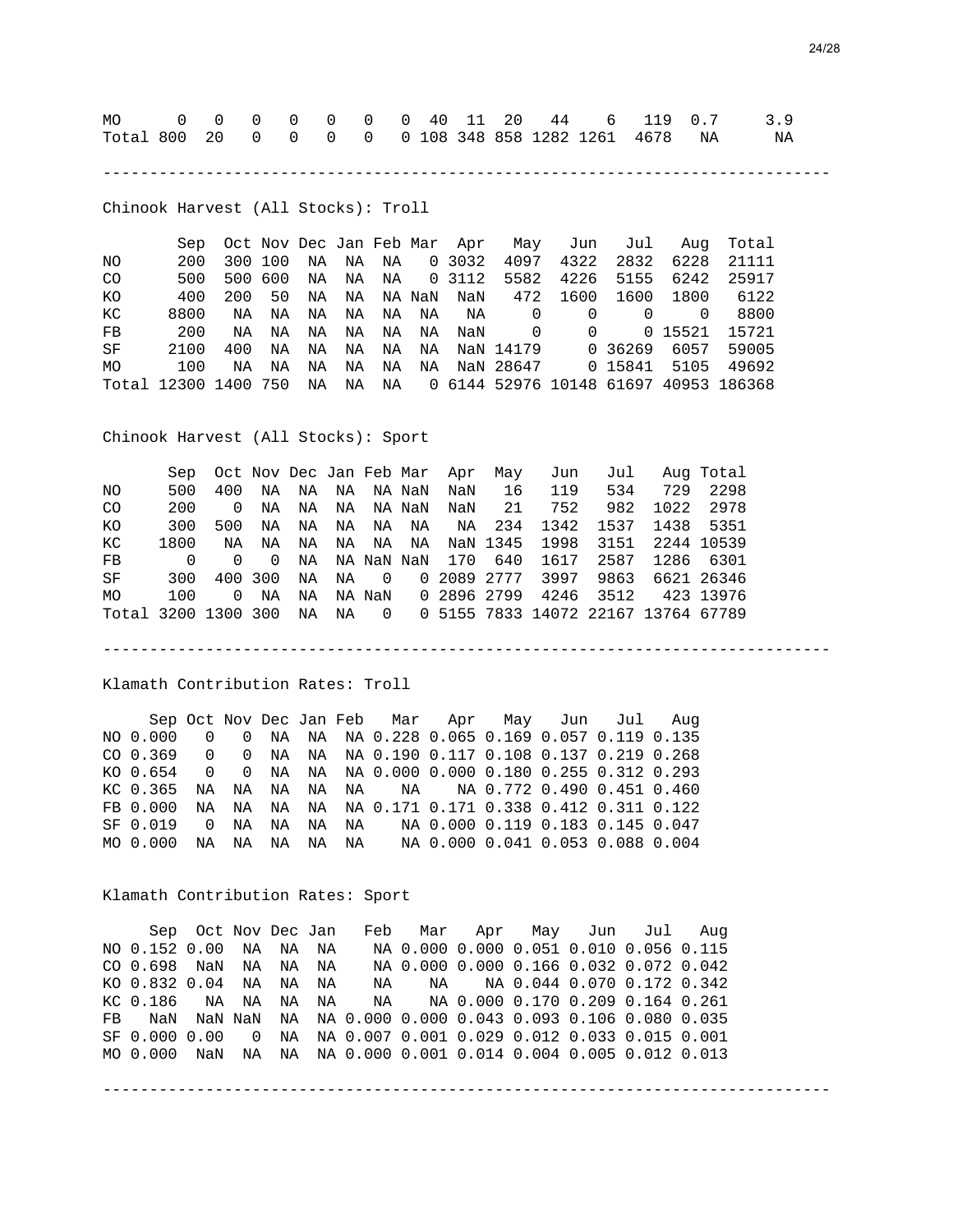Season Effort: Troll

|             |    |    |    |    |                         |                |          |                |                 |                    |          |        | Sep Oct Nov Dec Jan Feb Mar Apr May Jun Jul Aug Total |
|-------------|----|----|----|----|-------------------------|----------------|----------|----------------|-----------------|--------------------|----------|--------|-------------------------------------------------------|
| NO.         | NA | NA | NA | NA | $\overline{\mathbf{0}}$ | 0              |          |                | 0 318 1107 1079 |                    | 938      | 986    | 4427                                                  |
| CO.         | NA | ΝA | NA | ΝA | $\overline{0}$          | $\overline{0}$ |          | 0326           | 601             | 701                | 606      | 687    | 2921                                                  |
| КO          | NA | NA | NA | NA | $\overline{0}$          | $\Omega$       | $\Omega$ | - 10           | 51              | $\Omega$           | $\Omega$ | 0      | 61                                                    |
| КC          | NA | NA | NA | ΝA | $\overline{0}$          | $\Omega$       | - 0      | - 0            | $\Omega$        | 0                  | $\Omega$ | 0      |                                                       |
| $_{\rm FB}$ | NA | ΝA | NA | ΝA | $\overline{0}$          | $\Omega$       | $\Omega$ | $\overline{0}$ | $\Omega$        | $\Omega$           |          | 0 1579 | 1579                                                  |
| SF          | NA | NA | NA | ΝA | $\overline{0}$          | $\Omega$       | $\Omega$ |                |                 | 0 1836 0 2896 1126 |          |        | 5857                                                  |
| MO.         | NA | ΝA | NA | ΝA | $\Omega$                | $\Omega$       | $\Omega$ |                | 0 3400          |                    | 0 1924   | 291    | 5615                                                  |
| Total       | ΝA | ΝA | ΝA | ΝA | $\overline{0}$          | $\Omega$       |          |                |                 |                    |          |        | 0 654 6995 1780 6363 4668 20459                       |

#### Season Effort: Sport

|       |    |    |    |    |                |                | Sep Oct Nov Dec Jan Feb Mar | Apr            | Mav               |      | Jun Jul Aug                                     |      | Total |
|-------|----|----|----|----|----------------|----------------|-----------------------------|----------------|-------------------|------|-------------------------------------------------|------|-------|
| NO.   | NA | NA | NA | ΝA | $\overline{0}$ | $\Omega$       | 40                          | 88             | 657               | 3561 | 18565 19901                                     |      | 42812 |
| CO.   | NA | NA | NA | NA |                | $0 \quad 0$    | 22                          | 57             | 396               | 3423 | 14139 11328                                     |      | 29365 |
| КO    | NA | NA | NA | ΝA | $\Omega$       | $\Omega$       | - 0                         | $\Omega$       | 3082              | 4207 | 8666                                            | 7669 | 23625 |
| КC    | NA | NA | NA | ΝA | $\Omega$       | $\overline{0}$ | $\Omega$                    | $\overline{0}$ | 5072              | 7857 | 14227                                           | 8380 | 35537 |
| FB    | NA | ΝA | NA | ΝA |                |                | 0 149 491                   | 944            | 2424              | 6666 | 10080 5175                                      |      | 25928 |
| SF    | NA | NA | NA | ΝA | $\Omega$       | $\Omega$       | $\overline{0}$              |                |                   |      | 6464 9253 12526 26099 15588                     |      | 69930 |
| MO.   | NA | ΝA | ΝA | ΝA | $\Omega$       | $\overline{0}$ |                             |                | 0 13447 9829 9271 |      | 11100                                           | 2939 | 46586 |
| Total | NA | NA | ΝA | ΝA |                |                |                             |                |                   |      | 0 149 553 21000 30714 47510 102876 70982 273783 |      |       |

------------------------------------------------------------------------------

Quota Effort: Troll

 Sep Oct Nov Dec Jan Feb Mar Apr May Jun Jul Aug Total NO NA NA NA NA NA NA NA NA NA NA NA NA NA<br>CO NA NA NA NA NA NA NA NA NA NA NA NA CO NA NA NA NA NA NA NA NA NA NA NA NA NA KO NA NA NA NA NA NA NA NA NA 121 133 166 420 KC NA NA NA NA NA NA NA NA NA NA NA NA NA FB NA NA NA NA NA NA NA 376 NA NA NA NA 376 SF NA NA NA NA NA NA NA NA NA NA NA NA NA MO NA NA NA NA NA NA NA NA NA NA NA NA NA Total NA NA NA NA NA NA NA 376 NA 121 133 166 796

Quota Effort: Sport

 Sep Oct Nov Dec Jan Feb Mar Apr May Jun Jul Aug Total NO NA NA NA NA NA NA NA NA NA NA NA NA NA CO NA NA NA NA NA NA NA NA NA NA NA NA NA KO NA NA NA NA NA NA NA NA NA NA NA NA NA KC NA NA NA NA NA NA NA NA NA NA NA NA NA FB NA NA NA NA NA NA NA NA NA NA NA NA NA SF NA NA NA NA NA NA NA NA NA NA NA NA NA MO NA NA NA NA NA NA NA NA NA NA NA NA NA Total NA NA NA NA NA NA NA NA NA NA NA NA NA

Total Effort: Troll

Sep Oct Nov Dec Jan Feb Mar Apr May Jun Jul Aug Total

------------------------------------------------------------------------------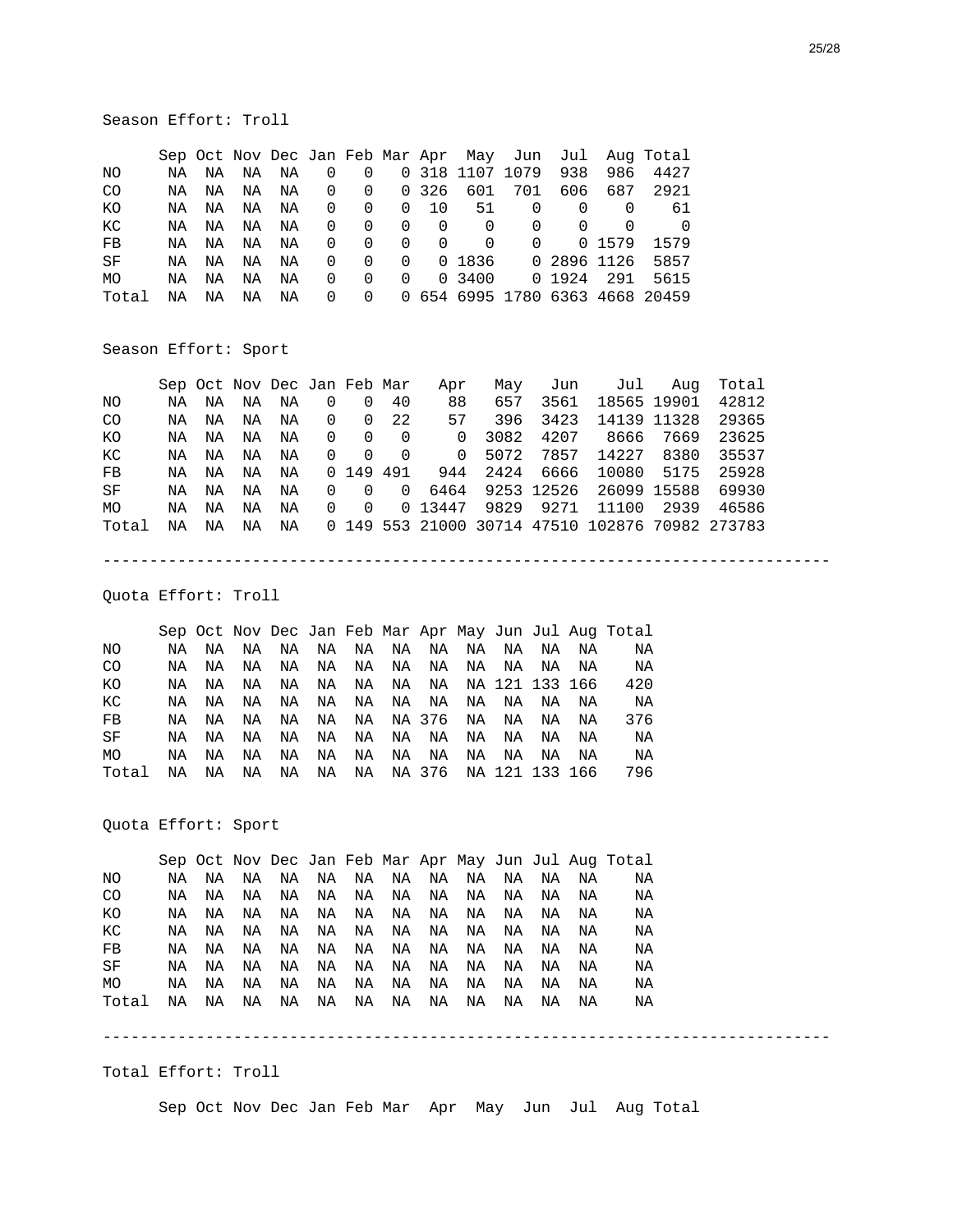| ΝO       |    | ΝA | ΝA | ΝA                             | ΝA          | 0           | 0                          | 0              |                                                 | 318 1107 1079        |             |             | 938         | 986                              | 4427        |                                               |  |
|----------|----|----|----|--------------------------------|-------------|-------------|----------------------------|----------------|-------------------------------------------------|----------------------|-------------|-------------|-------------|----------------------------------|-------------|-----------------------------------------------|--|
| CO       |    | ΝA | ΝA | ΝA                             | NA          | $\Omega$    | 0                          | $\mathbf 0$    | 326                                             | 601                  |             | 701         | 606         | 687                              | 2921        |                                               |  |
| ΚO       |    | ΝA | ΝA | ΝA                             | NA          | 0           | 0                          | 0              | 10                                              | 51                   |             | 121         | 133         | 166                              | 482         |                                               |  |
| КC       |    | ΝA | ΝA | ΝA                             | ΝA          | 0           | 0                          | $\mathbf 0$    | $\mathbf 0$                                     | $\mathbf 0$          |             | $\mathbf 0$ | $\Omega$    | $\mathbf 0$                      | $\mathbf 0$ |                                               |  |
| FB       |    | ΝA | ΝA | ΝA                             | NA          | $\Omega$    | 0                          | $\Omega$       | 376                                             | 0                    |             | $\Omega$    |             | 0 1579                           | 1955        |                                               |  |
| $\rm SF$ |    | ΝA | ΝA | ΝA                             | NA          | 0           | 0                          | $\mathbf 0$    |                                                 | 0 1836               |             | $\Omega$    |             | 2896 1126                        | 5857        |                                               |  |
| MO       |    | ΝA | ΝA | ΝA                             | NA          | $\mathbf 0$ | $\mathbf 0$                | $\mathbf 0$    |                                                 | 0 3400               |             |             | 0 1924      | 291                              | 5615        |                                               |  |
| Total    |    | ΝA | ΝA | ΝA                             | ΝA          | $\Omega$    | $\Omega$                   |                |                                                 |                      |             |             |             | 0 1030 6995 1901 6496 4834 21256 |             |                                               |  |
|          |    |    |    |                                |             |             |                            |                |                                                 |                      |             |             |             |                                  |             |                                               |  |
|          |    |    |    |                                |             |             |                            |                |                                                 |                      |             |             |             |                                  |             |                                               |  |
|          |    |    |    | Total Effort: Sport            |             |             |                            |                |                                                 |                      |             |             |             |                                  |             |                                               |  |
|          |    |    |    |                                |             |             |                            |                |                                                 |                      |             |             |             |                                  |             |                                               |  |
|          |    |    |    | Sep Oct Nov Dec Jan Feb Mar    |             |             |                            |                | Apr                                             |                      | May         |             | Jun         | Jul                              | Aug         | Total                                         |  |
| ΝO       |    | ΝA | ΝA | ΝA                             | ΝA          | 0           | $\mathbf 0$                | 40             | 88                                              |                      | 657         |             | 3561        |                                  | 18565 19901 | 42812                                         |  |
| CO       |    | ΝA | ΝA | ΝA                             | NA          | 0           | 0                          | 22             | 57                                              |                      | 396         |             | 3423        |                                  | 14139 11328 | 29365                                         |  |
| KO       |    | NA | ΝA | NA                             | NA          | $\mathbf 0$ | $\mathbf 0$                | $\overline{0}$ |                                                 | 3082<br>$\mathsf{O}$ |             |             | 4207        | 8666                             | 7669        | 23625                                         |  |
| КC       |    | ΝA | ΝA | ΝA                             | ΝA          | $\mathbf 0$ | $\mathbf 0$                | 0              |                                                 | 5072<br>$\mathsf{O}$ |             |             | 7857        | 14227                            | 8380        | 35537                                         |  |
| FB       |    | ΝA | ΝA | ΝA                             | ΝA          | $\Omega$    | 149 491                    |                | 944                                             | 2424                 |             |             | 6666        | 10080                            | 5175        | 25928                                         |  |
| $\rm SF$ |    | ΝA | ΝA | ΝA                             | NA          | $\mathbf 0$ | $\mathbf{0}$               | $\mathbf 0$    | 6464                                            |                      | 9253 12526  |             |             |                                  | 26099 15588 | 69930                                         |  |
| MO       |    | ΝA | ΝA | NA                             | NA          | $\Omega$    | $\mathbf 0$                |                | 0 13447                                         | 9829                 |             |             | 9271        | 11100                            | 2939        | 46586                                         |  |
| Total    |    | NA | ΝA | NA                             | NA          | $\Omega$    |                            |                |                                                 |                      |             |             |             |                                  |             | 149 553 21000 30714 47510 102876 70982 273783 |  |
|          |    |    |    |                                |             |             |                            |                |                                                 |                      |             |             |             |                                  |             |                                               |  |
|          |    |    |    |                                |             |             |                            |                |                                                 |                      |             |             |             |                                  |             |                                               |  |
|          |    |    |    |                                |             |             |                            |                |                                                 |                      |             |             |             |                                  |             |                                               |  |
|          |    |    |    | Days open: ocean troll, type 0 |             |             |                            |                |                                                 |                      |             |             |             |                                  |             |                                               |  |
|          |    |    |    |                                |             |             |                            |                | Sep Oct Nov Dec Jan Feb Mar Apr May Jun Jul Aug |                      |             |             |             |                                  |             |                                               |  |
| NO.      | NA | NA | ΝA | NA                             | $\mathbf 0$ |             | $\mathbf 0$                | 20<br>0        | 31                                              | 30                   | 20          |             | 25          |                                  |             |                                               |  |
| CO.      | ΝA | ΝA | ΝA | ΝA                             | 0           |             | 0<br>0                     | 20             | 31                                              | 30                   | 20          |             | 25          |                                  |             |                                               |  |
| ΚO       | ΝA | NA | ΝA | ΝA                             | 0           |             | $\mathbf 0$<br>0           | 20             | 31                                              | $\mathbf 0$          | $\mathbf 0$ |             | $\mathbf 0$ |                                  |             |                                               |  |
| КC       | NA | NA | NA | NA                             | $\mathbf 0$ |             | $\mathbf 0$<br>$\mathbf 0$ | $\mathbf 0$    | $\mathbf 0$                                     | $\mathbf 0$          | $\mathbf 0$ |             | 0           |                                  |             |                                               |  |
| FB       | ΝA | NA | ΝA | ΝA                             | $\mathbf 0$ |             | $\mathbf 0$<br>$\Omega$    |                | $\mathbf 0$<br>$\mathbf 0$                      | $\Omega$             | $\mathbf 0$ |             | $\mathbf 0$ |                                  |             |                                               |  |
| SF       | ΝA | ΝA | ΝA | ΝA                             | 0           |             | $\Omega$                   | $\Omega$       | 23<br>$\Omega$                                  | $\Omega$             | 31          |             | 0           |                                  |             |                                               |  |

## Days open: ocean troll, type 1

|     |    |    | Sep Oct Nov Dec Jan Feb Mar Apr May Jun Jul Aug |    |   |          |                  |                  |                  |                  |          |    |
|-----|----|----|-------------------------------------------------|----|---|----------|------------------|------------------|------------------|------------------|----------|----|
| NO. | ΝA | NA | NA                                              | NA | 0 | $\Omega$ | $\Omega$         | O                |                  |                  |          |    |
| CO. | NA | NA | NA                                              | NA | 0 | $\Omega$ | $\Omega$         | $\Omega$         | $\Omega$         |                  | $\Omega$ |    |
| KO. | ΝA | NA | NA                                              | NA | 0 | 0        | 0                | 0                | $\Omega$         | $\left( \right)$ |          |    |
| KC  | ΝA | NA | NA                                              | NA | 0 | 0        | 0                | $\Omega$         | $\Omega$         | $\left( \right)$ |          |    |
| FB. | NA | NA | NA                                              | NA | 0 | 0        | $\left( \right)$ | $\left( \right)$ | $\left( \right)$ | $\left( \right)$ | 0        | 29 |
| SF  | ΝA | NA | NA                                              | NA | 0 | 0        | $\Omega$         | $\Omega$         | $\Omega$         | $\left( \right)$ | 0        | 29 |
| MO. | ΝA | NA | NA                                              | NA | 0 | 0        | 0                | 0                | $\Omega$         |                  |          | 29 |

MO NA NA NA NA 0 0 0 0 23 0 31 0

|     |    |    |    | Days open: ocean troll, type 2                  |   |          |              |   |   |                  |                  |          |
|-----|----|----|----|-------------------------------------------------|---|----------|--------------|---|---|------------------|------------------|----------|
|     |    |    |    | Sep Oct Nov Dec Jan Feb Mar Apr May Jun Jul Aug |   |          |              |   |   |                  |                  |          |
| NO. | ΝA | NA | NA | NA                                              | 0 | $\Omega$ | 0            | 0 |   |                  |                  |          |
| CO  | NA | NA | NA | NA                                              | 0 | 0        | 0            | 0 | 0 |                  |                  |          |
| KΟ  | ΝA | ΝA | NA | ΝA                                              | 0 | 0        | 0            | 0 | 0 | <sup>0</sup>     | 0                | $\Omega$ |
| КC  | ΝA | ΝA | NA | ΝA                                              | 0 | 0        | <sup>0</sup> | 0 | 0 | <sup>0</sup>     | 0                | (1)      |
| FB  | ΝA | ΝA | NA | NA                                              | 0 | 0        | <sup>0</sup> | 0 | 0 | $\left( \right)$ | $\left( \right)$ | $\left($ |
| SF  | ΝA | ΝA | ΝA | ΝA                                              | 0 | 0        | 0            | 0 | 0 | <sup>0</sup>     | <sup>0</sup>     |          |
| МO  | ΝA | ΝA | ΝA | ΝA                                              | 0 | 0        | 0            | 0 | 8 |                  |                  |          |

Days open: ocean sport, type 0 Sep Oct Nov Dec Jan Feb Mar Apr May Jun Jul Aug NO NA NA NA NA 0 0 17 30 31 22 0 0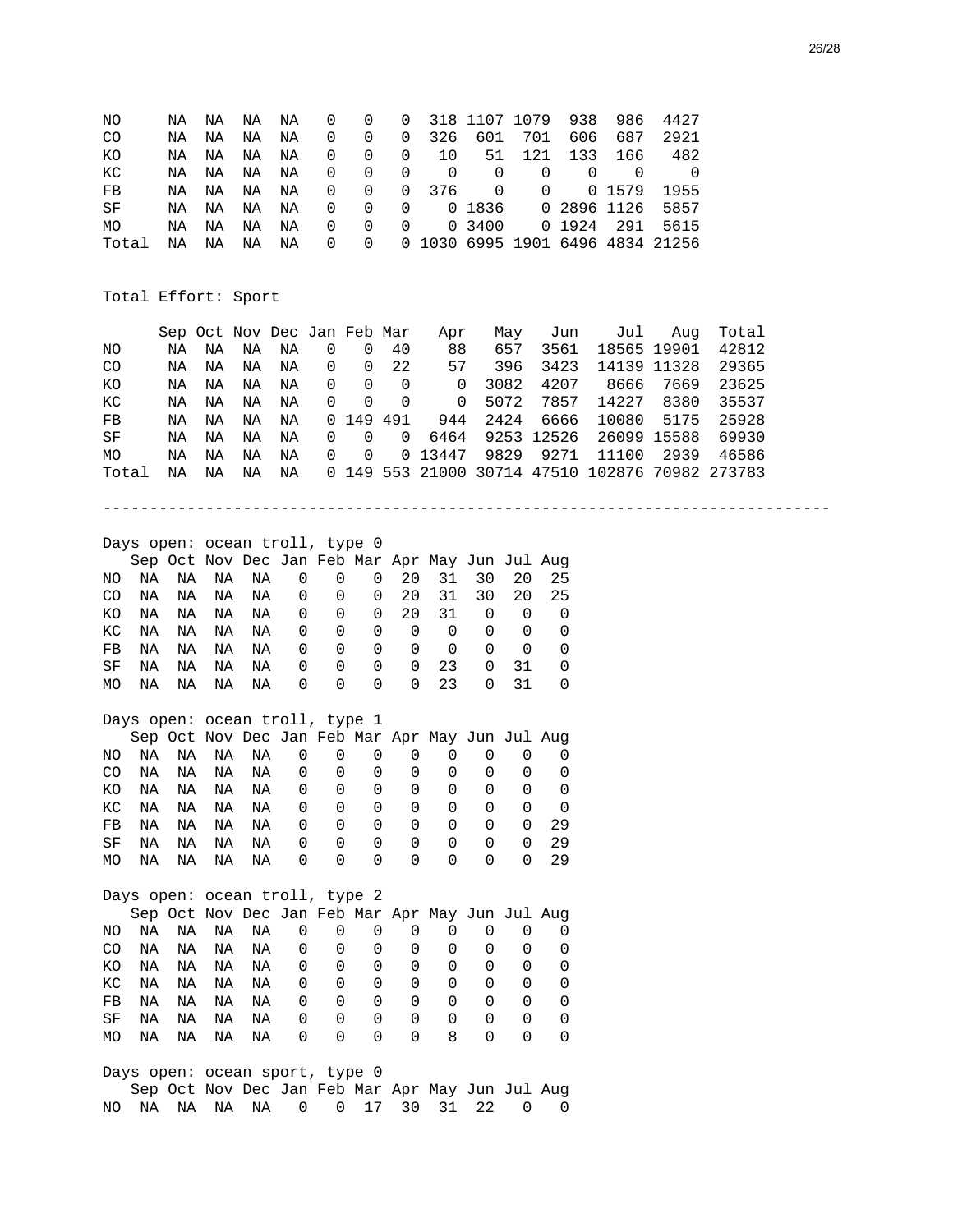| CO             | ΝA | ΝA             | ΝA                 | ΝA | 0               | 0                              | 17          | 30                                              | 31      | 22 | 0   | 0                 |     |  |  |  |  |
|----------------|----|----------------|--------------------|----|-----------------|--------------------------------|-------------|-------------------------------------------------|---------|----|-----|-------------------|-----|--|--|--|--|
|                |    |                |                    |    |                 |                                |             |                                                 |         |    |     |                   |     |  |  |  |  |
| ΚO             | ΝA | ΝA             | ΝA                 | ΝA | 0               | 0                              | $\mathbf 0$ | $\mathbf 0$                                     | 27      | 30 | 31  | 31                |     |  |  |  |  |
| КC             | ΝA | ΝA             | ΝA                 | ΝA | 0               | $\mathbf 0$                    | 0           | 0                                               | 27      | 30 | 31  | 31                |     |  |  |  |  |
| FB             | ΝA | ΝA             | ΝA                 | ΝA | 0               | 12                             | 31          | 30                                              | 31      | 30 | 31  | 31                |     |  |  |  |  |
| SF             | ΝA | ΝA             | ΝA                 | ΝA | 0               | 0                              | 0           | 24                                              | 31      | 30 | 31  | 31                |     |  |  |  |  |
|                |    |                |                    |    |                 |                                |             |                                                 |         |    |     |                   |     |  |  |  |  |
| MO             | ΝA | ΝA             | ΝA                 | ΝA | 0               | 0                              | 0           | 24                                              | 31      | 30 | 31  | 31                |     |  |  |  |  |
|                |    |                |                    |    |                 |                                |             |                                                 |         |    |     |                   |     |  |  |  |  |
|                |    |                |                    |    |                 | Days open: ocean sport, type 1 |             |                                                 |         |    |     |                   |     |  |  |  |  |
|                |    |                |                    |    |                 |                                |             | Sep Oct Nov Dec Jan Feb Mar Apr May Jun Jul Aug |         |    |     |                   |     |  |  |  |  |
|                |    |                |                    |    |                 |                                |             |                                                 |         |    |     |                   |     |  |  |  |  |
| NO             | ΝA | ΝA             | ΝA                 | ΝA | 0               | 0                              | 0           | 0                                               | 0       | 8  | 31  | 31                |     |  |  |  |  |
| CO             | ΝA | ΝA             | ΝA                 | ΝA | 0               | 0                              | 0           | 0                                               | 0       | 8  | 31  | 31                |     |  |  |  |  |
| ΚO             | ΝA | ΝA             | ΝA                 | ΝA | 0               | 0                              | 0           | 0                                               | 0       | 0  | 0   | 0                 |     |  |  |  |  |
|                |    |                |                    |    |                 |                                |             | 0                                               |         | 0  |     |                   |     |  |  |  |  |
| КC             | ΝA | ΝA             | ΝA                 | ΝA | 0               | 0                              | 0           |                                                 | 0       |    | 0   | 0                 |     |  |  |  |  |
| FB             | ΝA | ΝA             | NA                 | NA | 0               | 0                              | 0           | 0                                               | 0       | 0  | 0   | 0                 |     |  |  |  |  |
| SF             | ΝA | ΝA             | ΝA                 | ΝA | 0               | 0                              | 0           | 0                                               | 0       | 0  | 0   | 0                 |     |  |  |  |  |
| MO             | ΝA | ΝA             | ΝA                 | ΝA | 0               | 0                              | 0           | 0                                               | 0       | 0  | 0   | 0                 |     |  |  |  |  |
|                |    |                |                    |    |                 |                                |             |                                                 |         |    |     |                   |     |  |  |  |  |
|                |    |                |                    |    |                 |                                |             |                                                 |         |    |     |                   |     |  |  |  |  |
|                |    |                |                    |    |                 |                                |             |                                                 |         |    |     |                   |     |  |  |  |  |
|                |    |                |                    |    |                 |                                |             |                                                 |         |    |     |                   |     |  |  |  |  |
|                |    |                |                    |    |                 |                                |             | Chinook Quotas (All Stocks): ocean troll        |         |    |     |                   |     |  |  |  |  |
|                |    |                |                    |    |                 |                                |             |                                                 |         |    |     |                   |     |  |  |  |  |
|                |    |                |                    |    |                 | Sep Oct Nov Dec Jan Feb Mar    |             |                                                 | Apr May |    | Jun | Jul               | Aug |  |  |  |  |
| ΝO             | ΝA | ΝA             | ΝA                 | ΝA | ΝA              | ΝA                             | ΝA          | ΝA                                              | ΝA      |    | ΝA  | ΝA                | ΝA  |  |  |  |  |
| CO             | ΝA | ΝA             | ΝA                 | ΝA | ΝA              | ΝA                             | ΝA          | ΝA                                              | ΝA      |    | ΝA  | ΝA                | ΝA  |  |  |  |  |
| ΚO             | ΝA | ΝA             | ΝA                 | ΝA | ΝA              | ΝA                             | ΝA          | ΝA                                              |         |    |     | NA 1600 1600 1800 |     |  |  |  |  |
|                |    |                |                    |    |                 |                                |             |                                                 |         |    |     |                   |     |  |  |  |  |
| КC             | ΝA | ΝA             | NA                 | ΝA | ΝA              | ΝA                             | ΝA          | NA                                              | ΝA      |    | ΝA  | ΝA                | ΝA  |  |  |  |  |
| FB             | ΝA | ΝA             | ΝA                 | ΝA | ΝA              | ΝA                             |             | NA 2000                                         | ΝA      |    | ΝA  | ΝA                | ΝA  |  |  |  |  |
| SF             | ΝA | ΝA             | ΝA                 | ΝA | ΝA              | ΝA                             | ΝA          | ΝA                                              | ΝA      |    | ΝA  | ΝA                | ΝA  |  |  |  |  |
| MO             | ΝA | ΝA             | ΝA                 | ΝA | ΝA              | ΝA                             | ΝA          | ΝA                                              | ΝA      |    | ΝA  | ΝA                | ΝA  |  |  |  |  |
|                |    |                |                    |    |                 |                                |             |                                                 |         |    |     |                   |     |  |  |  |  |
|                |    |                |                    |    |                 |                                |             |                                                 |         |    |     |                   |     |  |  |  |  |
|                |    |                |                    |    |                 |                                |             | Chinook Quotas (All Stocks): ocean sport        |         |    |     |                   |     |  |  |  |  |
|                |    |                |                    |    |                 |                                |             | Sep Oct Nov Dec Jan Feb Mar Apr May Jun Jul Aug |         |    |     |                   |     |  |  |  |  |
| NO.            | ΝA | ΝA             | ΝA                 | ΝA | ΝA              | ΝA                             | ΝA          | ΝA                                              | ΝA      | ΝA | ΝA  | ΝA                |     |  |  |  |  |
|                |    |                |                    |    |                 |                                |             |                                                 |         |    |     |                   |     |  |  |  |  |
| CO             | ΝA | ΝA             | ΝA                 | ΝA | ΝA              | ΝA                             | ΝA          | ΝA                                              | ΝA      | ΝA | ΝA  | ΝA                |     |  |  |  |  |
| ΚO             | ΝA | ΝA             | NA                 | ΝA | ΝA              | ΝA                             | ΝA          | ΝA                                              | ΝA      | ΝA | ΝA  | ΝA                |     |  |  |  |  |
| КC             | ΝA | ΝA             | ΝA                 | ΝA | ΝA              | ΝA                             | ΝA          | ΝA                                              | ΝA      | ΝA | ΝA  | ΝA                |     |  |  |  |  |
| FB             | ΝA | ΝA             | ΝA                 | ΝA | ΝA              | ΝA                             | ΝA          | ΝA                                              | ΝA      | ΝA | ΝA  | ΝA                |     |  |  |  |  |
|                |    |                |                    |    |                 |                                |             |                                                 |         |    |     |                   |     |  |  |  |  |
| SF             | ΝA | ΝA             | ΝA                 | ΝA | ΝA              | ΝA                             | ΝA          | ΝA                                              | ΝA      | ΝA | ΝA  | ΝA                |     |  |  |  |  |
| MO             | ΝA | ΝA             | ΝA                 | ΝA | ΝA              | ΝA                             | ΝA          | ΝA                                              | ΝA      | ΝA | ΝA  | ΝA                |     |  |  |  |  |
|                |    |                |                    |    |                 |                                |             |                                                 |         |    |     |                   |     |  |  |  |  |
|                |    |                |                    |    |                 |                                |             |                                                 |         |    |     |                   |     |  |  |  |  |
|                |    |                |                    |    |                 |                                |             |                                                 |         |    |     |                   |     |  |  |  |  |
|                |    |                |                    |    |                 |                                |             |                                                 |         |    |     |                   |     |  |  |  |  |
|                |    |                | Size limits: ocean |    |                 |                                |             |                                                 |         |    |     |                   |     |  |  |  |  |
|                |    |                |                    |    |                 | fishery month area limit       |             |                                                 |         |    |     |                   |     |  |  |  |  |
| 1              |    | 10             |                    | 9  | NO              | 28                             |             |                                                 |         |    |     |                   |     |  |  |  |  |
| $\overline{a}$ |    | 10             |                    | 10 |                 | 28                             |             |                                                 |         |    |     |                   |     |  |  |  |  |
|                |    |                |                    |    | NO              |                                |             |                                                 |         |    |     |                   |     |  |  |  |  |
| 3              |    | 10             |                    | 4  | NO              | 28                             |             |                                                 |         |    |     |                   |     |  |  |  |  |
| 4              |    | 10             |                    | 5  | NO              | 28                             |             |                                                 |         |    |     |                   |     |  |  |  |  |
|                |    | 1 <sub>0</sub> |                    |    | NT <sub>O</sub> | $\Omega$                       |             |                                                 |         |    |     |                   |     |  |  |  |  |

| 3  | 10 | 4  | ΝO | 28 |
|----|----|----|----|----|
| 4  | 10 | 5  | NO | 28 |
| 5  | 10 | 6  | NO | 28 |
| 6  | 10 | 7  | NO | 28 |
| 7  | 10 | 8  | NO | 28 |
| 8  | 10 | 9  | CO | 28 |
| 9  | 10 | 10 | CO | 28 |
| 10 | 10 | 4  | CO | 28 |
| 11 | 10 | 5  | CO | 28 |
| 12 | 10 | 6  | CO | 28 |
| 13 | 10 | 7  | CO | 28 |
| 14 | 10 | 8  | CO | 28 |